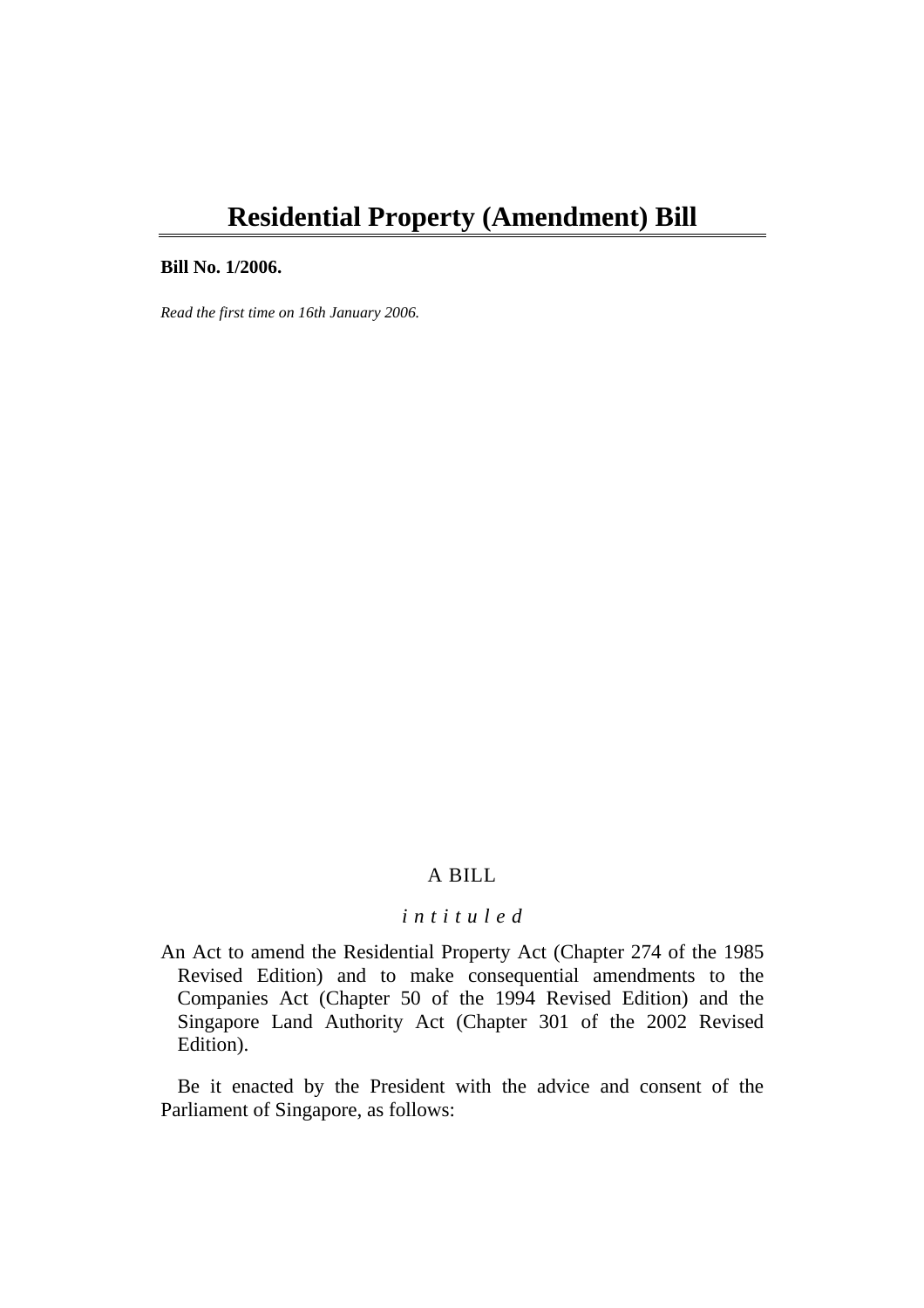# **Short title and commencement**

**1.** This Act may be cited as the Residential Property (Amendment) Act 2006 and shall come into operation on such date as the Minister may, by notification in the *Gazette*, appoint.

### <sup>5</sup>**Amendment of section 2**

**2.** Section 2(1) of the Residential Property Act (referred to in this Act as the principal Act) is amended —

- (*a*) by deleting the definition of "approved purchaser" and substituting the following definition:
- 10 ""approved purchaser" means
	- (*a*) a Singapore company;
	- (*b*) a Singapore limited liability partnership;
	- (*c*) a Singapore society;
- (*d*) a foreign person to whom approval has been 15 granted under section 25, 30 or 31;
	- (*e*) any person, company, limited liability partnership, society, association or other organisation or body who or which has been exempted by the Minister under section 32; or
- 20 (*f*) any body, corporate or otherwise, declared by the Minister by notification in the *Gazette* to be a public authority or an instrumentality or agency of the Government;";
	- (*b*) by deleting the definition of "Controller of Housing";
- 25 (*c*) by deleting the definitions of "converted foreign company", "converted foreign limited liability partnership" and "converted society" and substituting the following definitions:
- " "converted foreign company" means any Singapore company which becomes a foreign company on or after 30 1st October 1976 while being an owner of an estate or interest in any residential property that is not nonrestricted residential property;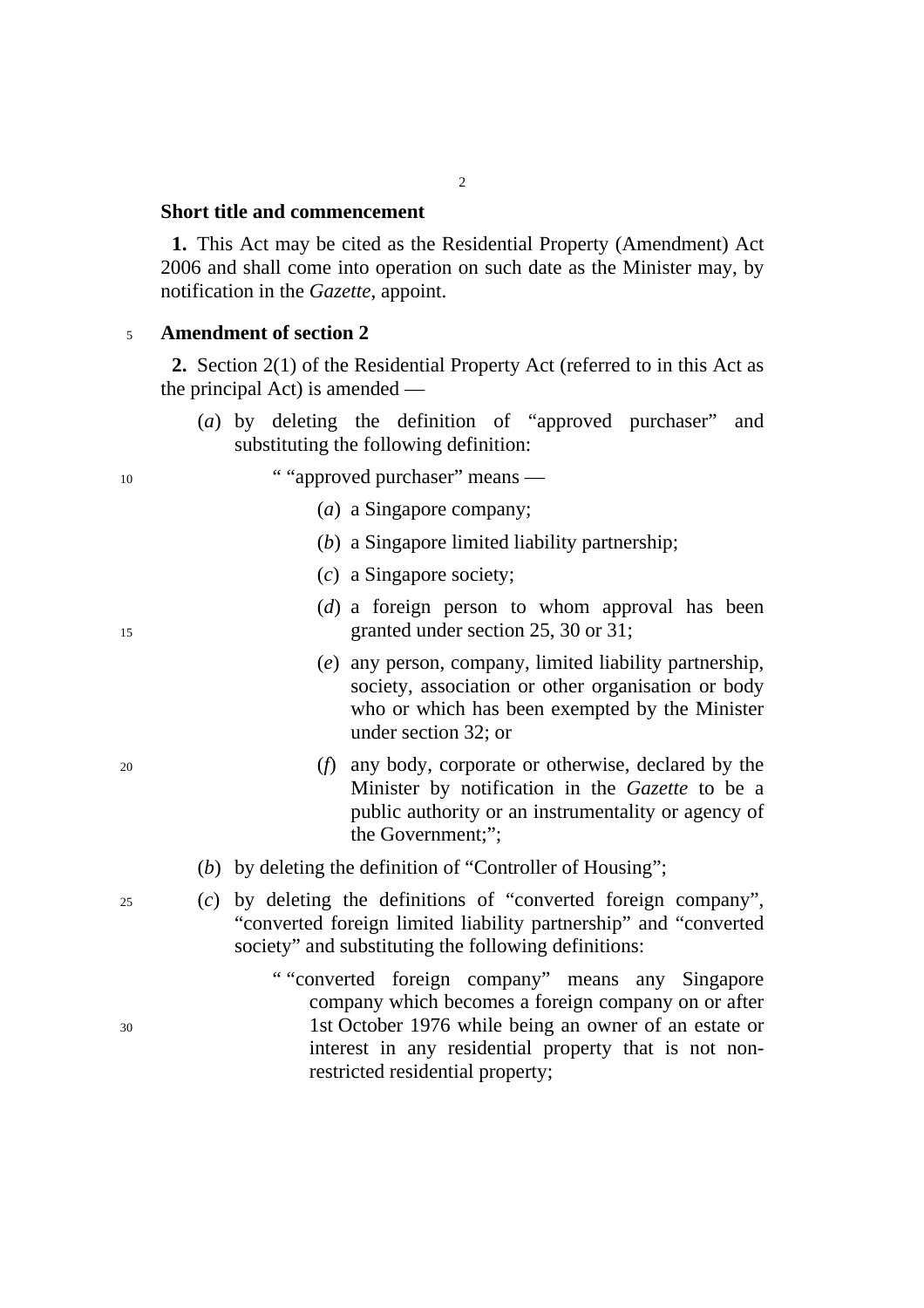- "converted foreign limited liability partnership" means any Singapore limited liability partnership which becomes a foreign limited liability partnership on or after 11th April 2005 while being an owner of an estate 5 or interest in any residential property that is not nonrestricted residential property;
- "converted society" means any Singapore society which becomes a foreign society on or after 1st October 1976 while being an owner of an estate or interest in any 10 residential property that is not non-restricted residential property;";
	- (*d*) by inserting, immediately after the definition of "court", the following definition:
- " "director", in relation to a company, means any person 15 occupying or acting in the position of director of the company, by whatever name called;";
	- (*e*) by deleting the definition of "foreign company" and substituting the following definition:
- " "foreign company" means any company (whether a 20 holding company or otherwise) other than a Singapore company;";
	- (*f*) by deleting the definition of "foreign person" and substituting the following definitions:
- " "foreign person" means any person who is not any of the 25 following:
	- (*a*) a citizen of Singapore;
	- (*b*) a Singapore company;
	- (*c*) a Singapore limited liability partnership;
	- (*d*) a Singapore society;
- 30 "foreign society" means any society other than a Singapore society;";
	- (*g*) by deleting the definition of "land" and substituting the following definition: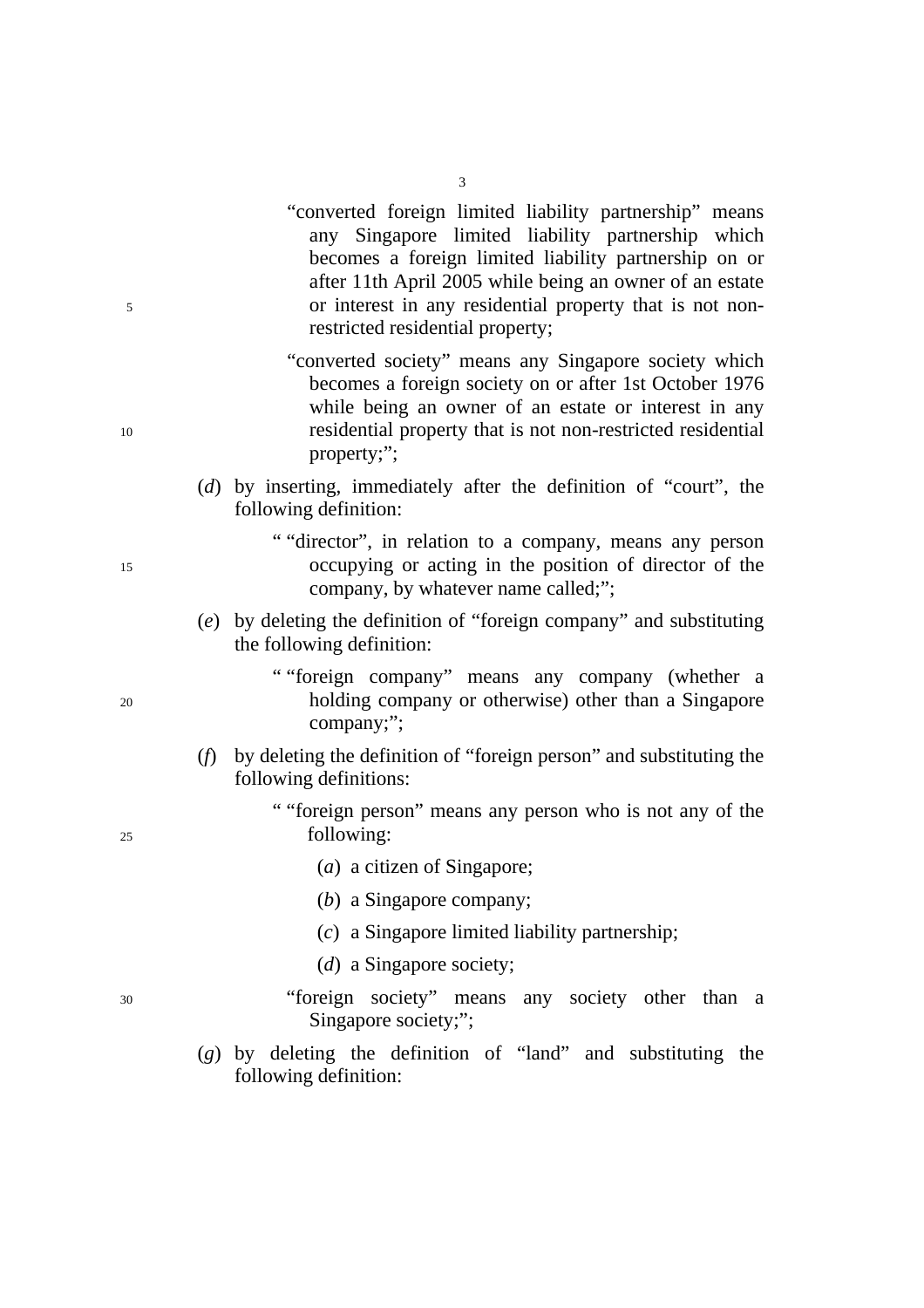- " "land" has the same meaning as in the Land Titles Act (Cap. 157);";
- (*h*) by deleting the definition of "member" and substituting the following definitions:
- 5 " "mean average of 2 valuations" means the sum of any 2 specified valuations divided by 2;

"member", in relation to any company, means —

- (*a*) any person who owns a share or holds a membership in the company;
- 10 (*b*) in the case of a share or membership in the company that is held in trust, the person who is the beneficiary of the trust; or
- (*c*) any person, not being an owner of a share or a holder of a membership in the company, who 15 controls any rights attached to any share or membership in the company through a contract or other arrangement;";
	- (*i*) by inserting, immediately after the definition of "mortgage", the following definitions:
- 20 " "non-restricted residential property" means any residential property described in section  $4(1)$  but not section 4(2):
- "notice to attach and sell" means any notice issued by the Minister under section 3(6), 4(8), 5(7), 9(11), 22(3), 25 27(3) or 32(2A) directing the Controller to attach and sell in accordance with this Act such estate or interest in such residential property or land as is specified in the notice:":
- (*j*) by deleting the definition of "Singapore company" and 30 substituting the following definition:
	- " "Singapore company" means any company which satisfies the following requirements:
		- (*a*) the company is incorporated in Singapore and its directors and members are all citizens;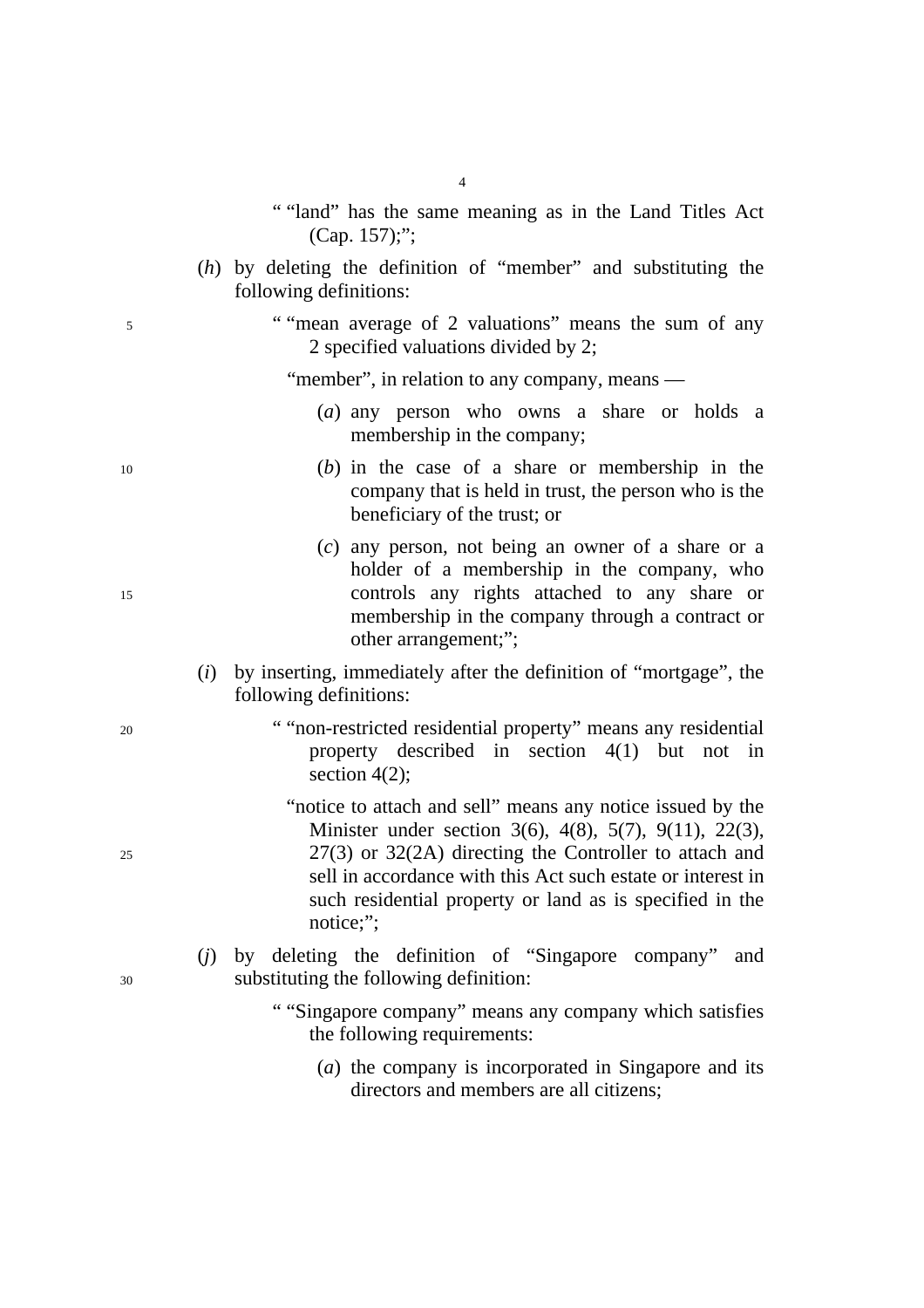|          |     |                        | company, that other company satisfies the<br>requirements of paragraph $(a)$ ;                                                                                                                                                                                                                                                                                       |
|----------|-----|------------------------|----------------------------------------------------------------------------------------------------------------------------------------------------------------------------------------------------------------------------------------------------------------------------------------------------------------------------------------------------------------------|
| 5        |     |                        | $(c)$ if that other company referred to in paragraph $(b)$<br>has a member which is a company, which in turn<br>has a member which is also a company and so on,<br>all the members of each such company consist<br>only of any or any combination of the following:                                                                                                  |
|          |     |                        | citizens; and<br>(i)                                                                                                                                                                                                                                                                                                                                                 |
| 10       |     |                        | companies that satisfy the requirements of<br>(ii)<br>paragraphs $(a)$ and $(b)$ ; and                                                                                                                                                                                                                                                                               |
|          |     |                        | (d) if any member of the company is a limited liability<br>partnership, that limited liability partnership is a<br>Singapore limited liability partnership;";                                                                                                                                                                                                        |
| 15       | (k) | following definitions: | by deleting the definitions of "Singapore limited liability<br>partnership" and "Singapore society" and substituting the                                                                                                                                                                                                                                             |
| 20       |     |                        | ""Singapore limited liability partnership" means any<br>limited liability partnership that satisfies the following<br>requirements:                                                                                                                                                                                                                                  |
|          |     |                        | (a) the limited liability partnership is registered in<br>Singapore under the Limited Liability Partnerships<br>Act 2005 (Act 5 of 2005) and all its partners are<br>citizens;                                                                                                                                                                                       |
| 25       |     |                        | $(b)$ if any partner of the limited liability partnership is<br>another limited liability partnership, that other<br>liability partnership<br>limited<br>satisfies<br>the<br>requirements under paragraph $(a)$ ;                                                                                                                                                    |
| 30<br>35 |     |                        | $(c)$ if that other limited liability partnership referred to<br>in paragraph $(b)$ has a partner which is a limited<br>liability partnership, which in turn has a partner<br>which is also a limited liability partnership and so<br>on, all the partners of each such limited liability<br>partnership consist only of any or any combination<br>of the following: |
|          |     |                        | (i) citizens; and                                                                                                                                                                                                                                                                                                                                                    |

5

(*b*) if any member of the company is another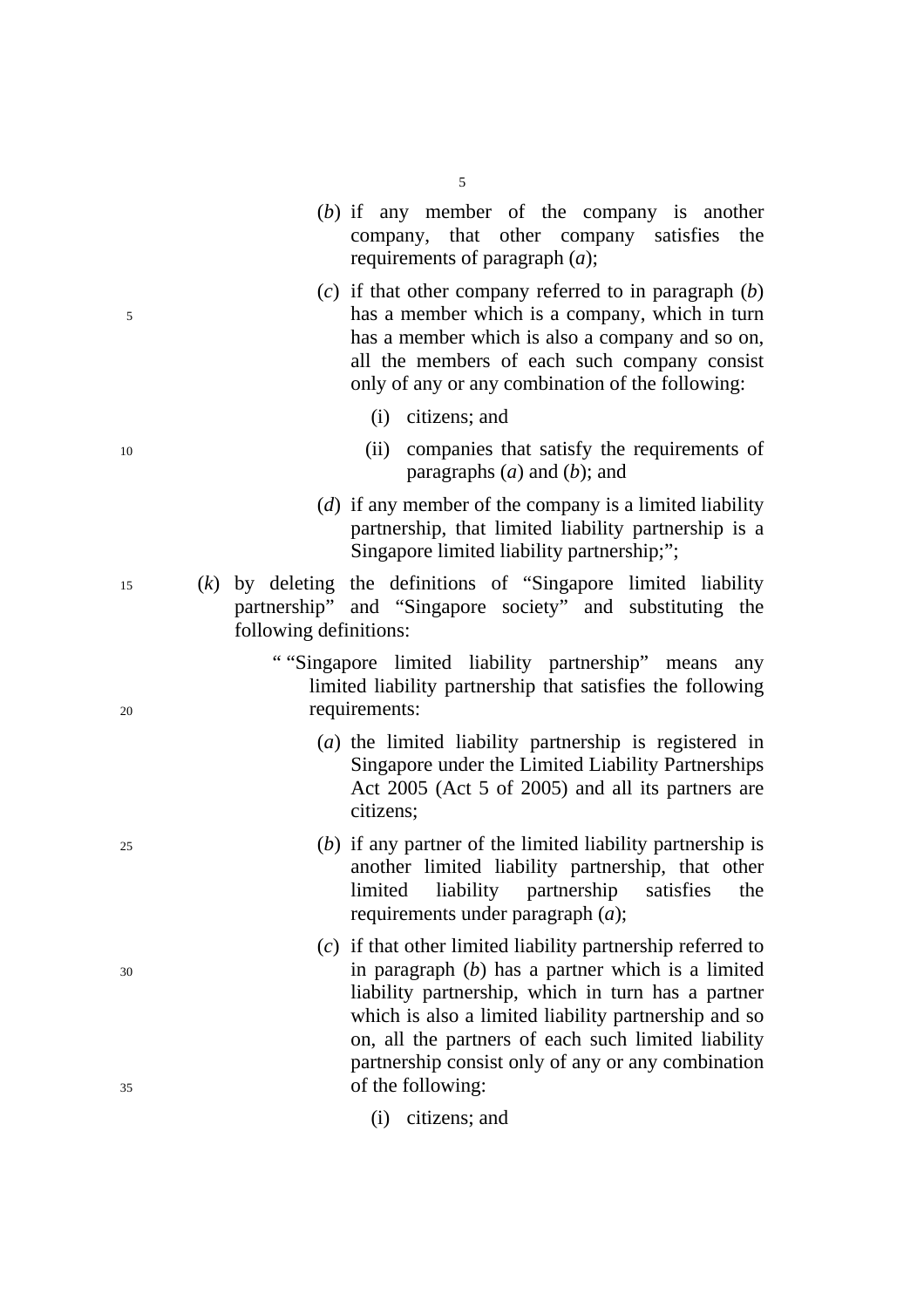- 6
- (ii) limited liability partnerships that satisfy the requirements of paragraphs (*a*) and (*b*); and
- (*d*) if any partner of the limited liability partnership is a company, that company is a Singapore company;
- 5 "Singapore society" means any society formed or constituted in Singapore and registered or exempted from registration under any written law, all of whose members are citizens and all of whose trustees are either citizens or a trust company licensed under the 10 Trust Companies Act 2005 (Act 11 of 2005);"; and
	- (*l*) by deleting paragraphs (*a*) and (*b*) of the definition of "society" and substituting the following paragraphs:
		- "(*a*) any unincorporated body or association of persons;
- (*b*) any trade union, co-operative society, mutual benefit 15 organisation or other organisation; or".

### **Amendment of section 3**

**3.** Section 3 of the principal Act is amended —

(*a*) by deleting subsections (6) to (9) and substituting the following subsection:

20 "(6) The Controller shall, after receipt of such statement or where no such statement has been received within the time specified, seek the direction of the Minister, and the Minister may issue to the Controller a notice to attach and sell the residential property, and a copy of such notice shall be served 25  $\qquad \qquad \text{on} \longrightarrow$ 

- (*a*) the legal personal representatives to whom probate or letters of administration have been granted in respect of the residential property in question; and
- (*b*) the subsisting mortgagees or chargees (if any) of the 30 residential property who appear as such in the relevant records in the Land Titles Registry or the Registry of Deeds of the Authority, as the case may be.";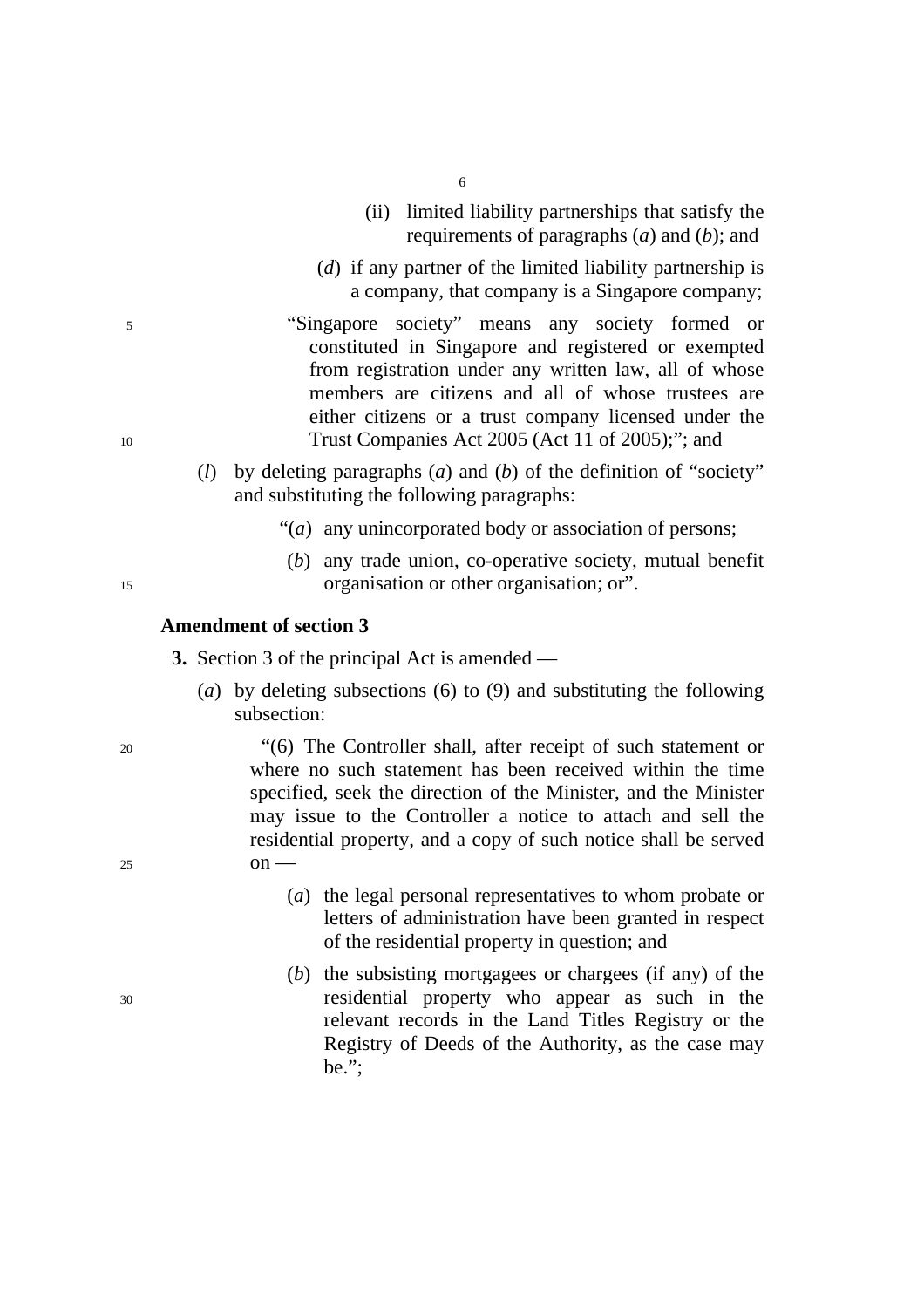- (*b*) by deleting the words "subsection (6)" in the 2nd line of subsection (10) and substituting the words "the notice to attach and sell under subsection (6)";
- (*c*) by deleting the words "registered land within the meaning of the 5 Land Titles Act" in subsection (13) and substituting the word "land"; and
	- (*d*) by deleting the marginal reference "Cap. 157." in subsection (13).

### **Repeal and re-enactment of section 4**

<sup>10</sup>**4.** Section 4 of the principal Act is repealed and the following section substituted therefor:

#### "**Flats in buildings and condominiums**

**4.**—(1) Subject to this section, this Act shall not apply to any transfer to or any purchase or acquisition by any foreign person of 15 any estate or interest in any of the following residential properties:

- (*a*) any flat (including any share in land appurtenant to that flat) that is comprised in any building in a development permitted to be used under the Planning Act (Cap. 232) for residential purposes, and that is not a landed dwelling-house;
- 20 (*b*) any unit comprised in a development which is shown in an approved plan bearing the title "condominium" and issued by the competent authority under the Planning Act;
- (*c*) any unit in a development comprising housing accommodation sold under the executive condominium 25 scheme established under the Executive Condominium Housing Scheme Act (Cap. 99A).

(2) Notwithstanding subsection (1) but subject to subsection (7), no foreign person shall, without the prior approval of the Minister, purchase or acquire (whether in a single transaction or a series of 30 transactions) —

> (*a*) all the flats in every building in a development permitted to be used for residential purposes under the Planning Act;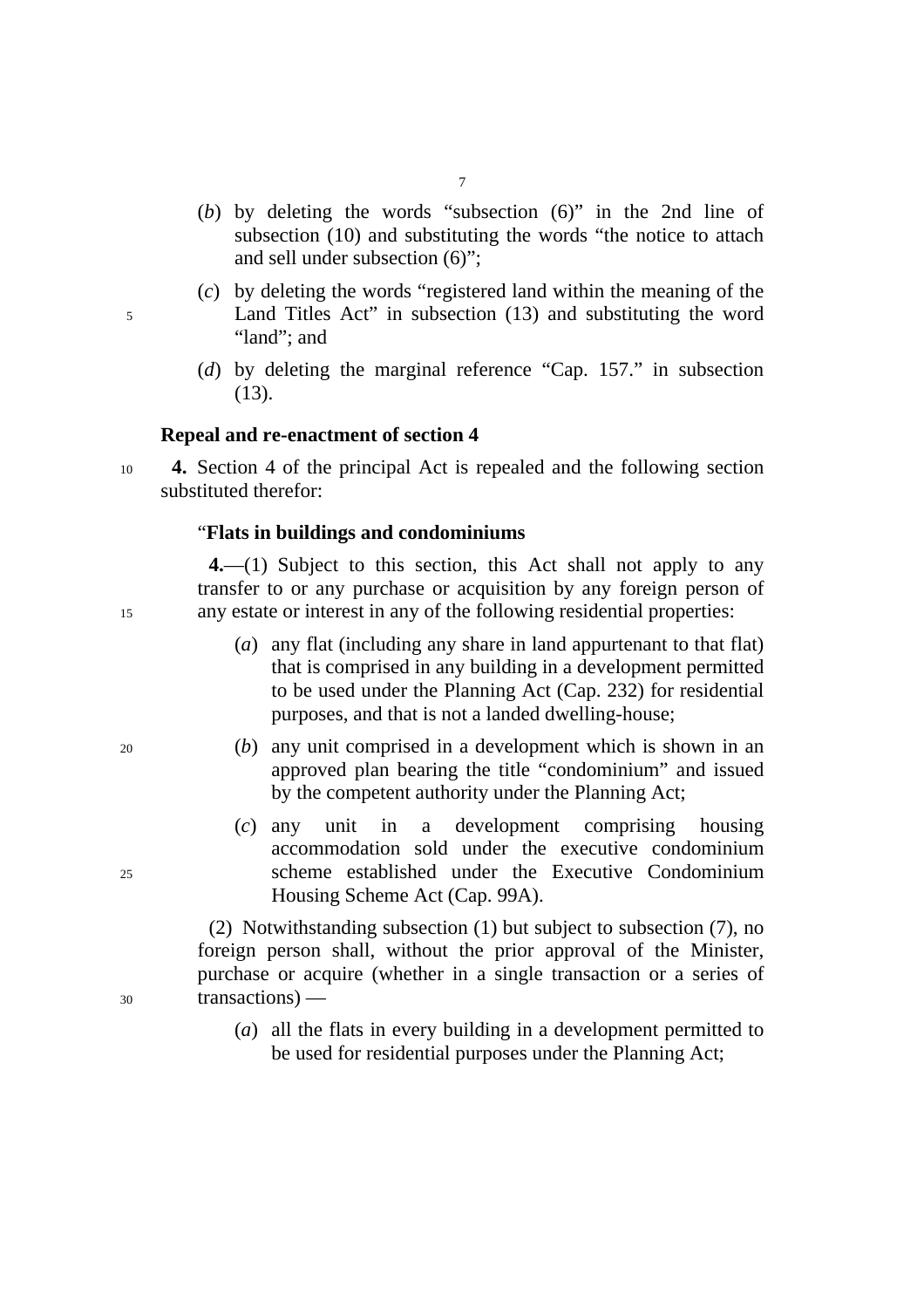- (*b*) all the units in a development approved by the competent authority under the Planning Act (Cap. 232) as a condominium development; or
- (*c*) all the units in a development sold under the executive 5 condominium scheme established under the Executive Condominium Housing Scheme Act (Cap. 99A).

(3) Any foreign person who contravenes subsection (2) shall be guilty of an offence and shall be liable on conviction to a fine not exceeding \$10,000.

10 (4) Where a foreign person is convicted of an offence under subsection (3) in respect of any development, the Minister may direct the Controller to serve a notice on that person to divest and transfer, within a period of 6 months from the date of service of the notice on that person or within any extension of time granted by the Minister 15 under subsection (5), all his estate or interest in the entire development, or any flat or unit in that development as the Minister may specify to another person who is not —

- (*a*) his nominee; or
- (*b*) if the foreign person is a company, a related company within 20 the meaning of the Companies Act (Cap. 50).

(5) The Minister may, on an application being made by a foreign person before the expiration of the period of 6 months from the date of service of the notice referred to in subsection (4), grant such extension of time as the Minister thinks fit for the transfer of his 25 estate or interest in the development or any flat or unit therein.

(6) Any foreign person who fails to comply with the Controller's notice referred to in subsection (4) shall be guilty of an offence and shall be liable on conviction to a fine not exceeding \$10,000 and, in the case of a continuing offence, to a further fine not exceeding \$500 30 for every day during which the offence continues after conviction.

(7) Nothing in subsection (2) shall prevent a foreign person from acquiring any estate or interest in any development under any agreement, lease or assignment for a term not exceeding 7 years, inclusive of any further term which may be granted by way of an 35 option for renewal.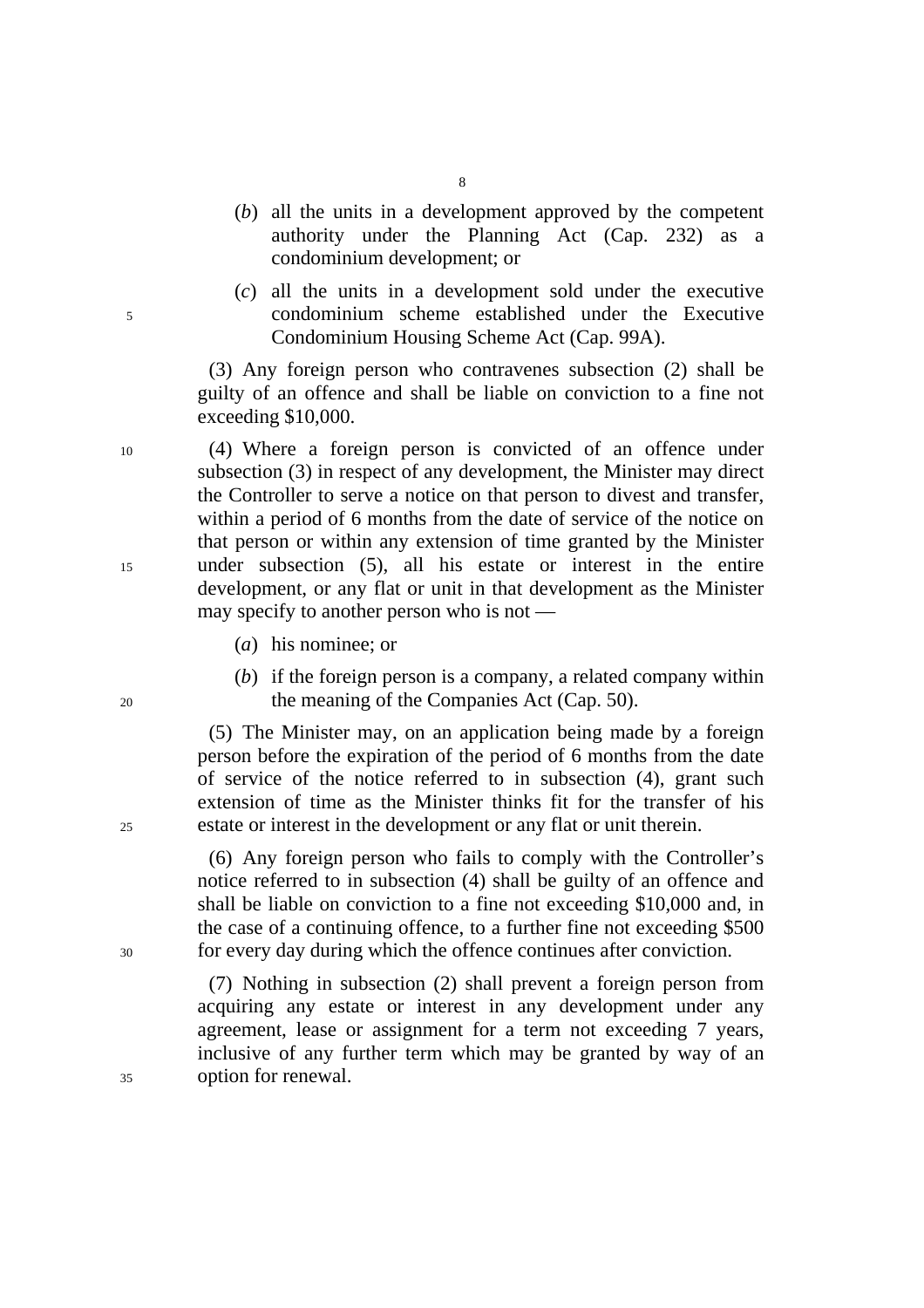(8) Without prejudice to subsection (6), where a foreign person on whom a notice under subsection (4) has been served fails to satisfy the Controller that he has divested and transferred his estate or interest in the development concerned or any flat or unit therein 5 within the time limited by subsection (4) or any extension thereof, the Minister may issue to the Controller a notice to attach and sell the estate or interest in the development or any flat or unit therein.

(9) The notice to attach and sell referred to in subsection (8) shall specify the estate or interest in the development or any flat or unit 10 therein to be attached and sold by the Controller, and a copy of that notice shall also be served on —

- (*a*) the foreign person who is the owner of the estate or interest in the development or any flat or unit therein to be attached and sold; and
- 15 (*b*) each subsisting mortgagee or chargee thereof (if any) who appears as such in the relevant records in the Land Titles Registry or the Registry of Deeds of the Authority, as the case may be.
	- $(10)$  In this section —
- 20 "approved plan" means a plan approved by the relevant competent authority;
	- "competent authority" means a competent authority appointed under the Planning Act (Cap. 232);
- "landed dwelling-house" means a detached house, a semi-25 detached house or a terrace house (including a linked house or a townhouse), whether or not comprised within a strata title plan registered under the Land Titles (Strata) Act (Cap. 158);

"unit" includes a flat or dwelling-house.".

# **Amendment of section 5**

- <sup>30</sup>**5.** Section 5 of the principal Act is amended
	- (*a*) by deleting the words "a foreign person is a foreign company which is the owner" in subsection (1) and substituting the words "a foreign company is the owner";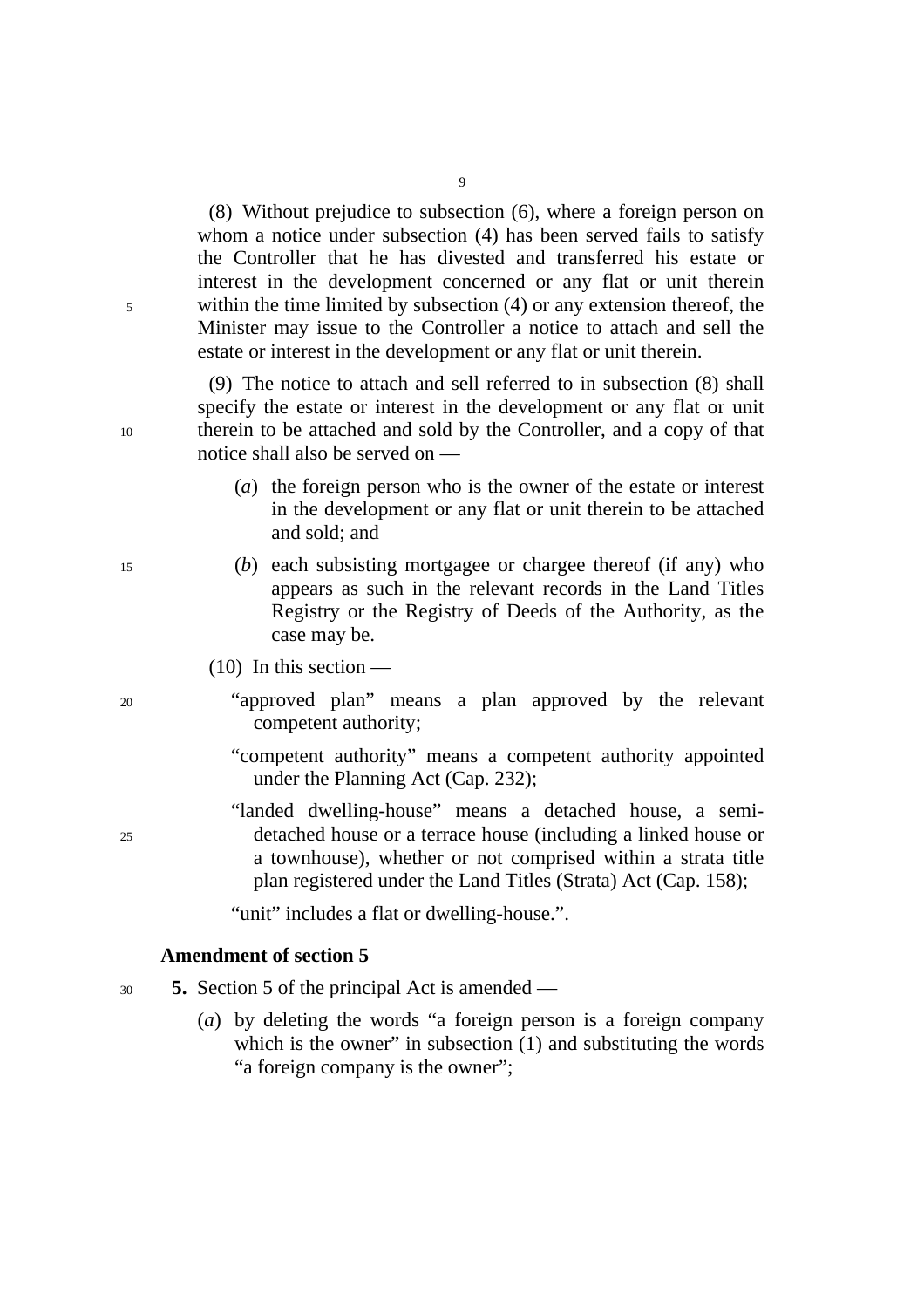- (*b*) by deleting the words "records of the Registrar of Titles or the Registrar of Deeds" in subsection (5) and substituting the words "relevant records in the Land Titles Registry or the Registry of Deeds of the Authority";
- 5 (*c*) by deleting the words "records of the Registrar of Titles or the Registrar of Deeds" in the 4th and 5th lines of subsection (6) and substituting the words "relevant records in the Land Titles Registry or the Registry of Deeds of the Authority"; and
- (*d*) by deleting subsections (7) to (10) and substituting the following 10 subsection:

"(7) Where a foreign company which is directed under subsection (4) to dispose of its estate or interest in any residential property does not satisfy the Controller that it has transferred its estate or interest within the period or within any 15 extension of time granted under subsection (6), the Minister may issue to the Controller a notice to attach and sell the estate or interest in that property, and a copy of the notice shall be served on —

- (*a*) the foreign company which is the owner of the estate 20 or interest in the residential property; and
	- (*b*) each subsisting mortgagee or chargee (if any) who appears as such in the relevant records in the Land Titles Registry or the Registry of Deeds of the Authority, as the case may be.".

# <sup>25</sup>**Repeal and re-enactment of section 6 and new section 6A**

**6.** Section 6 of the principal Act is repealed and the following sections substituted therefor:

### "**Attachment and sale of residential property by Controller**

**6.—**(1) The Controller shall, on receipt of any notice to attach and 30 sell, sell by public auction or otherwise to either a citizen or an approved purchaser the estate or interest in the residential property or land specified in the notice at the following time:

(*a*) where any application is made to the Controller within the time limited under section  $6A(2)$  or  $(3)$  to fix the reserve 35 price for that estate or interest in the residential property or

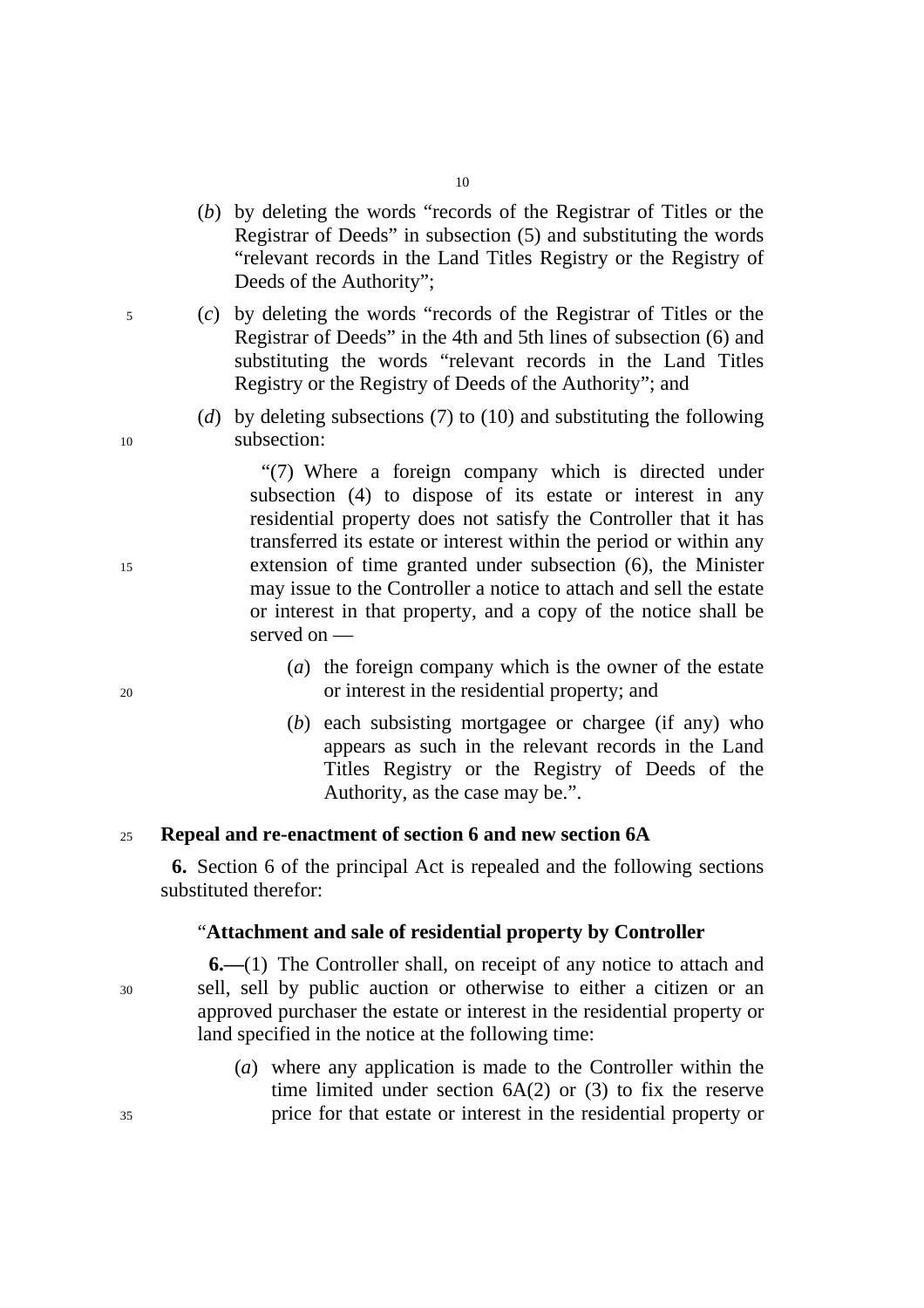land, at any time after the reserve price is fixed in accordance with section 6A; or

(*b*) where no such application to fix the reserve price is made, at any time after the expiration of the time period allowed for 5 any application to fix the reserve price under section  $6A(3)(b)(ii)$ .

> (2) In order to attach and sell any estate or interest in any residential property or land specified in any notice to attach and sell, the Controller shall lodge with the Registrar —

- 10 (*a*) in the case of any residential property or land which is registered land, an application in the approved form to register the notice to attach and sell that property or land; or
- (*b*) in the case of any other residential property or land, a copy of the notice to attach and sell relating to that property or 15 land.
	- (3) The Registrar shall —
- (*a*) on receipt of the application referred to in subsection  $(2)(a)$ , register the application in the relevant volume and folio of the land-register in the Land Titles Registry of the Authority 20 and enter the appropriate memorial that the Controller has attached the residential property or land concerned and is empowered to transfer the registered estate or interest in that property or land; or
- (*b*) on receipt of the copy of the notice to attach and sell referred  $25$  to in subsection  $(2)(b)$ , enter a note in the books and other records maintained at the Registry of Deeds of the Authority that the residential property or land concerned has been attached by the Controller.

(4) On lodgment of an application or a copy of the notice to attach 30 and sell in accordance with subsection (2), the Controller shall have the power —

(*a*) to sell the estate or interest in the residential property or land described in the application or copy, as the case may be, and all other powers relating or incidental thereto as if the 35 Controller were the proprietor of that estate or interest in the residential property or land; and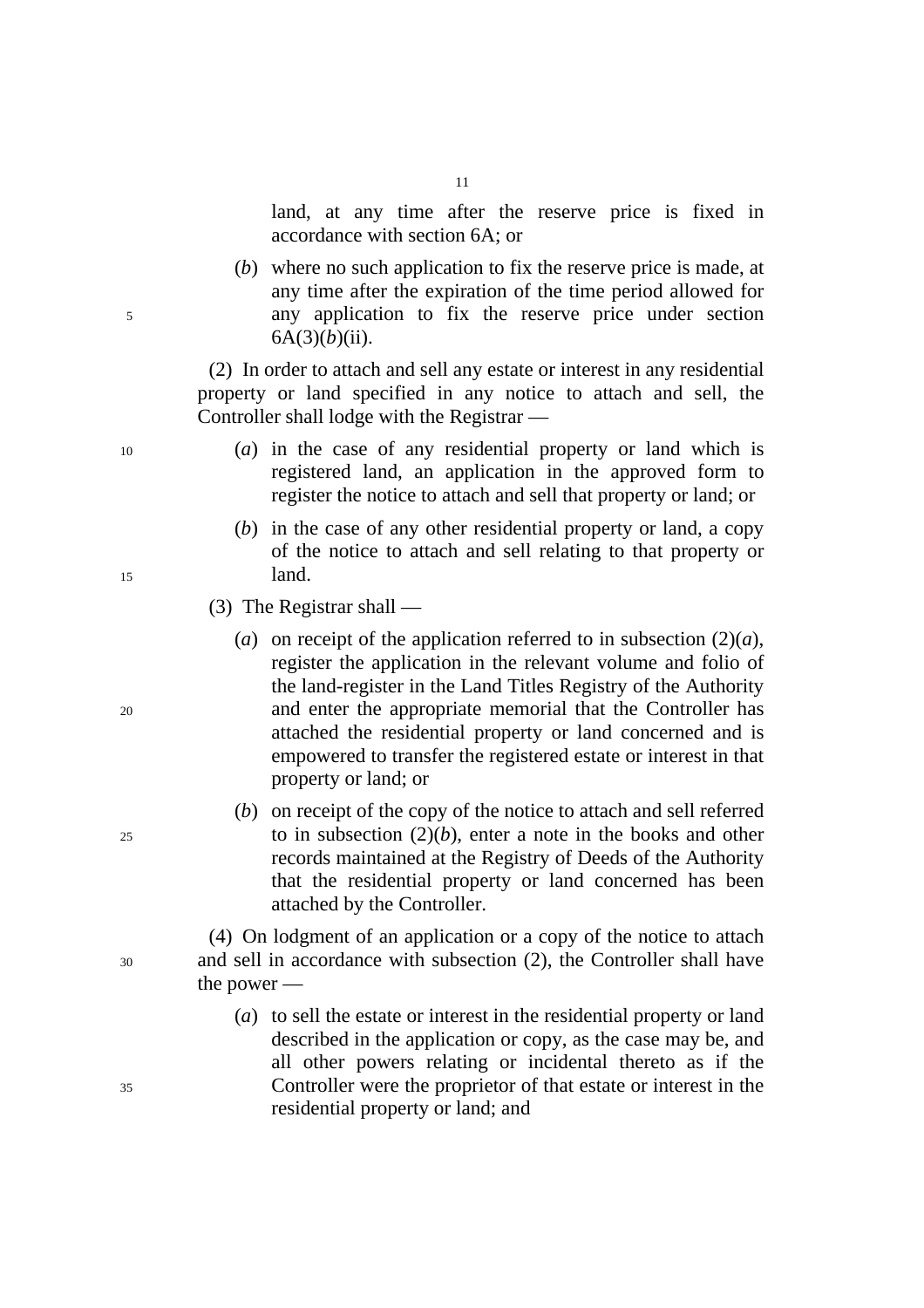- 12
- (*b*) to execute any instrument to effect a transfer of that estate or interest in the residential property or land,

and any such transfer executed by the Controller shall be conclusive and shall not be challenged or called in question in any court.

5 (5) The foreign person whose estate or interest in the residential property or land remains the subject of any notice to attach and sell, or its subsisting mortgagee or chargee (if any) shall —

- (*a*) within a period of 21 days after the reserve price for that estate or interest is fixed under section 6A; or
- 10 (*b*) if no application to fix the reserve price is made under section 6A, within a period of 21 days beginning on the date immediately following the expiration of the period specified in subsection  $(1)(b)$ ,

deliver to the Controller the title deed or certificate of title of the 15 residential property or land, as the case may be, and in default of such delivery, the Controller shall not be obliged to produce to the purchaser of such estate or interest in the residential property or land any other title apart from the certified true copy of the title deed or a replacement certificate of title thereto.

20 (6) Where the Controller is unable to sell any estate or interest in the residential property or land at or above the reserve price fixed under section 6A for that estate or interest, the Controller shall postpone the sale for a period of 2 years, and thereafter shall proceed to sell that estate or interest in the residential property or land, as the 25 case may be, by public auction or otherwise at any price, whether that price is higher or lower than the reserve price.

> (7) Where the Controller has sold an estate or interest in any residential property or land under this section, the Controller shall without delay apply those proceeds of sale —

30 (*a*) firstly, in payment of all costs (such as legal costs, survey costs and valuation costs), charges and expenses properly incurred incidentally to or in connection with the sale of the property or land (including any previous unsuccessful sale under this section) between the date of the notice to attach 35 and sell that property or land and the date of the sale (both dates inclusive); and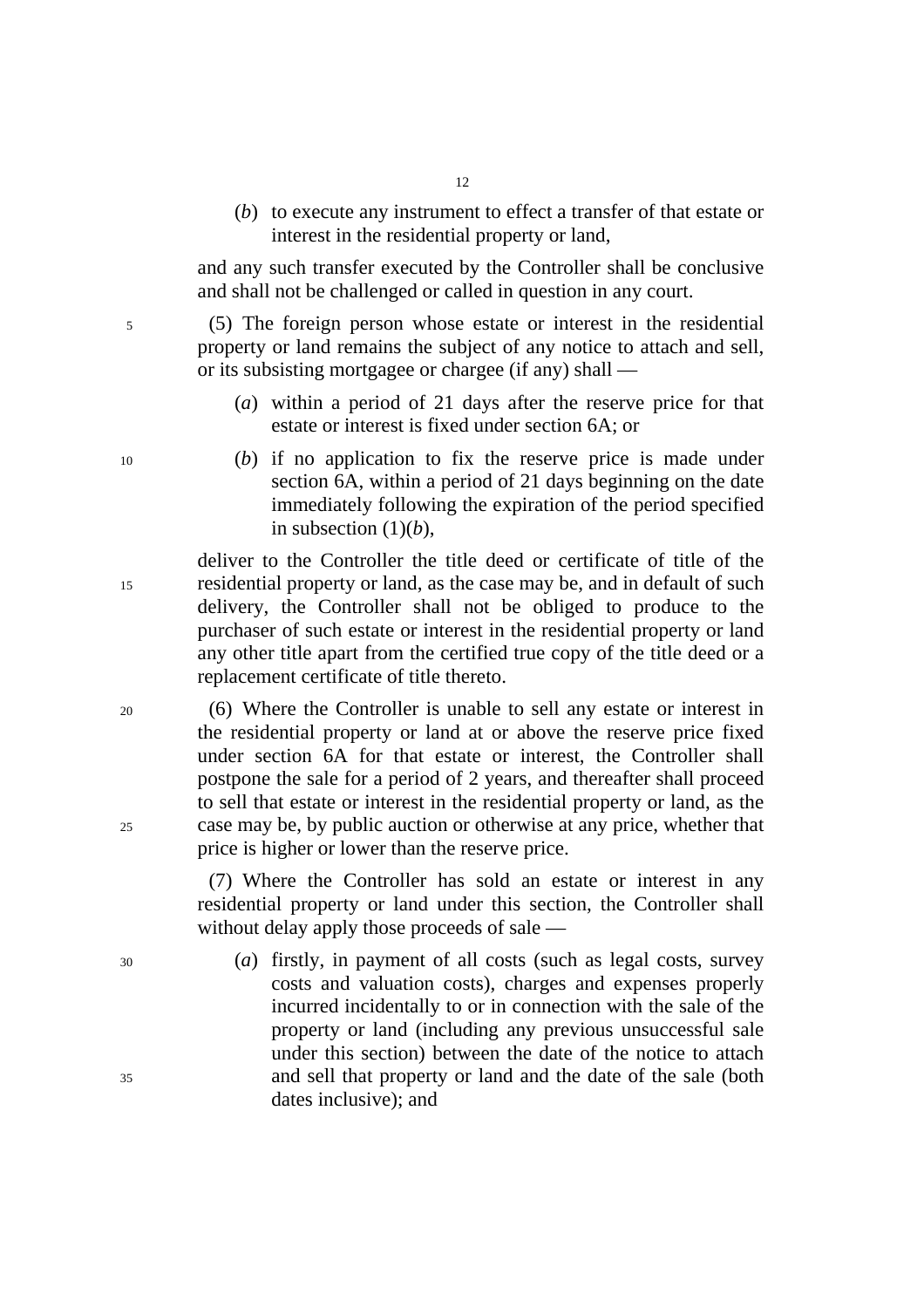(*b*) secondly, in payment of the balance, in order of priority, to the foreign person who was the owner of the estate or interest in the residential property sold and any person having a prior interest to such owner or representative as 5 shown in the relevant records in the Land Titles Registry or the Registry of Deeds of the Authority, as the case may be,

> except that where there is any dispute as to the apportionment of these proceeds between the persons referred to in paragraph (*b*), the Controller shall pay the balance into court.

10 (8) Nothing in this section shall prevent a foreign person on whom a copy of a notice to attach and sell is served from selling on his own accord his estate or interest in the residential property or land concerned to a citizen or an approved purchaser.

(9) Where a foreign person has sold on his own accord his estate or 15 interest in the residential property or land concerned under subsection (8), the foreign person shall be liable to reimburse the Controller for all legal costs, survey costs, valuation costs and any other costs, charges and expenses incurred by the Controller with a view to a sale (including any previous unsuccessful sale) under this section of the 20 property or land between the date of that notice to attach and sell and the date the Controller is informed by the foreign person that the property or land has been sold by the foreign person (both dates inclusive).

(10) Where the Controller is of the opinion that circumstances have 25 arisen since the lodgment of the application or copy of the notice referred to in subsection (2) which renders the sale of any estate or interest in any residential property or land concerned impracticable, whether on account of an earlier sale by a person permitted under subsection (8) or the occurrence of an event, such as the winding up 30 of a foreign company, the issue of an order of attachment for the same property or land by any court or otherwise, the Controller shall refer the relevant particulars of the residential property or land to the Minister with a statement setting out his reasons as to why it is impracticable to sell the property or land.

35 (11) The Minister may, on receipt of the Controller's statement under subsection (10), countermand his direction to the Controller to attach and sell the estate or interest in the residential property or land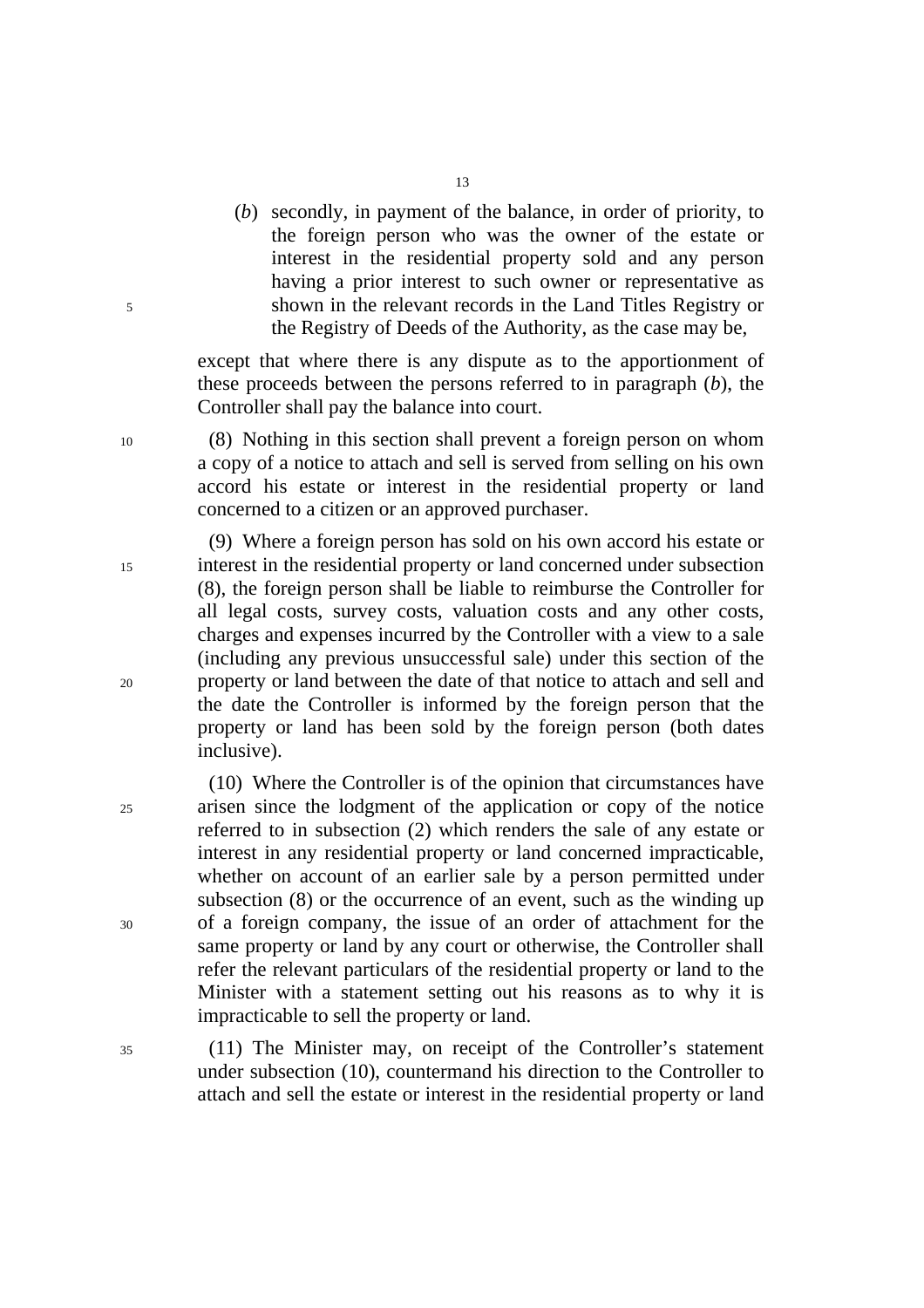in question by cancelling his notice to attach and sell that residential property or land.

(12) Where the Minister has, pursuant to subsection (11), countermanded his direction to the Controller to attach and sell any 5 residential property or land, the Registrar shall —

- (*a*) in the case of any residential property or land which is registered land, cancel the registration of the notice to attach and sell that property or land on receipt from the Controller of an application for that purpose made in the approved 10 form; or
	- (*b*) in the case of any other residential property or land, register a memorial of discharge of the notice to attach and sell that property or land,

and thereafter, the Controller shall not have any power referred to in 15 subsection (4) in relation to any estate or interest in that residential property or land.

> (13) In this section and section 6A, any reference to a foreign person includes —

- (*a*) a reference to a mortgagee or chargee; or
- 20 (*b*) a reference to the person's legal personal representatives if he is deceased and a notice has been issued by the Minister under section 3(6) in relation to any estate or interest of the foreign person in residential property or land.

### **Reserve price**

<sup>25</sup>**6A.**⎯(1) Where the Minister has issued a notice to attach and sell an estate or interest in any residential property or land specified in the notice, the following persons may, subject to subsection (3), apply to the Controller to fix a reserve price for that estate or interest in the residential property or land:

- 30 (*a*) any foreign person who is the owner of that estate or interest in the residential property or land, or his legal personal representatives if he is deceased;
- (*b*) the mortgagee or chargee of that residential property or land first entitled in priority (referred to in this section as the first 35 mortgagee or chargee); or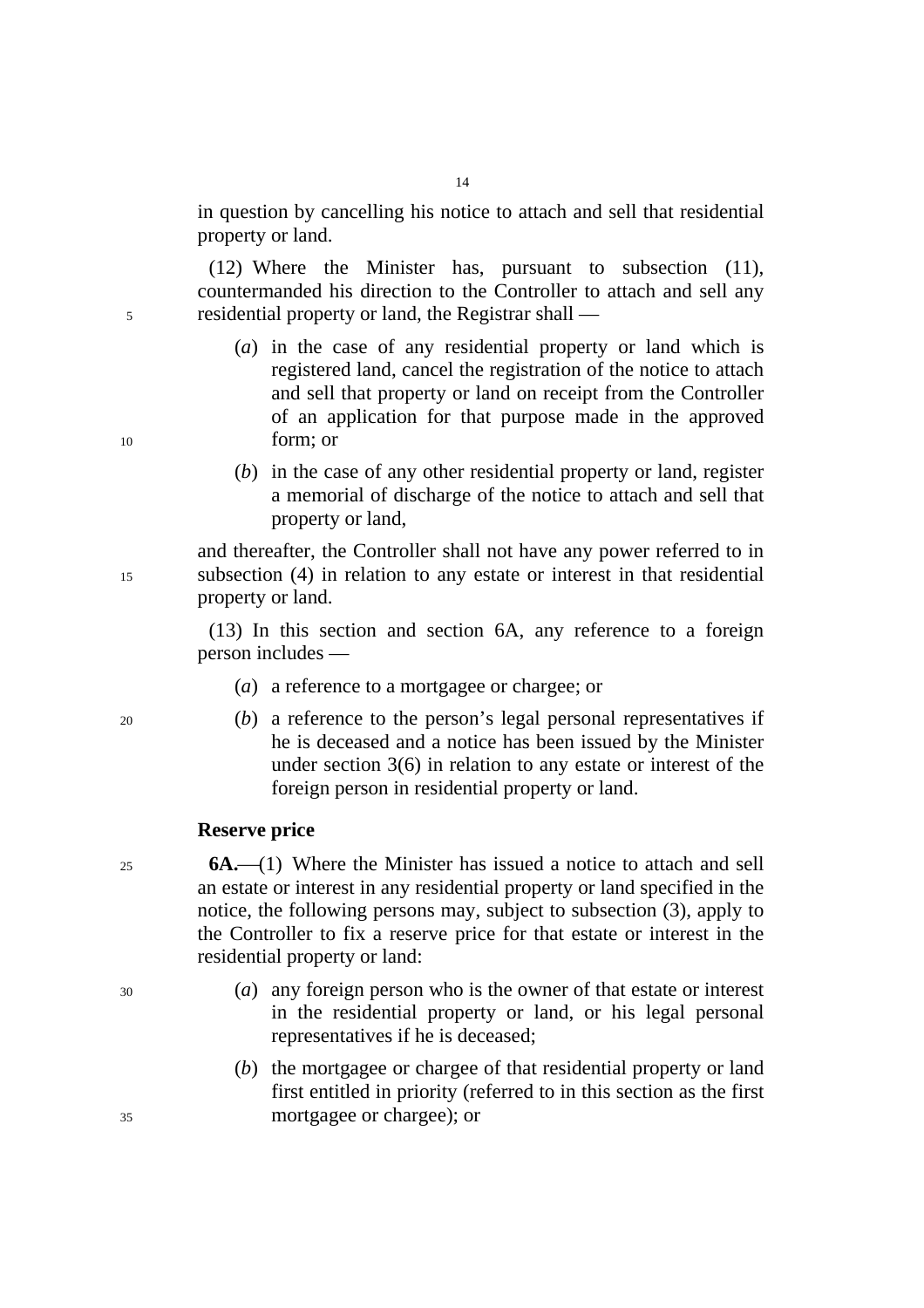(*c*) any mortgagee or chargee of that residential property or land next or subsequently entitled in priority (referred to in this section as the subsequent mortgagee or chargee).

(2) Any application under subsection (1) by a foreign person shall 5 be made no later than 28 days after he receives a copy of the notice to attach and sell.

> (3) An application under subsection (1) by a mortgagee or chargee of any residential property or land shall be made as follows:

- (*a*) in the case of the first mortgagee or chargee —
- 10 (i) if and only if there is no application under subsection (1) by the owner of the same residential property or land, or his legal personal representative if he is deceased; and
- (ii) no later than 45 days after the expiration of the period 15 limited under subsection (2) for the owner or his legal personal representative to make such an application; or
	- (*b*) in the case of a subsequent mortgagee or chargee —
- (i) if and only if there is no application under subsection (1) by the owner of the same residential property or 20 land, or his legal personal representative if he is deceased, and there is no application under this subsection by the first mortgagee or chargee; and
- (ii) no later than 45 days after the expiration of the period limited under paragraph (*a*)(ii) for the first mortgagee 25 or chargee to make such an application.

(4) The reserve price for any estate or interest in any residential property or land shall be the mean average of 2 valuations of that property or land, namely, one submitted by a valuer appointed by the Controller and the other by a licensed valuer appointed by the foreign 30 person or the mortgagee or chargee, as the case may be, applying to fix the reserve price.

(5) The expenses of any valuation made under this section shall be borne by the foreign person (or by his estate if he is deceased) or the mortgagee or chargee applying to fix a reserve price under subsection  $35$  (1), as the case may be.".

15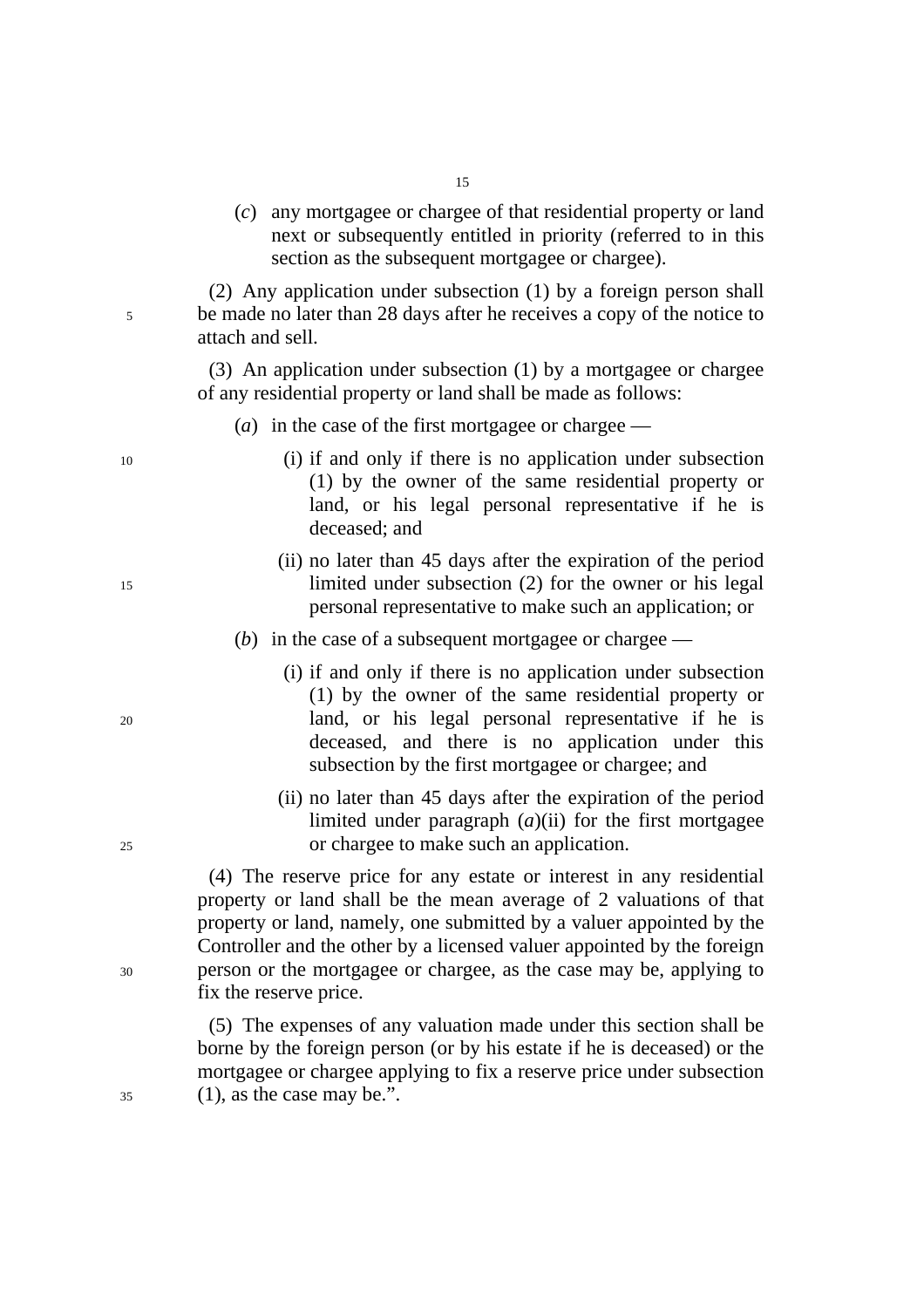# **Amendment of section 7**

**7.** Section 7 of the principal Act is amended —

- (*a*) by deleting the words "immovable property" wherever they appear in subsection (1) and substituting in each case the word 5 "land";
	- (*b*) by deleting the words "statutory declaration" in subsection (1) and substituting the word "declaration";
	- (*c*) by deleting the word "property" in subsection  $(1)(b)(i)$  and  $(ii)$ and substituting in each case the word "land"; and
- 10 (*d*) by deleting the words "statutory declarations" in the marginal note and substituting the word "declarations".

#### **Amendment of section 8**

**8.** Section 8 of the principal Act is amended —

- (*a*) by deleting the words "Sections 5 and 6 shall not apply to any 15 foreign person who is a natural person or to any society; such person or society shall not, accordingly, be required" and substituting the words "Section 5 shall not require any foreign person who is a natural person or a society"; and
- (*b*) by deleting the words "Sections 5 and 6" in the marginal note 20 and substituting the words "Section 5".

# **Repeal and re-enactment of sections 9 to 14A**

**9.** Sections 9 to 14A of the principal Act are repealed and the following sections substituted therefor:

# "**Position of Singapore entities with residential properties wishing**  <sup>25</sup>**to become or becoming converted entities**

**9.**—(1) No Singapore company which is the owner of any estate or interest in any residential property that is not non-restricted residential property, whether purchased or acquired before, on or after 11th September 1973 shall, on or after 1st October 1976, 30 become a converted foreign company without first seeking and obtaining the written approval of the Minister, in the manner provided in section 26, for such conversion and for the retention of all its estate or interest in all or in one or more of those residential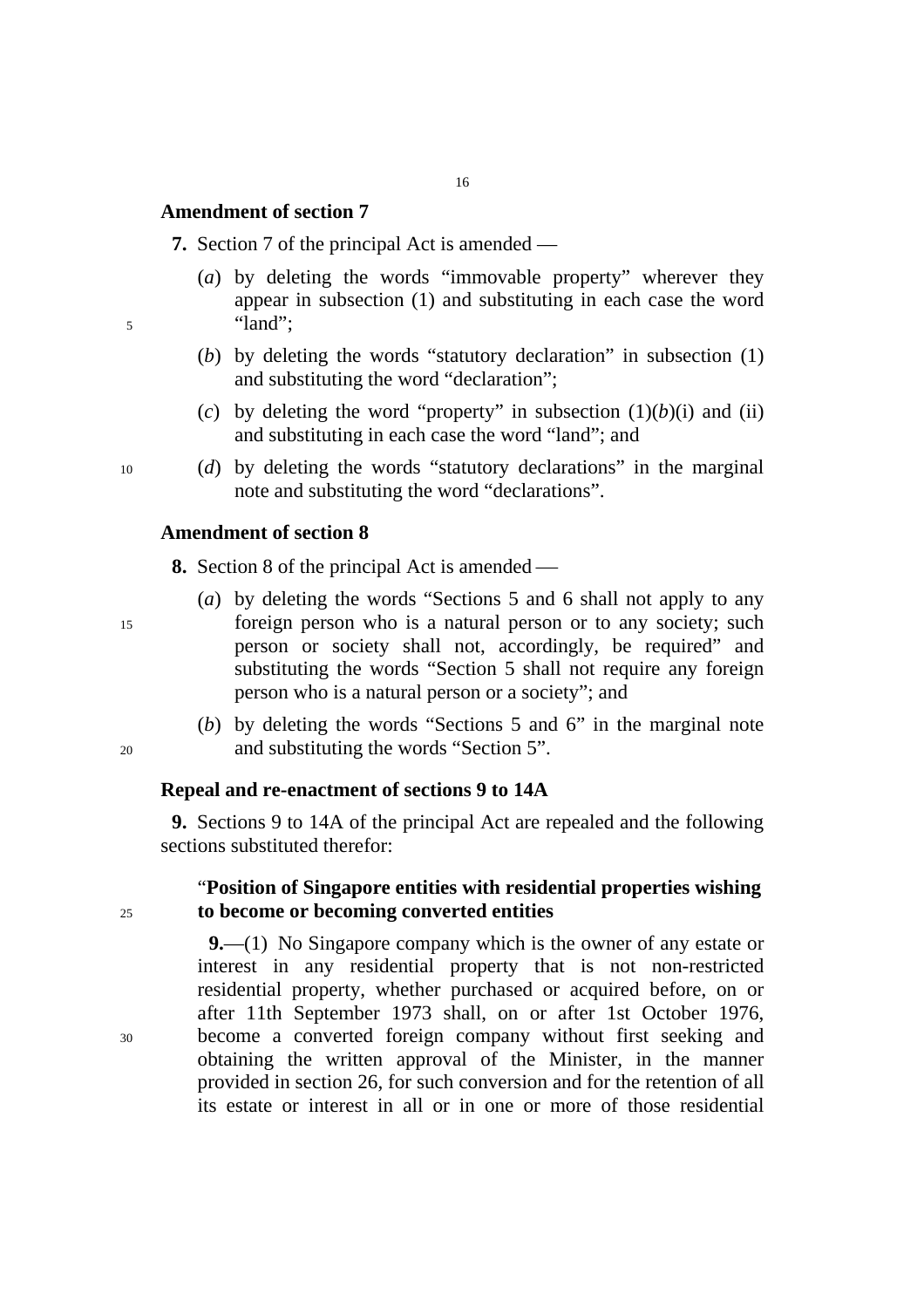properties which such Singapore company intends should remain vested in the converted foreign company upon such conversion.

(2) No Singapore limited liability partnership which is the owner of any estate or interest in any residential property that is not non-5 restricted residential property, whether purchased or acquired before, on or after 11th April 2005 shall become a converted foreign limited liability partnership without first seeking and obtaining the written approval of the Minister, in the manner provided in section 26, for such conversion and for the retention of all its estate or interest in all 10 or in one or more of those residential properties which such Singapore limited liability partnership intends should remain vested in the converted foreign limited liability partnership upon such conversion.

(3) No Singapore society which is the owner of any estate or 15 interest in any residential property that is not non-restricted residential property purchased or acquired on or after 11th September 1973 shall, on or after 1st October 1976, become a converted society without first seeking and obtaining the written approval of the Minister, in the manner provided in section 26, for such conversion 20 and for the retention of all its estate or interest in all or in one or more of those residential properties which such Singapore society intends to retain after conversion.

(4) If the written approval sought under subsection  $(1)$ ,  $(2)$  or  $(3)$  is granted in respect of such conversion and for the retention of all or 25 one or more of the residential properties in respect of which the Singapore entity sought approval, it shall, either before it becomes a converted entity or within a period of 2 years from the date on which it became a converted entity, transfer to any citizen or approved purchaser all its estate or interest —

- 30 (*a*) in such of its residential properties that are not non-restricted residential properties in respect of which it has not been granted approval for retention under section 26; and
- (*b*) in all its other residential properties that are not nonrestricted residential properties, if any, in respect of which it 35 did not seek approval for such retention.

(5) If the written approval sought under subsection (1), (2) or (3) is not granted in respect of such conversion or for the retention of all of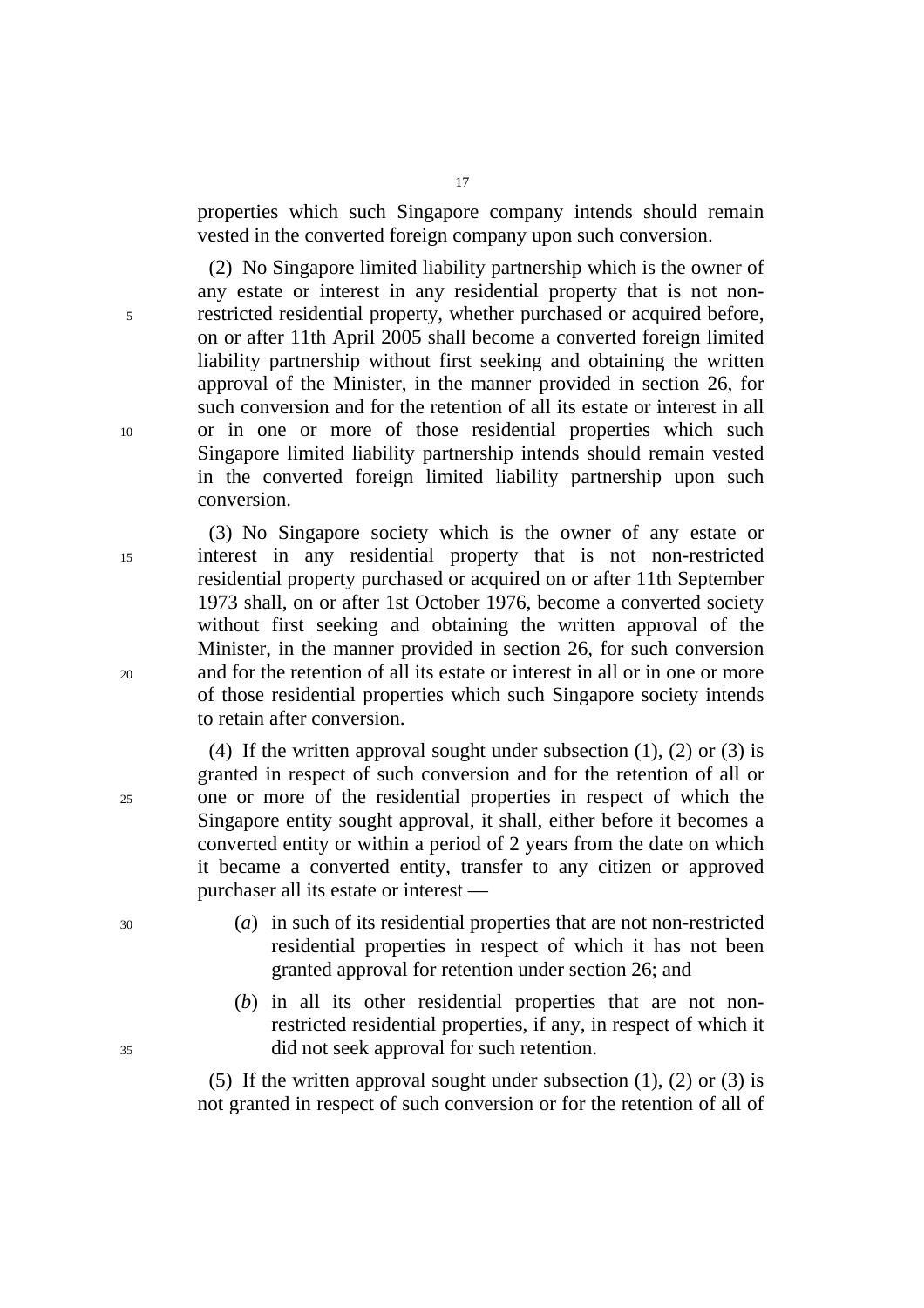the residential properties in respect of which the Singapore entity sought approval, the Singapore entity shall not become a converted entity.

(6) If any Singapore entity becomes a converted entity in 5 contravention of subsection (5) —

- (*a*) the converted entity shall be guilty of an offence and shall be liable on conviction to a fine not exceeding \$50,000;
- (*b*) any person who, by virtue of section 36(3), is guilty of that offence shall be liable on conviction to a fine not exceeding 10 \$50,000 or to imprisonment for a term not exceeding 3 years or to both; and
- (*c*) the converted entity shall, within a period of one year from the date on which it became a converted entity, transfer to any citizen or approved purchaser all its estate or interest in 15 every residential property that is not non-restricted residential property owned by it.

(7) If any Singapore entity becomes a converted entity, without first seeking and obtaining the written approval required under subsection  $(1)$ ,  $(2)$  or  $(3)$  —

- 20 (*a*) the converted entity shall be guilty of an offence and shall be liable on conviction to a fine not exceeding \$50,000;
- (*b*) any person who, by virtue of section 36(3), is guilty of that offence shall be liable on conviction to a fine not exceeding \$50,000 or to imprisonment for a term not exceeding 3 years 25 or to both; and
	- (*c*) the converted entity shall, within a period of one year from the date on which it became a converted entity —
- (i) transfer all its estate or interest in all its residential properties that are not non-restricted residential 30 properties to any citizen or approved purchaser, other than such part of its estate or interest in respect of which it has been granted approval for retention as provided in sub-paragraph (ii); and
- (ii) seek and obtain the approval of the Minister under 35 section 25 for the retention of such part of its estate or interest in its residential properties that are not non-

18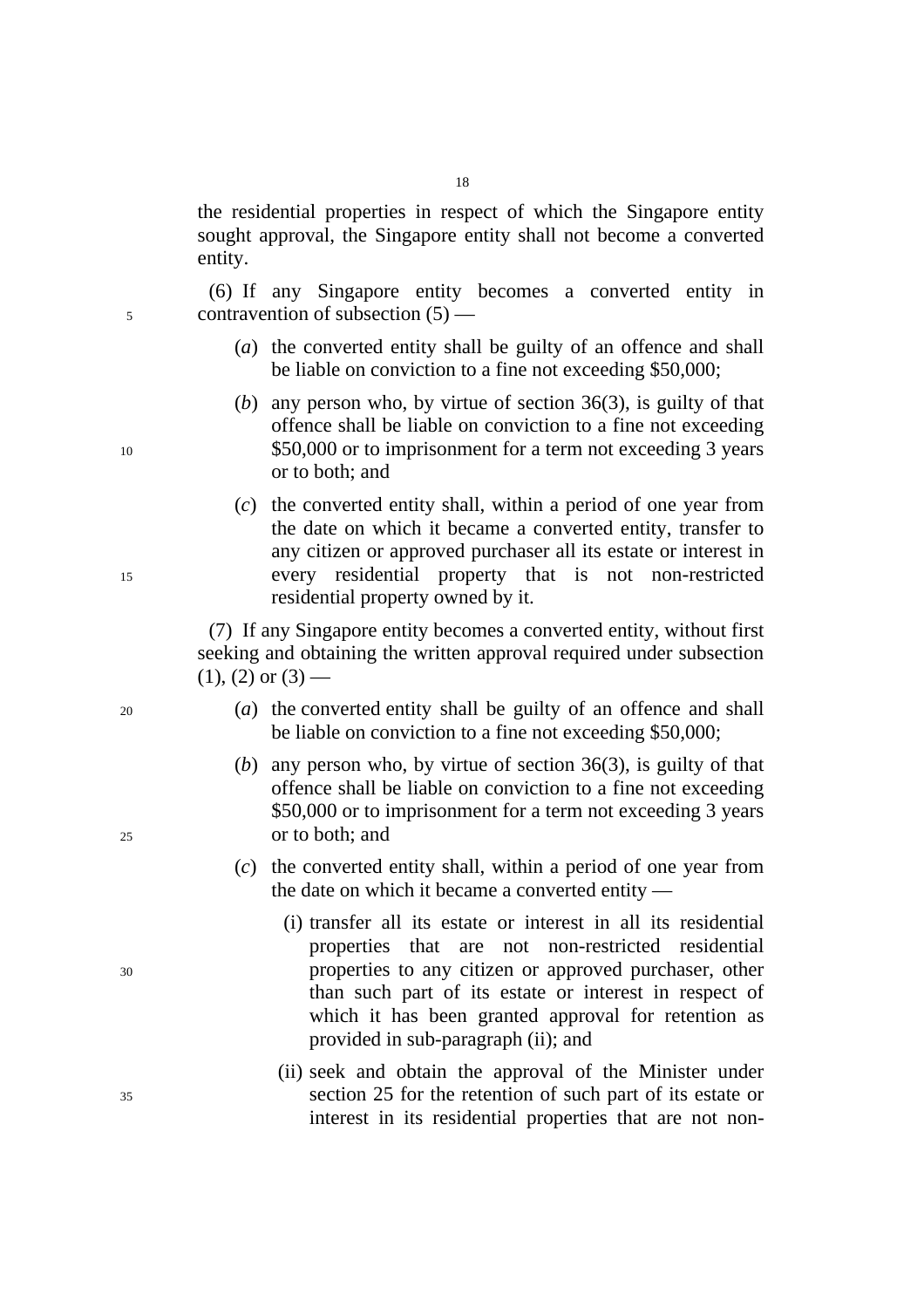restricted residential properties as are not transferred as provided in sub-paragraph (i).

- $(8)$  Where —
- (*a*) a converted foreign company to which subsection (4) applies 5 has not, at the expiration of a period of 2 years from the date on which it became a converted foreign company, transferred to any citizen or approved purchaser all its estate or interest in the residential properties (that are not nonrestricted residential properties) still remaining vested in it 10 and in respect of which approval for retention was not sought or, if sought, was not granted under section 25 or 26; or

19

(*b*) a converted foreign company to which subsection (6) or (7) applies has not, at the expiration of a period of one year 15 from the date on which it became a converted foreign company, transferred to any citizen or approved purchaser all its estate or interest in the residential properties (that are not non-restricted residential properties) still remaining vested in it and in respect of which approval for retention 20 was not sought or, if sought, was not granted under section 25 or 26,

the Minister may, by a direction in writing, require such converted foreign company to dispose of all its estate or interest in such remaining residential properties by transferring the same to any 25 citizen or approved purchaser within a period of not less than 6 months from the date of service of such direction by the Minister.

(9) A direction given by the Minister under subsection (8) shall be served on the Controller and on such converted foreign company and its subsisting mortgagees or chargees (if any) who appear as such in 30 the relevant records in the Land Titles Registry or the Registry of Deeds of the Authority, as the case may be.

(10) At the expiration of the period of 6 months mentioned in subsection (8), the Minister may, in his discretion, upon application (with reasons or grounds in support) being made (not later than 35 30 days of such expiration) by a converted foreign company or any of its mortgagees or chargees who appear as such in the relevant records in the Land Titles Registry or the Registry of Deeds of the Authority,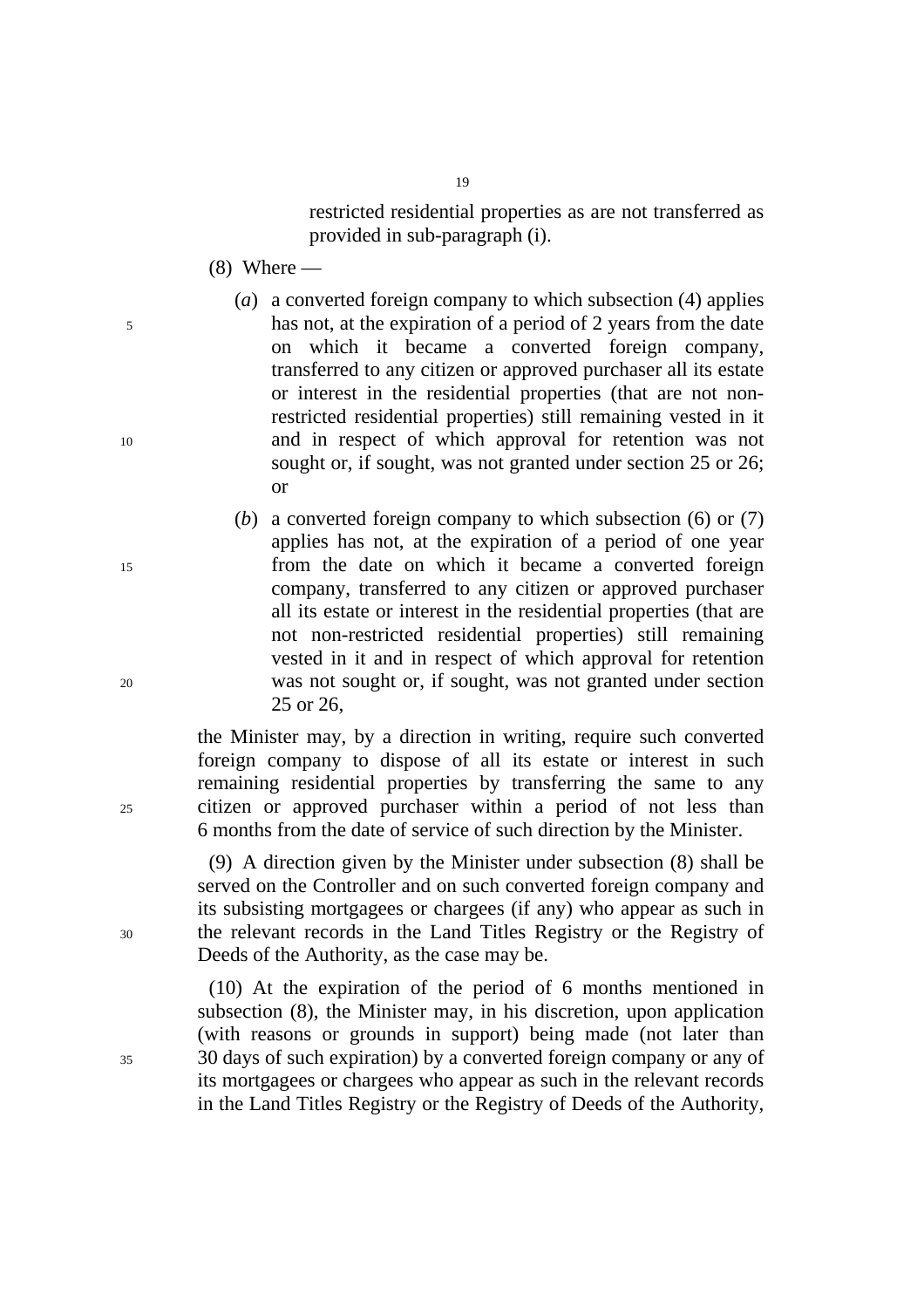as the case may be, grant such extension of time as he may consider fit, for the transfer to any citizen or approved purchaser of all its estate or interest in such residential properties that are not nonrestricted residential properties and in respect of which approval was 5 not sought for the retention thereof or, if sought, was not obtained under section 25 or 26.

(11) Where a converted foreign company which is directed under subsection (8) to dispose of its estate or interest in any residential property does not satisfy the Controller that it has transferred the 10 same within the period of 6 months specified in that subsection or any extended period specified in subsection (10), the Minister may issue to the Controller a notice to attach and sell the estate or interest in that property, and a copy of such notice shall be served on the converted foreign company which is the owner of the estate or interest in the 15 residential property and its subsisting mortgagees or chargees (if any) who appear as such in the relevant records in the Land Titles Registry or the Registry of Deeds of the Authority, as the case may be.

(12) Subsections (8) to (11) shall apply, with the necessary modifications, to the procedure for the disposal of any estate or 20 interest in residential property owned by a converted foreign limited liability partnership or a converted society as those subsections apply to the procedure for the disposal of any estate or interest in residential property owned by a converted foreign company.

(13) A mortgagee or chargee who, on or after 1st October 1976, 25 grants a loan or advance on a current account for a fixed term exceeding 6 months, secured by a mortgage or charge of any estate or interest in any residential property that is not non-restricted residential property owned by a Singapore entity may, notwithstanding any prior agreement made between the mortgagee or 30 chargee and his respective mortgagor or chargor for the repayment of that loan or advance, call for the earlier repayment of such loan or advance or any part thereof, by giving 3 months' prior notice in writing to his mortgagor or chargor, if such mortgagor or chargor, having represented itself as a Singapore entity, to the mortgagee or 35 chargee at the date of the creation of such mortgage or charge, thereafter, without the written consent of the mortgagee or chargee, becomes a converted entity.

20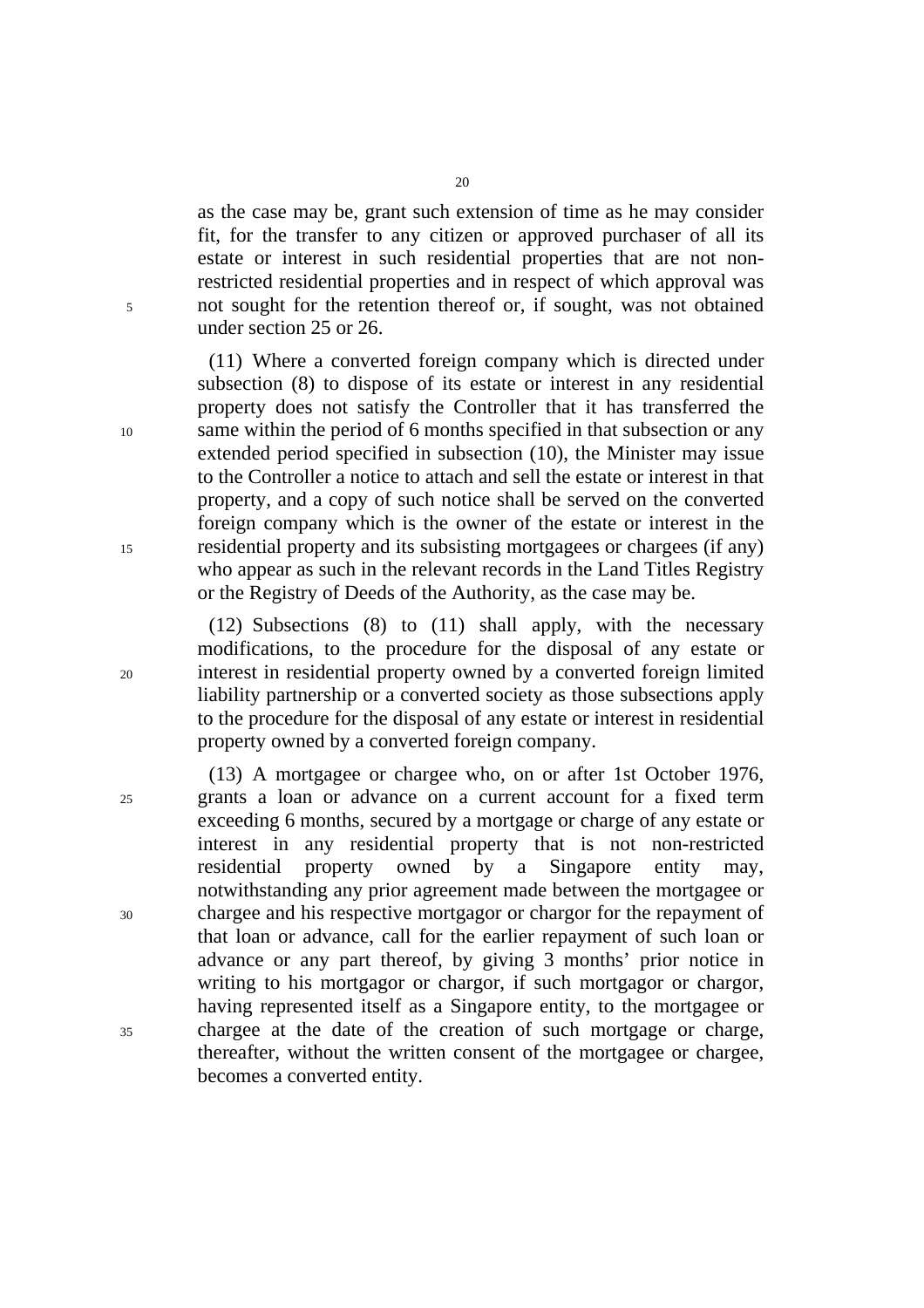(14) If the repayment of the loan or advance mentioned in subsection (13) is not made on the expiration of the 3 months' notice given by the mortgagee or chargee pursuant to that subsection, such loan or advance shall be deemed to be due, and thereupon the 5 mortgagee or chargee may exercise —

- (*a*) any power expressly provided in the mortgage or charge;
- (*b*) any statutory power conferred on a mortgagee or chargee under the Conveyancing and Law of Property Act (Cap. 61), the Land Titles Act (Cap. 157) or any other written law; or
- 10 (*c*) any power implied by law.

#### **Vesting of residential properties in Singapore companies**

**10.**—(1) Notwithstanding anything in any written law, a Singapore company which intends to acquire any estate or interest in any residential property other than non-restricted residential property 15 shall, prior to the vesting of the estate or interest in that property in the company, furnish the Controller with a list of its directors and members containing the particulars of their nationality and such other particulars as the Controller may require.

(2) The Controller may, if he is satisfied that the requirements of 20 subsection (1) are complied with and that the company is a Singapore company, issue to the company a certificate stating that the company may acquire and retain residential properties subject to the provisions of this Act.

(3) The Controller may at any time require a Singapore company 25 which has been issued a certificate under subsection (2) to produce its register of members and directors for his inspection if the Controller desires to ascertain whether the Singapore company has ceased to be a Singapore company.

(4) The Controller may at any time cancel a certificate issued under 30 subsection (2) if he is satisfied that —

(*a*) in the case of a Singapore company which does not own any residential property that is not non-restricted residential property, the Singapore company has become a foreign company without obtaining the prior written approval of the 35 Controller under section 14; or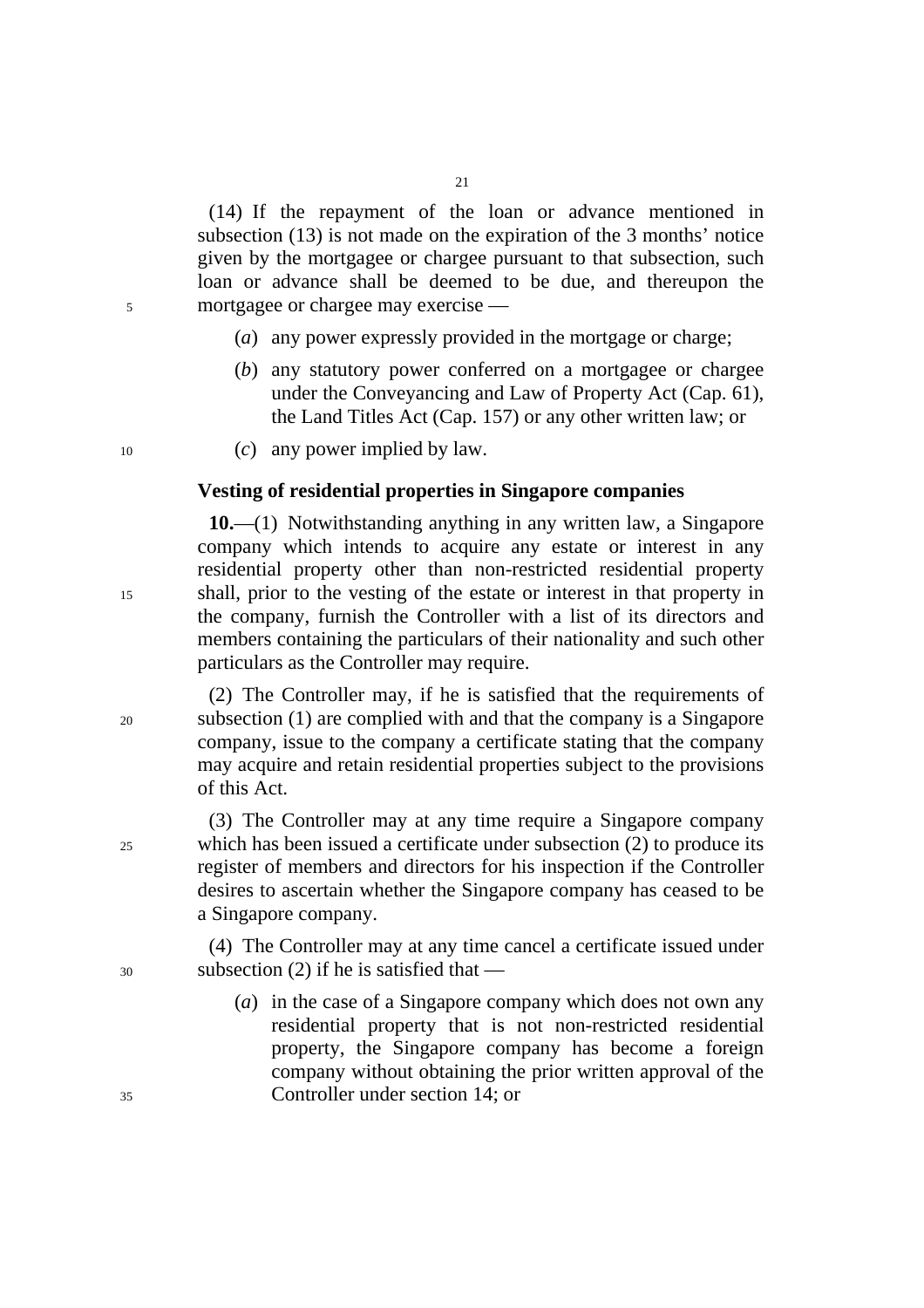(*b*) in the case of a Singapore company which owns any residential property that is not non-restricted residential property, the Singapore company has become a converted foreign company without obtaining the prior written 5 approval of the Minister under section 26.

(5) The Controller shall, upon the application by any Singapore company which is a holder of a certificate issued by the Controller under subsection (2), cancel the certificate if the Controller is satisfied that the Singapore company does not own any residential 10 property that is not non-restricted residential property.

> (6) Any Singapore company which contravenes subsection (1) shall be guilty of an offence and shall be liable on conviction to a fine not exceeding \$2,000.

# **Vesting of residential properties in Singapore limited liability**  <sup>15</sup>**partnerships**

**11.**—(1) Notwithstanding anything in any written law, a Singapore limited liability partnership which intends to acquire any estate or interest in any residential property other than non-restricted residential property shall, prior to the vesting of the estate or interest 20 in that property in the limited liability partnership, furnish the Controller with a list of its partners containing the particulars of their nationality and such other particulars as the Controller may require.

(2) The Controller may, if he is satisfied that the requirements of subsection (1) are complied with and that the limited liability 25 partnership is a Singapore limited liability partnership, issue to the limited liability partnership a certificate stating that the limited liability partnership may acquire and retain residential properties subject to the provisions of this Act.

(3) The Controller may at any time require a Singapore limited 30 liability partnership which has been issued a certificate under subsection (2) to produce its register of partners for his inspection if the Controller desires to ascertain whether the Singapore limited liability partnership has ceased to be a Singapore limited liability partnership.

35 (4) The Controller may at any time cancel a certificate issued under subsection (2) if he is satisfied that —

22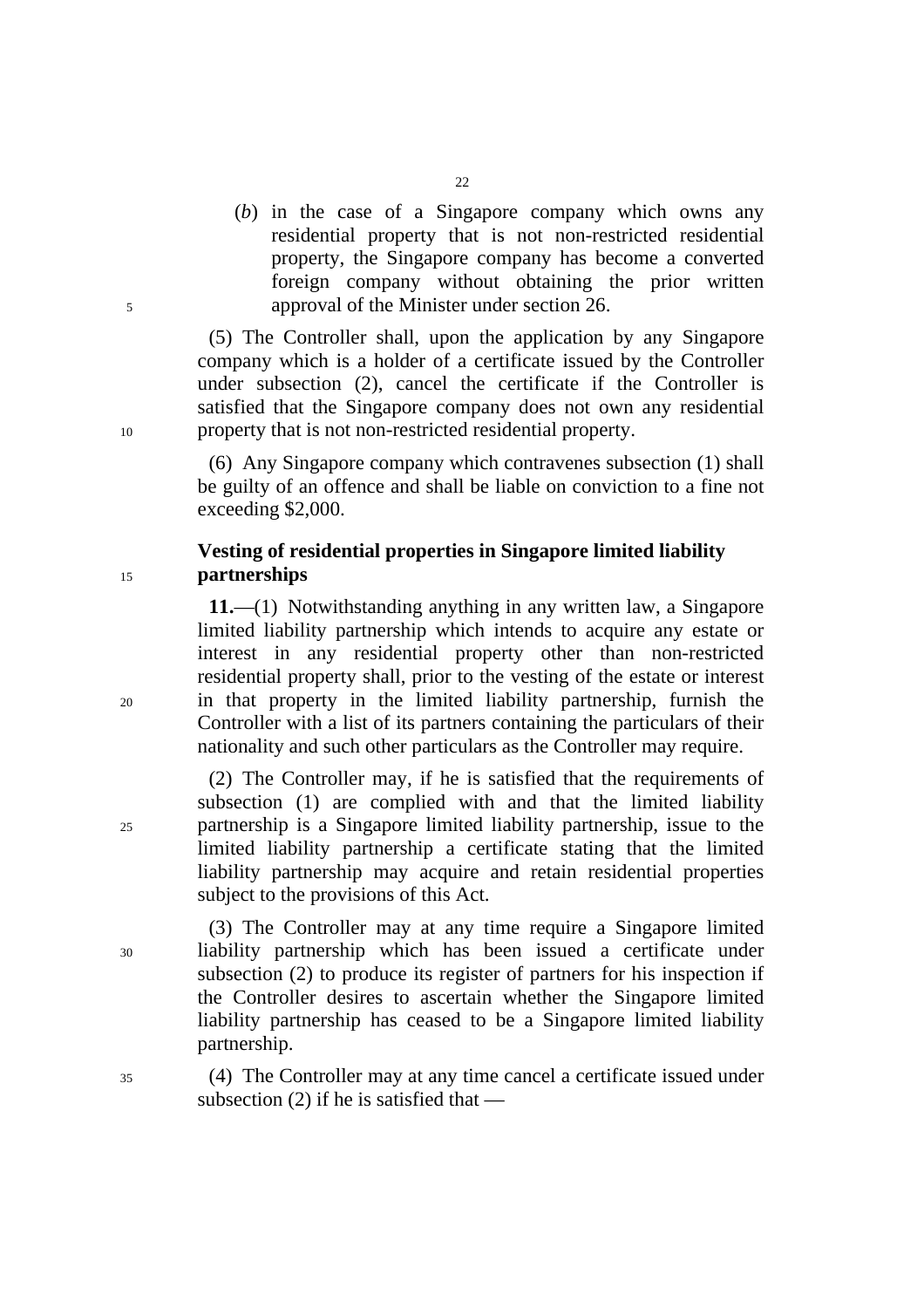- (*a*) in the case of a Singapore limited liability partnership which does not own any residential property that is not nonrestricted residential property, the Singapore limited liability partnership has become a foreign limited liability 5 partnership without obtaining the prior written approval of the Controller under section 14A; or
- (*b*) in the case of a Singapore limited liability partnership which owns any residential property that is not non-restricted residential property, the Singapore limited liability 10 partnership has become a converted foreign limited liability partnership without obtaining the prior written approval of the Minister under section 26.

(5) The Controller shall, upon the application by any Singapore limited liability partnership which is a holder of a certificate issued 15 by the Controller under subsection (2), cancel the certificate if the Controller is satisfied that the Singapore limited liability partnership does not own any residential property that is not non-restricted residential property.

(6) Any Singapore limited liability partnership which contravenes 20 subsection (1) shall be guilty of an offence and shall be liable on conviction to a fine not exceeding \$2,000.

# **Registrar may refuse to register instrument of transfer in favour of Singapore company**

**12.** The Registrar may refuse to register an instrument of transfer of 25 an estate or interest in any residential property that is not nonrestricted residential property in favour of a Singapore company unless he is satisfied that —

- (*a*) all the directors of the company are citizens; and
- (*b*) all the members of the company are either citizens, 30 Singapore limited liability partnerships or Singapore companies.

# **Registrar may refuse to register instrument of transfer in favour of Singapore limited liability partnership**

**13.** The Registrar may refuse to register an instrument of transfer of 35 an estate or interest in any residential property that is not non-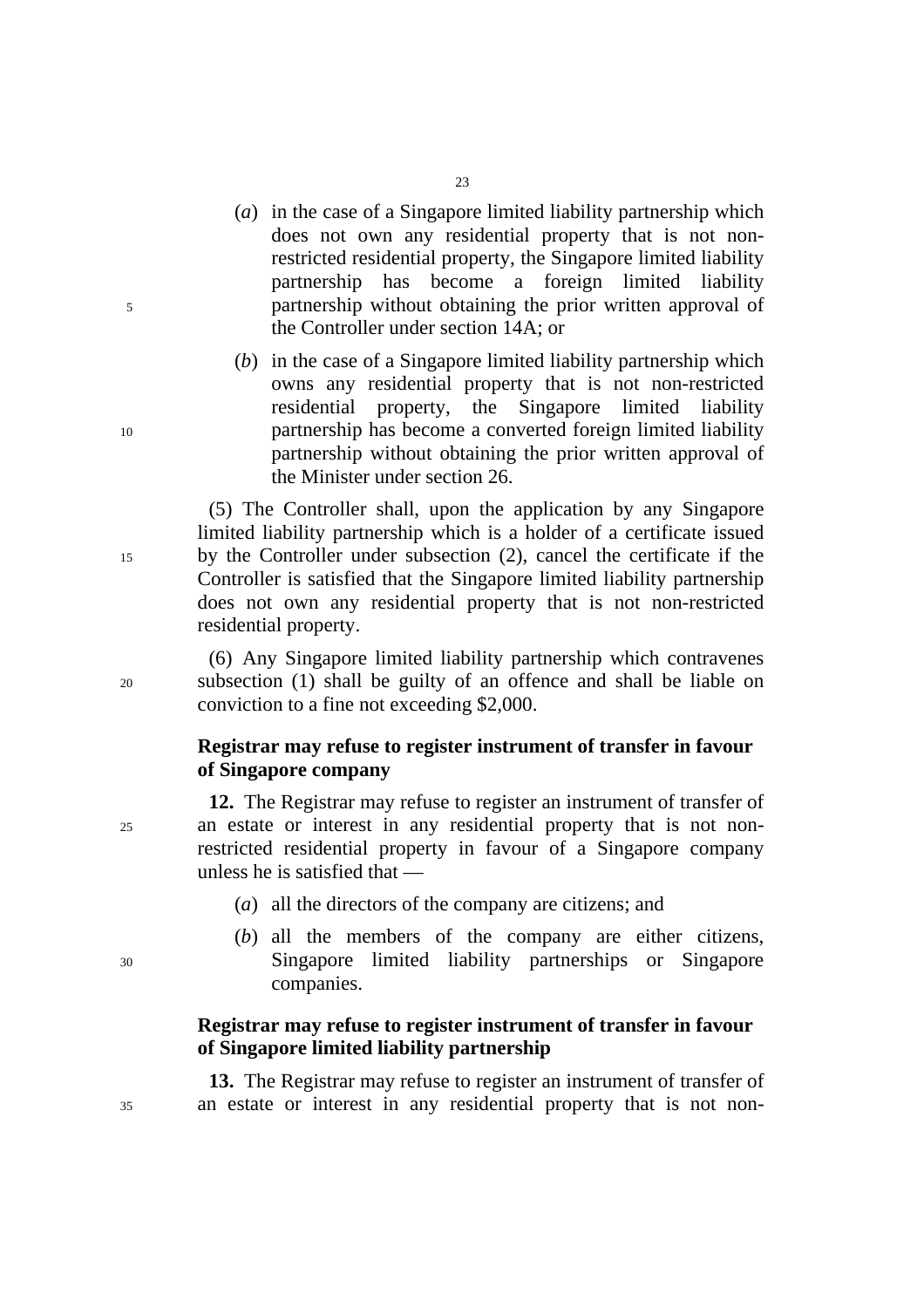restricted residential property in favour of a Singapore limited liability partnership unless he is satisfied that all the partners of the limited liability partnership are either citizens, Singapore limited liability partnerships or Singapore companies.

### <sup>5</sup>**Singapore company becoming foreign company**

**14.**—(1) Notwithstanding anything in any written law, a Singapore company shall not become a foreign company unless —

- (*a*) in the case of a Singapore company which owns any residential property that is not non-restricted residential 10 property, it has obtained the prior approval of the Minister to become a converted foreign company pursuant to section 26; or
- (*b*) in the case of a Singapore company which claims that it does not own any residential property apart from non-15 restricted residential property, it has obtained the prior approval of the Controller under subsection (2) to become a foreign company.

(2) For the purposes of subsection  $(1)(b)$ , the Controller shall grant the approval for the Singapore company to become a foreign 20 company if he is satisfied that the Singapore company does not own any residential property apart from non-restricted residential property.

> (3) Upon a Singapore company being granted an approval under subsection  $(1)(a)$  or  $(b)$ , the Controller shall cancel the certificate issued to the Singapore company under section 10(2).

- 25 (4) Notwithstanding any approval given by the Minister or the Controller for the purposes of subsection  $(1)(a)$  or  $(b)$ , as the case may be, the Controller may —
- (*a*) if he subsequently discovers that the company owns any residential property in respect of which the Minister has not 30 granted any approval under section 25 or 26 for the company to purchase, acquire or retain the property and the property is not non-restricted residential property; or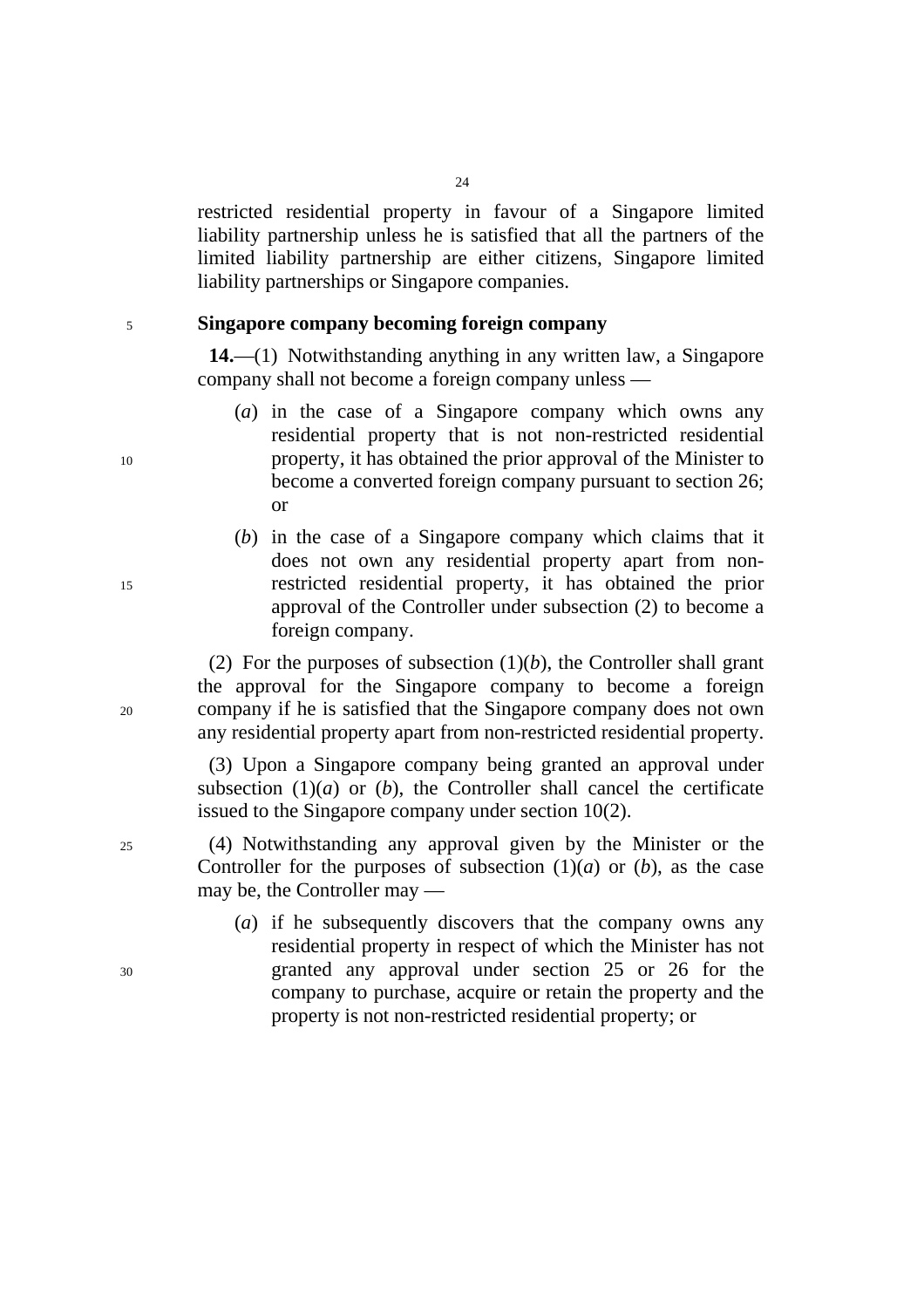(*b*) if he subsequently discovers that the company had made a misrepresentation to the Controller,

obtain the Minister's direction to require the company to dispose of the residential property.

5 (5) Where any residential property is to be disposed of pursuant to the Minister's direction obtained under subsection (4), section 9(8) to (14) shall apply, with the necessary modifications, to the manner of disposal of the residential property and the rights of a mortgagee or chargee (if any) of the residential property.

# <sup>10</sup>**Singapore limited liability partnership becoming foreign limited liability partnership**

**14A.**—(1) Notwithstanding anything in any written law, a Singapore limited liability partnership shall not become a foreign limited liability partnership unless —

- 15 (*a*) in the case of a Singapore limited liability partnership which owns any residential property that is not non-restricted residential property, it has obtained the prior approval of the Minister to become a converted foreign limited liability partnership pursuant to section 26; or
- 20 (*b*) in the case of a Singapore limited liability partnership which claims that it does not own any residential property apart from non-restricted residential property, it has obtained the prior approval of the Controller under subsection (2) to become a foreign limited liability partnership.
- 25 (2) For the purposes of subsection  $(1)(b)$ , the Controller shall grant the approval for the Singapore limited liability partnership to become a foreign limited liability partnership if he is satisfied that the Singapore limited liability partnership does not own any residential property apart from non-restricted residential property.
- 30 (3) Upon a Singapore limited liability partnership being granted an approval under subsection  $(1)(a)$  or  $(b)$ , the Controller shall cancel the certificate issued to the Singapore limited liability partnership under section 11(2).

(4) Notwithstanding any approval given by the Minister or the 35 Controller for the purposes of subsection (1)(*a*) or (*b*), as the case may be, the Controller may —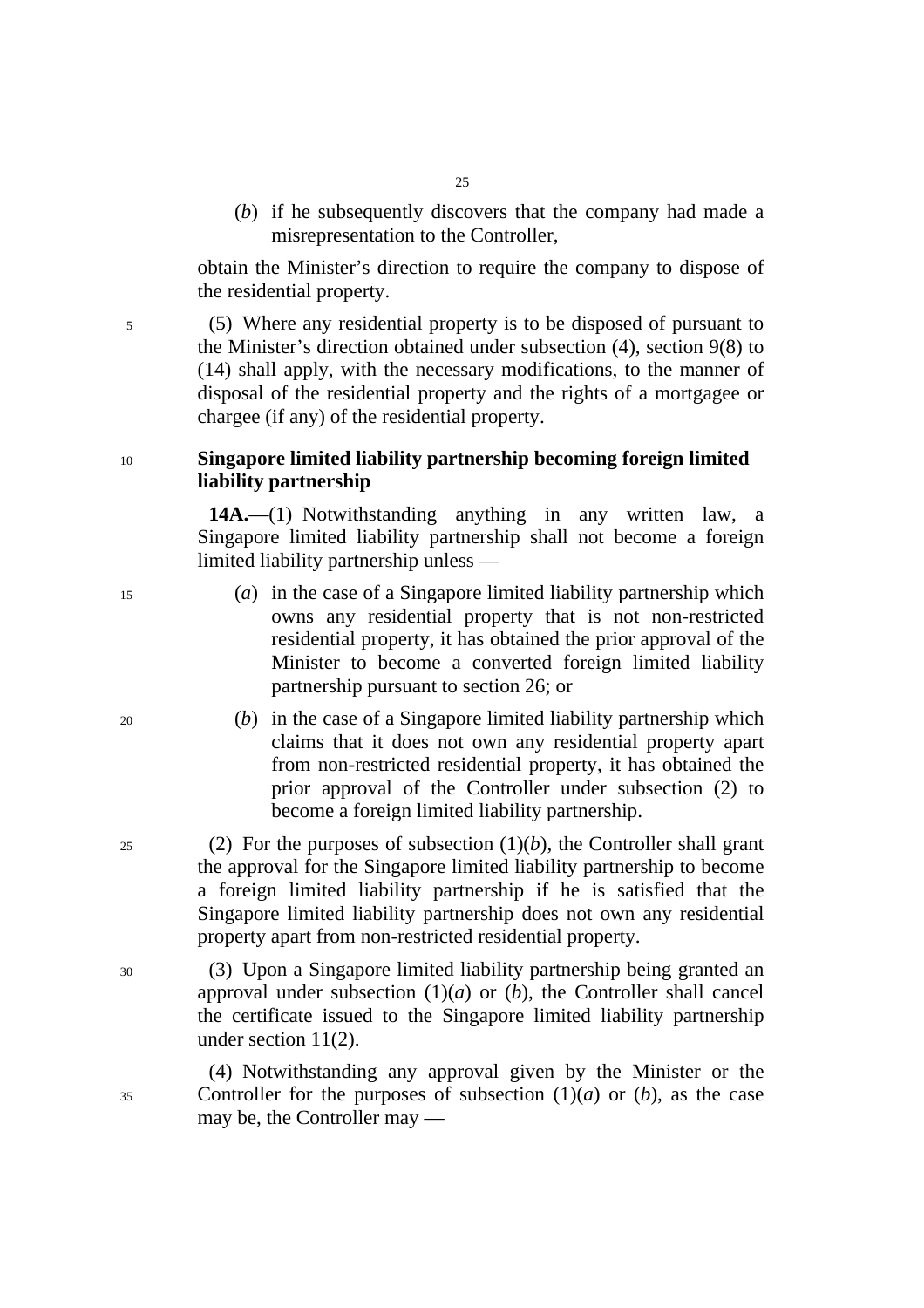- (*a*) if he subsequently discovers that the limited liability partnership owns any residential property in respect of which the Minister has not granted any approval under section 25 or 26 for the limited liability partnership to 5 purchase, acquire or retain the property and the property is not non-restricted residential property; or
	- (*b*) if he subsequently discovers that the limited liability partnership had made a misrepresentation to the Controller,

obtain the Minister's direction to require the limited liability 10 partnership to dispose of the residential property.

(5) Where any residential property is to be disposed of pursuant to the Minister's direction obtained under subsection (4), section 9(8) to (14) shall apply, with the necessary modifications, to the manner of disposal of the residential property and the rights of a mortgagee or 15 chargee (if any) of the residential property.".

# **Amendment of section 14B**

**10.** Section 14B of the principal Act is amended —

- (*a*) by deleting the words "section 10A(2)" in subsection (1) and substituting the words "section 11(2)"; and
- 20 (*b*) by deleting the words "by a Singapore limited liability partnership" in subsection (3) and substituting the words "and that limited liability partnership is a Singapore limited liability partnership".

#### **Amendment of section 14C**

<sup>25</sup>**11.** Section 14C(1) of the principal Act is amended by inserting, immediately after the words "acquire or retain residential property", the words "that is not non-restricted residential property".

#### **Repeal of sections 15 to 18 and re-enactment of sections 16, 17 and 18**

**12.** Sections 15 to 18 of the principal Act are repealed and the following 30 sections substituted therefor: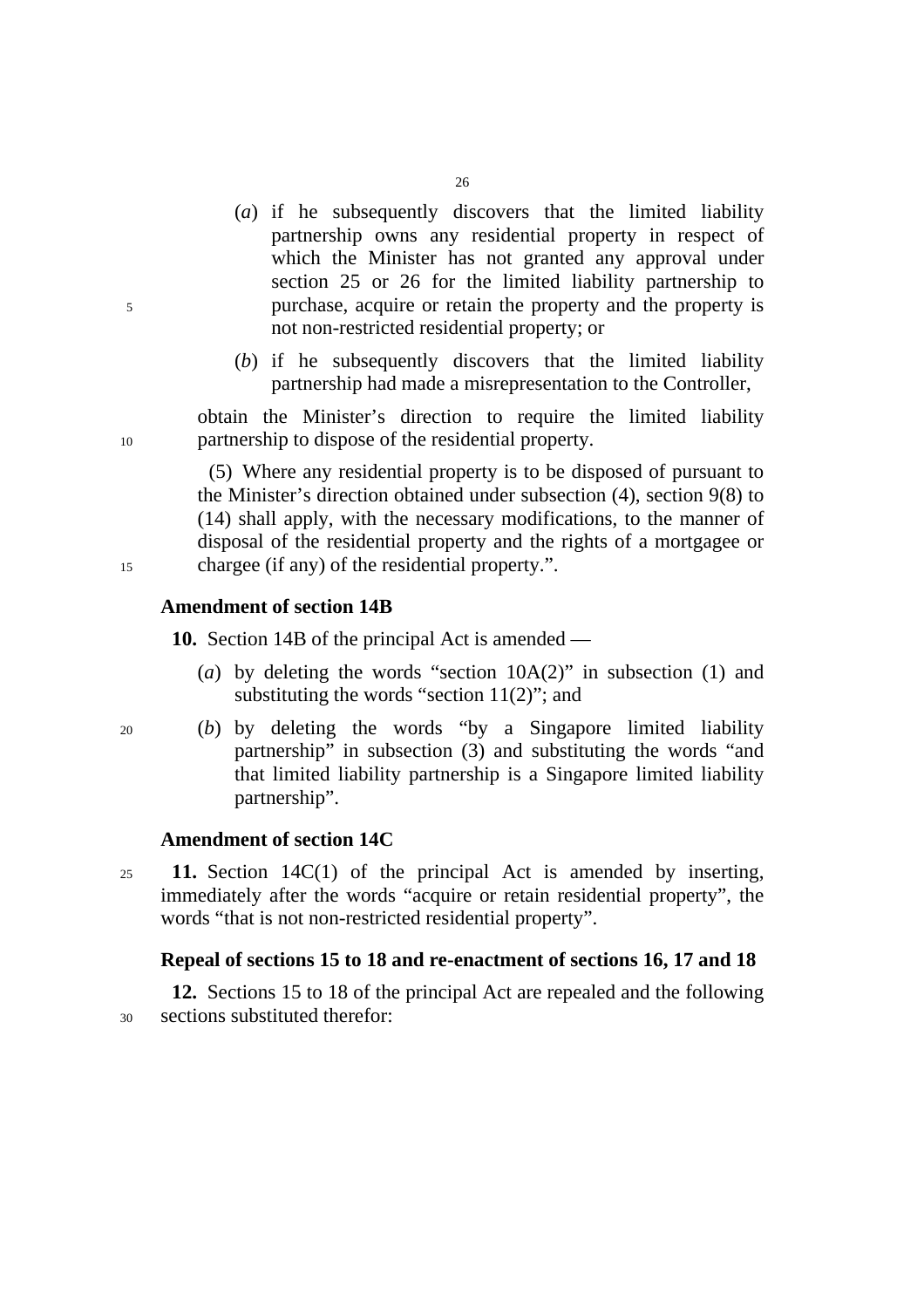# "**Vesting of residential properties in Singapore societies**

**16.**—(1) Notwithstanding anything in any written law, a Singapore society which intends to acquire any estate or interest in any residential property other than non-restricted residential property 5 shall, prior to the vesting of the estate or interest in that property in the trustees of the society, furnish the Controller with a list of its trustees and members containing the particulars of their nationality and such other particulars as the Controller may require.

(2) The Controller may, if he is satisfied that the requirements of 10 subsection (1) are complied with and that the society is a Singapore society, issue to the society a certificate stating that the society may acquire and retain residential properties in accordance with the provisions of this Act.

(3) The Controller may at any time require a Singapore society 15 which has been issued a certificate under subsection (2) to produce its list of members and trustees for his inspection if the Controller desires to ascertain whether the Singapore society has ceased to be a Singapore society.

(4) The Controller may at any time cancel a certificate issued under 20 subsection (2) if he is satisfied that —

- (*a*) in the case of a Singapore society which does not own any residential property that is not non-restricted residential property, the Singapore society has become a foreign society without obtaining the prior written approval of the 25 Controller under section 17; or
- (*b*) in the case of a Singapore society which owns any residential property that is not non-restricted residential property, the Singapore society has become a converted society without obtaining the prior written approval of the 30 Minister under section 26.

(5) The Controller shall, upon the application by any Singapore society which is a holder of a certificate issued by the Controller under subsection (2), cancel the certificate if the Controller is satisfied that the Singapore society does not own any residential 35 property that is not non-restricted residential property.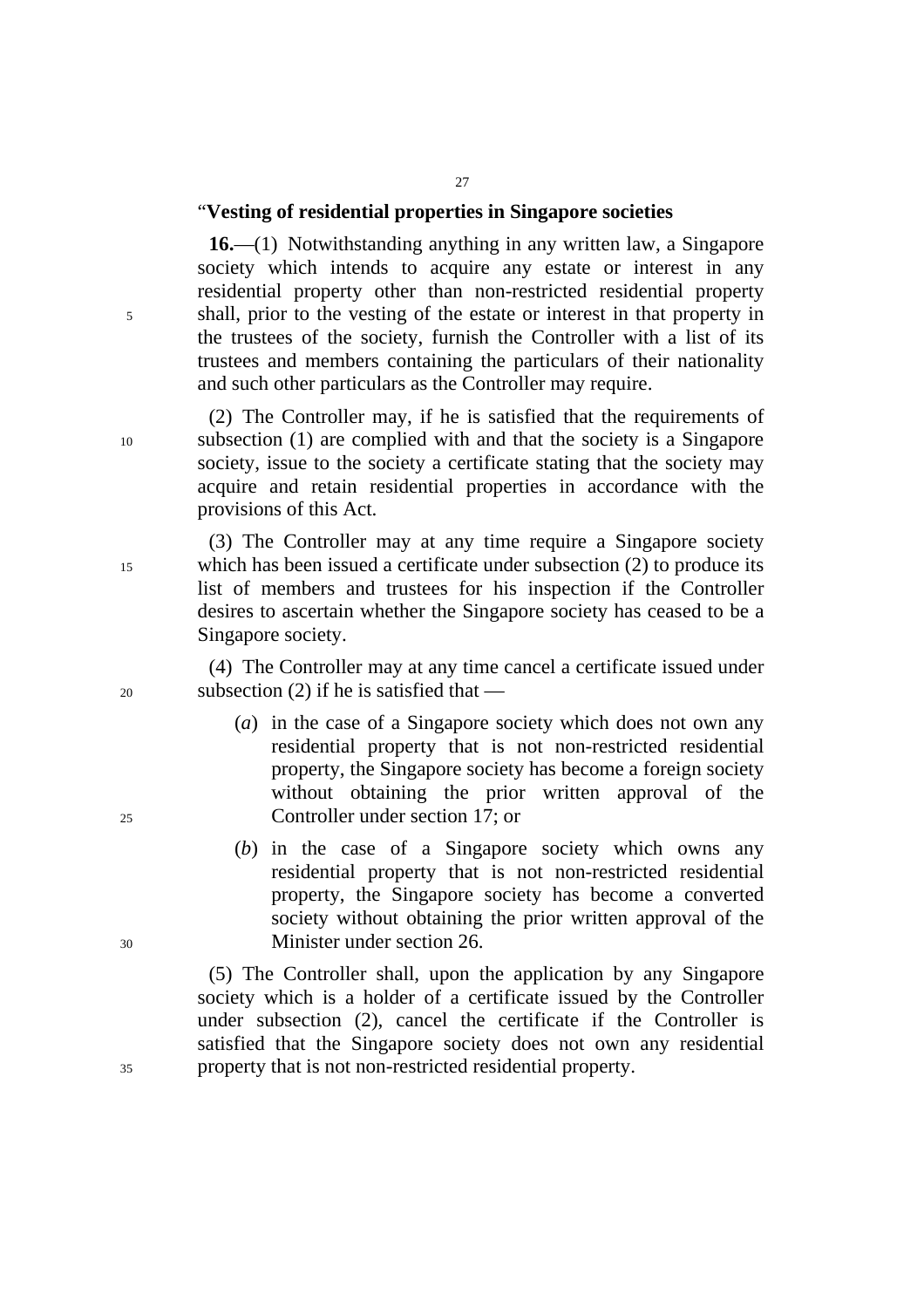(6) Any Singapore society which contravenes subsection (1) shall be guilty of an offence and shall be liable on conviction to a fine not exceeding \$2,000.

#### **Singapore society becoming foreign society**

<sup>5</sup>**17.**—(1) Notwithstanding anything in any written law, a Singapore society shall not become a foreign society unless —

- (*a*) in the case of a Singapore society which owns any residential property that is not non-restricted residential property, it has obtained the prior approval of the Minister to 10 become a converted society pursuant to section 26; or
	- (*b*) in the case of a Singapore society which claims that it does not own any residential property apart from non-restricted residential property, it has obtained the prior approval of the Controller under subsection (2) to become a foreign society.

15 (2) For the purposes of subsection  $(1)(b)$ , the Controller shall grant the approval for the Singapore society to become a foreign society if he is satisfied that the Singapore society does not own any residential property apart from non-restricted residential property.

(3) Upon a Singapore society being granted an approval under 20 subsection (1)(*a*) or (*b*), the Controller shall cancel the certificate issued to the Singapore society under section 16(2).

> (4) Notwithstanding any approval given by the Minister or the Controller for the purposes of subsection  $(1)(a)$  or  $(b)$ , as the case may be, the Controller may —

- 25 (*a*) if he subsequently discovers that the society owns any residential property in respect of which the Minister has not granted any approval under section 25 or 26 for the society to purchase, acquire or retain the property and the property is not non-restricted residential property; or
- 30 (*b*) if he subsequently discovers that the society had made a misrepresentation to the Controller,

obtain the Minister's direction to require the society to dispose of the residential property.

(5) Where any residential property is to be disposed of pursuant to 35 the Minister's direction obtained under subsection (4), section 9(8) to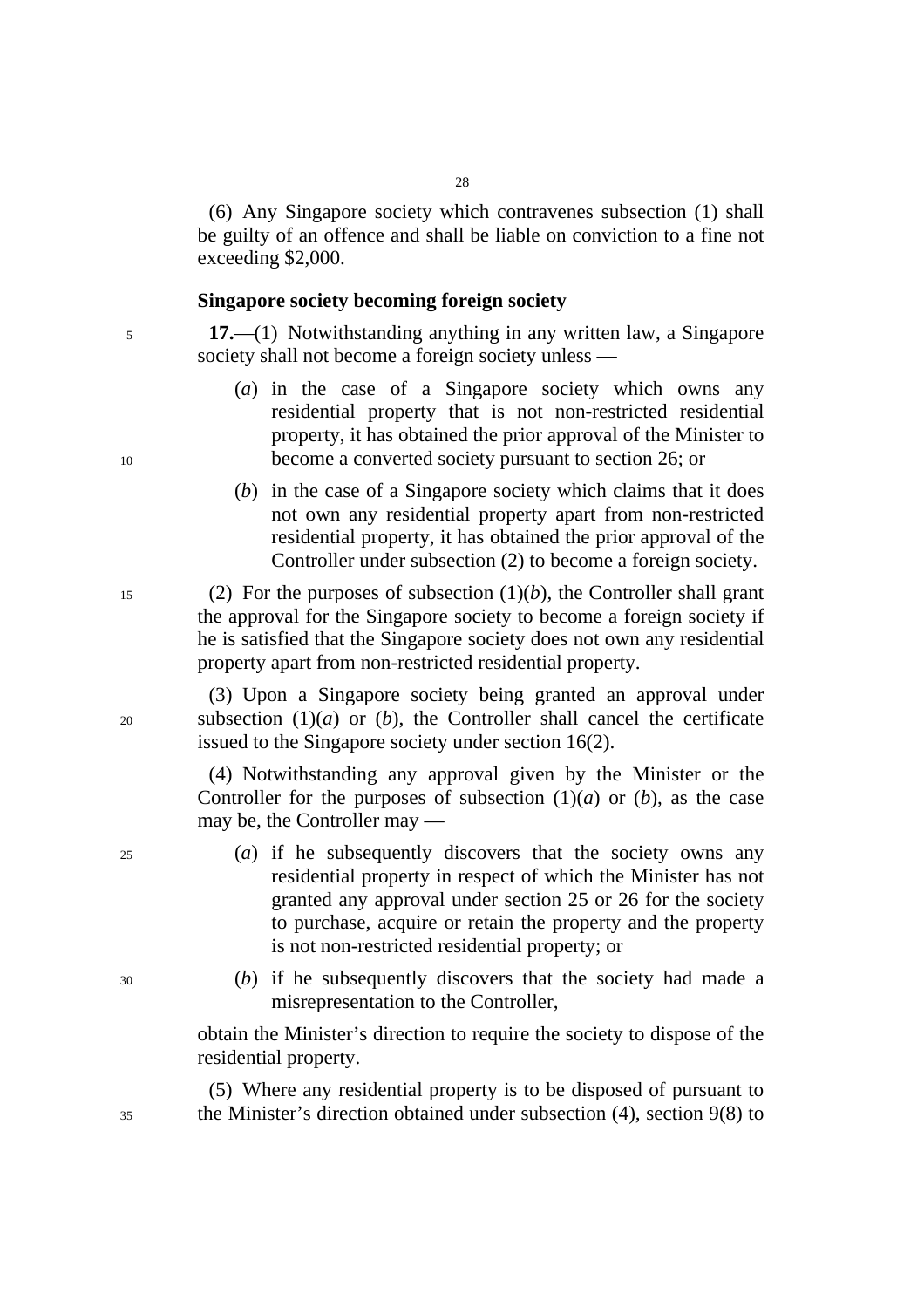(14) shall apply, with the necessary modifications, to the manner of disposal of the residential property and the rights of a mortgagee or chargee (if any) of the residential property.

29

# **Registrar may refuse to register instrument of transfer in favour**  <sup>5</sup>**of Singapore society**

**18.** The Registrar may refuse to register an instrument of transfer of any estate or interest in any residential property that is not nonrestricted residential property in favour of a Singapore society unless he is satisfied that —

- 10 (*a*) all the members of the society are citizens; and
	- (*b*) the trustees of the society are either citizens or a trust company licensed under the Trust Companies Act 2005 (Act 11 of 2005).".

# **Amendment of section 21**

<sup>15</sup>**13.** Section 21(1) of the principal Act is amended —

- (*a*) by inserting, immediately after the words "residential property" in the 1st and 2nd lines, the words "that is not non-restricted residential property"; and
- (*b*) by deleting the words "the residential property" in the 20 penultimate line and substituting the words "that property".

# **Amendment of section 22**

**14.** Section 22 of the principal Act is amended —

- (*a*) by inserting, immediately after the words "residential property" in subsections (1) and (2), the words "that is not non-restricted 25 residential property"; and
	- (*b*) by deleting subsection (3) and substituting the following subsection:

"(3) Where such mortgagee does not sell the estate or interest in the residential property that is not non-restricted residential 30 property within the period specified in subsection (2) (including any extension thereof), the Minister may issue to the Controller a notice to attach and sell the mortgagee's estate or interest in that residential property.".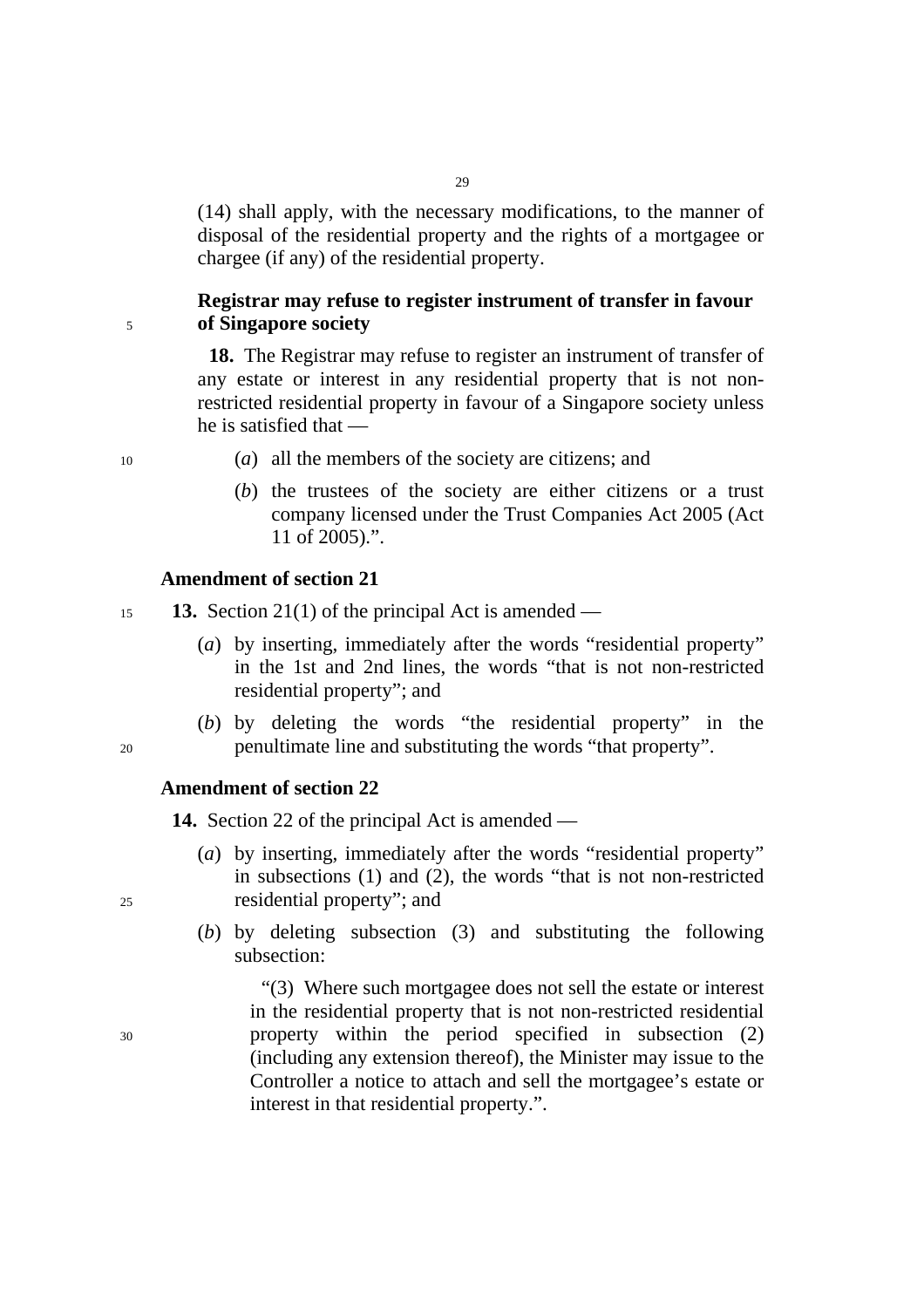# **Amendment of section 23**

**15.** Section 23 of the principal Act is amended —

- (*a*) by inserting, immediately after the words "residential property" in subsection  $(1)(a)$  and  $(b)$ , the words "that is not non-restricted" 5 residential property"; and
	- (*b*) by inserting, immediately after subsection (3), the following subsections:

"(4) Any person who contravenes subsection  $(1)(a)$  or  $(b)$ shall be guilty of an offence and shall be liable on conviction to 10 a fine not exceeding \$50,000 or to imprisonment for a term not exceeding 3 years or to both.

> (5) The court shall, in respect of any defendant charged with committing any offence under subsection  $(1)(a)$  or  $(b)$  –

- (*a*) take into account any confiscation order made under 15 section 23A before imposing any fine on the defendant; and
- (*b*) subject to paragraph (*a*), leave the confiscation order out of account in determining the appropriate sentence or other manner of dealing with the 20 defendant.".

# **New section 23A**

**16.** The principal Act is amended by inserting, immediately after section 23, the following section:

## "**Confiscation of benefits of offence under section 23**

25 **23A.** (1) Where a defendant is convicted of any offence under section  $23(1)(a)$  or (*b*), the court shall, on the application of the Public Prosecutor, make a confiscation order against the defendant in respect of benefits derived by him from the commission of the offence if the court is satisfied that such benefits have been so 30 derived.

> (2) Where the court is satisfied that benefits have been derived by the defendant from the commission of any offence under section  $23(1)(a)$  or (*b*), the court shall, before sentencing or otherwise dealing with him in respect of the offence concerned, determine in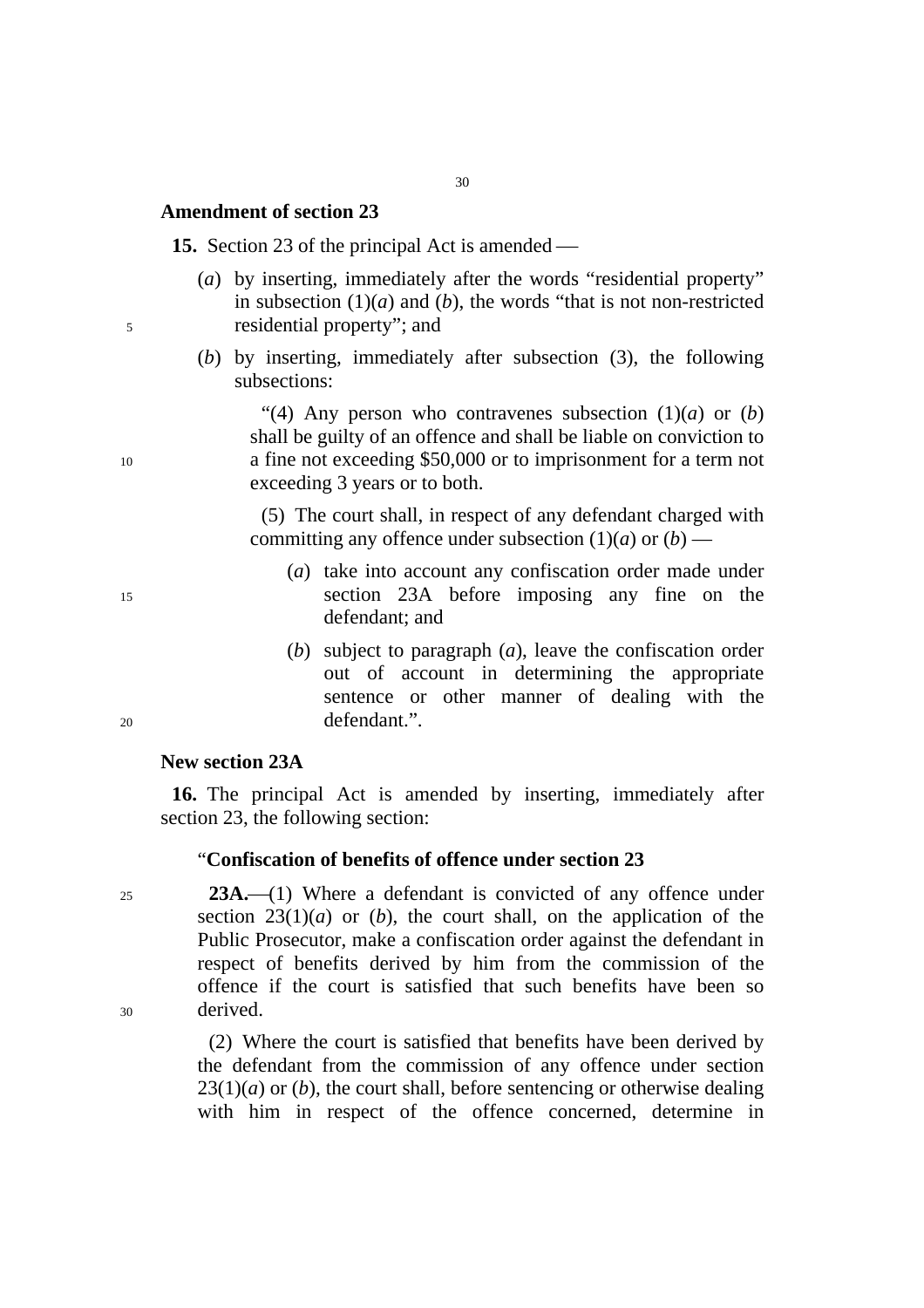accordance with subsections (4) to (8) the amount to be recovered in his case by virtue of this section.

(3) Subject to subsection (7), the benefits derived by a defendant from the commission of any offence under section  $23(1)(a)$  or (*b*) 5 shall be —

- (*a*) any estate or interest (including any income accruing from such estate or interest) in residential property held in trust by or for the benefit of the defendant in contravention of section 23(1)(*a*) or (*b*); or
- 10 (*b*) where that estate or interest in residential property is disposed of before conviction, the money, or the market value of any property other than money, paid to or received by the defendant, or another person at the request or direction of the defendant, on account of the disposal of the 15 estate or interest in the residential property.

(4) The amount to be recovered from the defendant under a confiscation order under this section shall be the amount the court assesses to be the value of the benefits derived by the defendant from the commission of any offence under section 23(1)(*a*) or (*b*).

- 20 (5) For the purposes of this section
	- (*a*) the value of the benefits derived by a defendant from the commission of any such offence shall be the aggregate of the properties, estates and interests referred to in subsection  $(3)(a)$  or  $(b)$ , as the case may be, relating to that defendant;
- 25 (*b*) the value of the estate or interest in residential property referred to in subsection  $(3)(a)$  shall be the market value of the estate or interest at the date of conviction or the date of the commission of the offence, whichever is the higher; and
- (*c*) in calculating the value of benefits derived by a defendant  $30$  from the commission of any offence under section  $23(1)(a)$ or (*b*), any expenses or outgoings of the defendant in connection with the commission of the offence shall be disregarded.

(6) Any question of fact to be decided by a court in proceedings 35 under this section shall be decided on a balance of probabilities.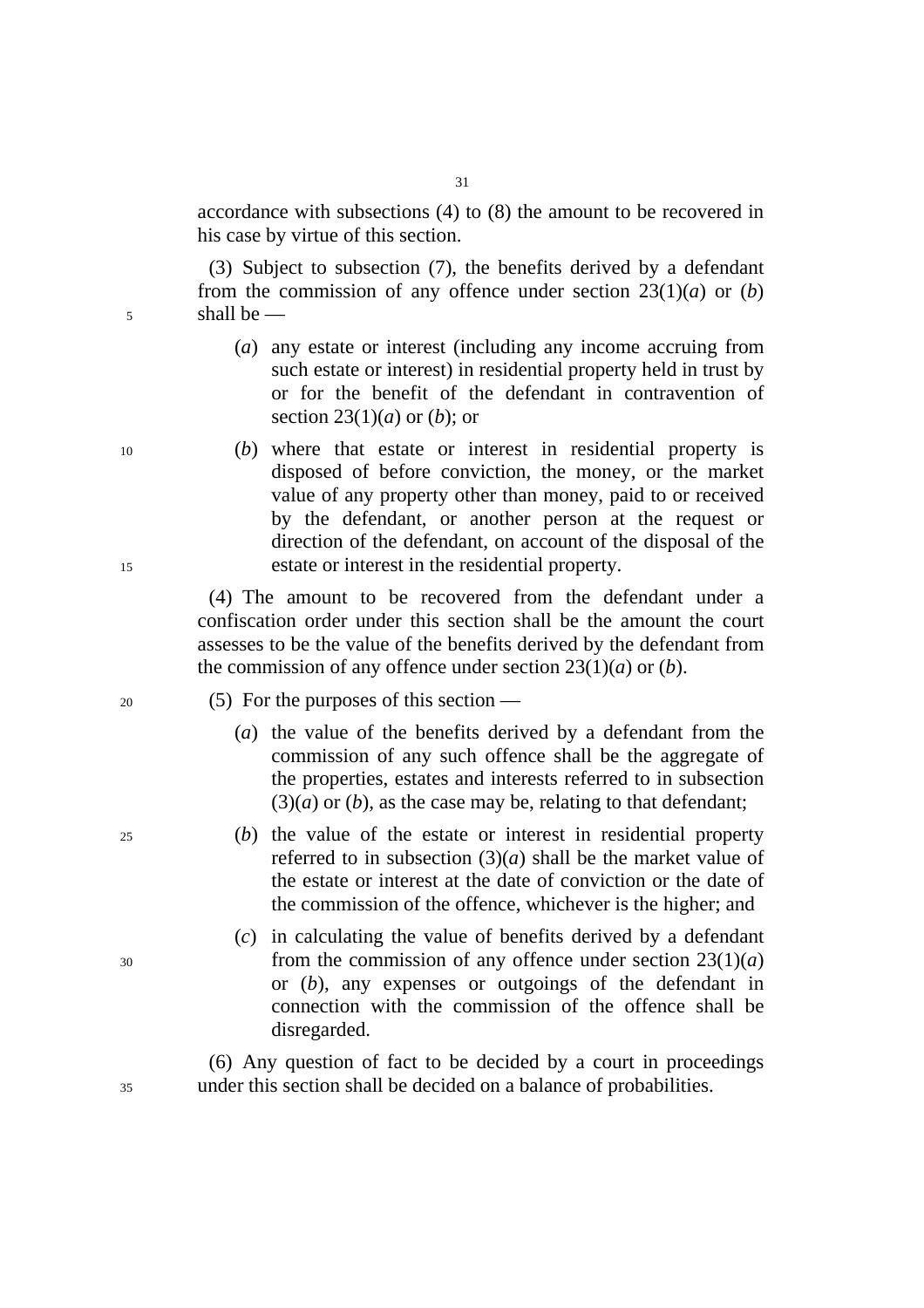(7) A benefit derived by a defendant convicted of any offence under section  $23(1)(a)$  or (*b*) shall not be taken into account if —

- (*a*) a confiscation order against the defendant has been imposed in respect of that benefit under the Corruption, Drug 5 Trafficking and Other Serious Crimes (Confiscation of Benefits) Act (Cap. 65A);
- (*b*) a confiscation order against the defendant has previously been made under this section and that benefit is shown to the court to have been taken into account in determining the 10 amount to be recovered under that order; or
- (*c*) a confiscation order against another defendant has previously been made under this section in relation to an offence committed in the same transaction as the offence by the first-mentioned defendant and that benefit, being an 15 estate or interest referred to in subsection  $(3)(a)$ , is shown to the court to have been taken into account in determining the amount to be recovered under the order against that other defendant.

(8) Any relevant evidence admitted in the proceedings against the 20 defendant for any offence under section 23(1)(*a*) or (*b*) shall, if the court thinks fit, be taken into account in determining the amount to be recovered under subsection (2).

> (9) Subject to subsection (1), where a court orders the defendant to pay any amount under a confiscation order —

- 25 (*a*) section 224 of the Criminal Procedure Code (Cap. 68) shall have effect as if that amount were a fine imposed on him by the court; and
- (*b*) for the purposes of section 224(*b*)(iv) of the Criminal Procedure Code, the term for which the court may direct the 30 defendant to be imprisoned in default of payment of any amount under the confiscation order shall be as follows:
	- (i) if the amount does not exceed  $$2$  million imprisonment for a term not exceeding 5 years; and
- (ii) if the amount exceeds \$2 million imprisonment for a 35 term not exceeding 10 years.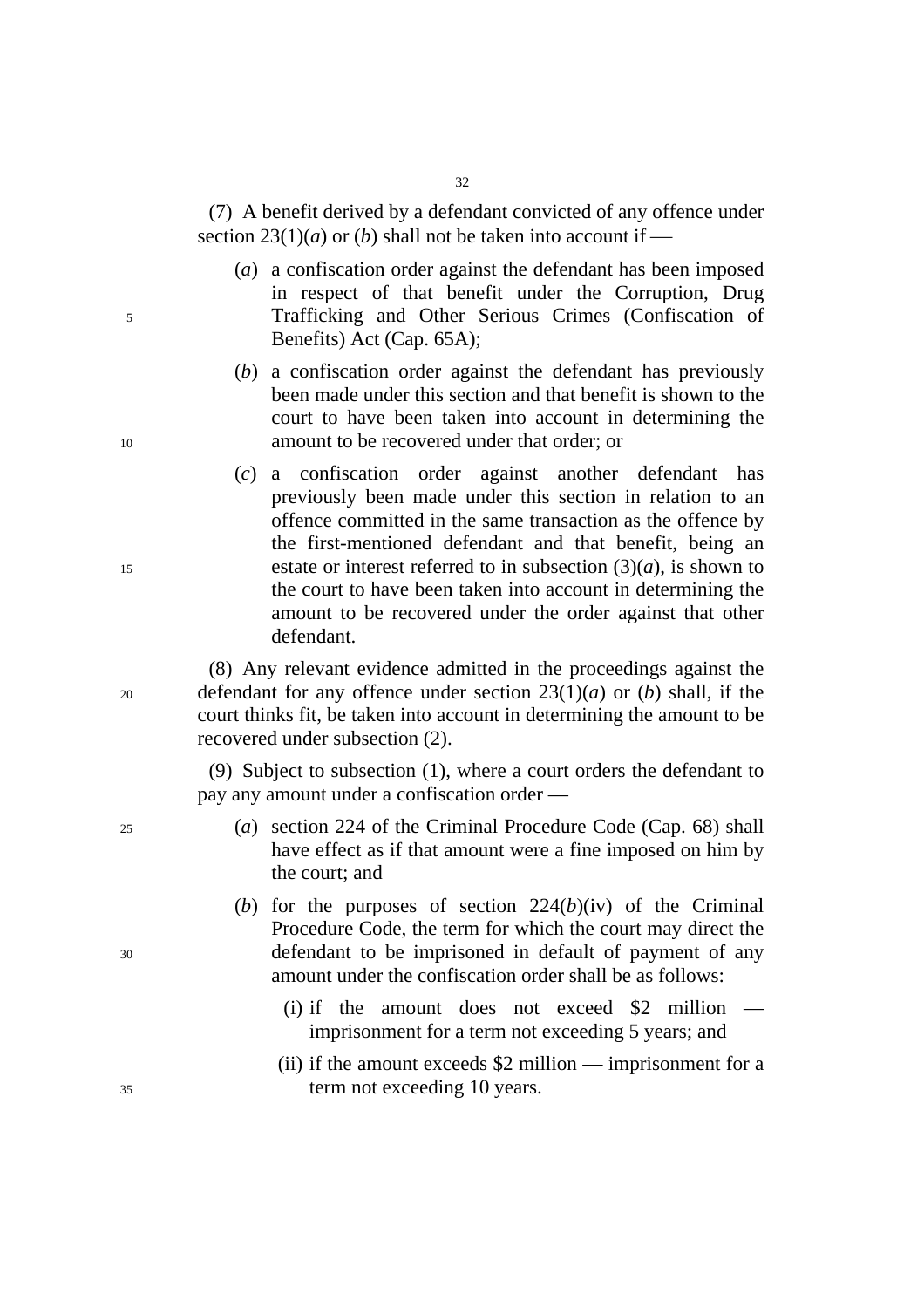- $(10)$  Where —
- (*a*) a warrant to commit the defendant to prison is issued for a default in payment of an amount ordered to be paid under a confiscation order in respect of an offence under section 5 23(1)(*a*) or (*b*); and
	- (*b*) at the time the warrant is issued, the defendant is liable to serve any term of imprisonment in respect of the offence,

the term of imprisonment to be served in default of payment of the amount shall not begin to run until after the term mentioned in 10 paragraph (*b*).

> (11) This section shall not apply in respect of any offence committed before the date of commencement of section 16 of the Residential Property (Amendment) Act 2006.".

# **Amendment of section 24**

<sup>15</sup>**17.** Section 24(2) of the principal Act is amended by deleting the words "Registry of Deeds" in paragraph (*b*) and substituting the words "Registry of Deeds of the Authority".

# **Amendment of section 25**

**18.** Section 25 of the principal Act is amended —

- 
- 20 (*a*) by deleting subsection (2) and substituting the following subsection:

"(2) Subject to subsection (14), any foreign person who desires to purchase, acquire or retain any estate or interest in any residential property other than non-restricted residential 25 property shall apply to the Minister through the Controller for the grant of the Minister's approval to acquire or to retain residential property, as the case may be.";

- (*b*) by inserting, immediately after the words "application shall" in subsection (3), the words "be in such form and shall";
- 30 (*c*) by deleting subsection (7) and substituting the following subsections:

"(7) The conditions that the Minister may impose under subsection  $(4)$ ,  $(5)$  or  $(6)$  shall include all or any of the following: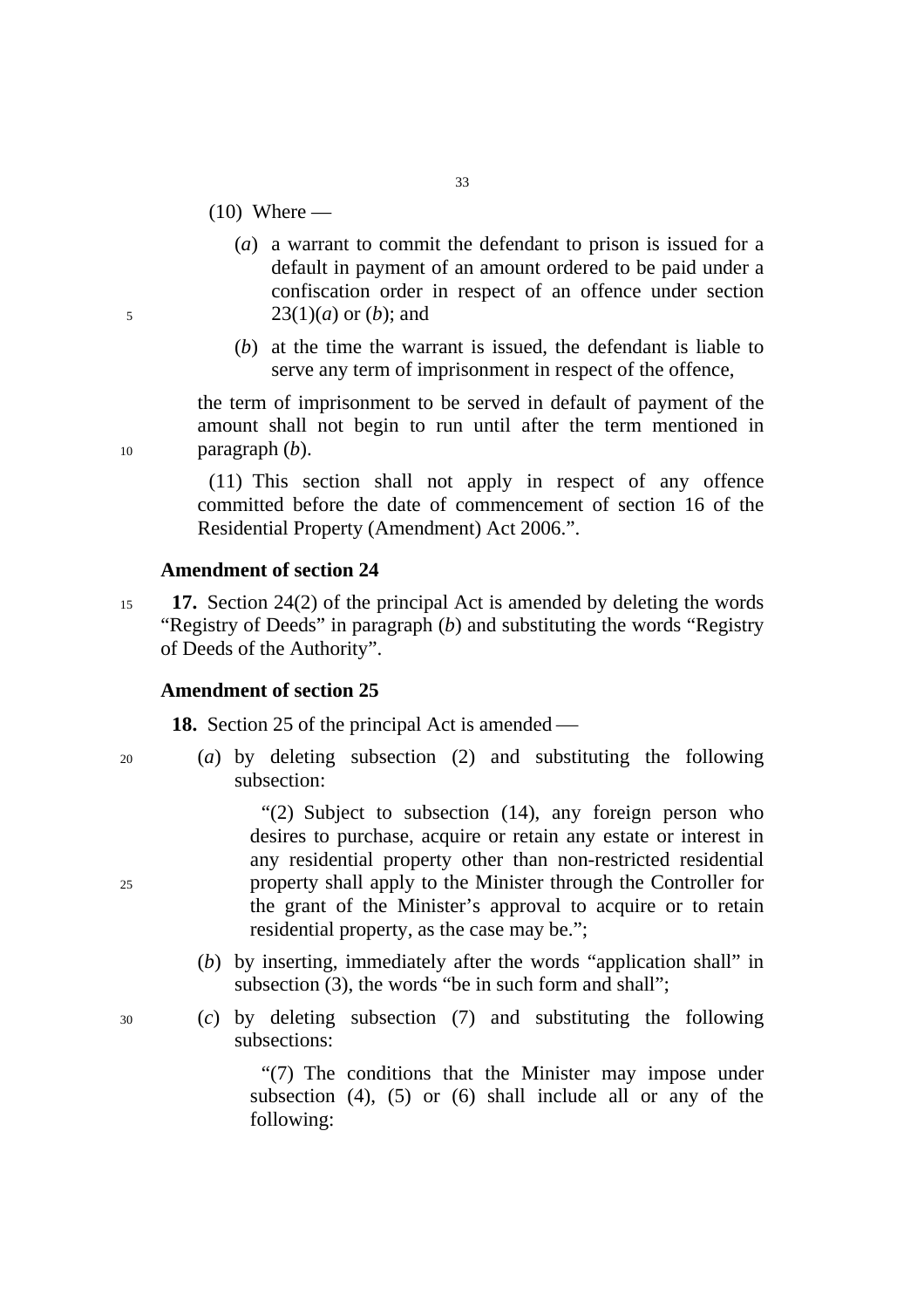- (*a*) that the applicant —
- (i) being a natural person, shall use the residential property for his own occupation and that of his family as a dwelling-house and not for any other 5 purpose; or
- (ii) being a foreign company or a foreign limited liability partnership, shall use the residential property for occupation as a dwelling-house by its executives, managers, partners, employees or 10 other personnel and their families and not for any other purpose;
- (*b*) that the applicant shall provide such security as may be determined by the Minister for the purposes of complying with any condition imposed by the 15 Minister;
	- (*c*) that the applicant shall give an undertaking in writing to comply with the conditions imposed by the Minister.

(7A) Where an applicant has failed to comply with any of the 20 conditions imposed by the Minister under this section, the Minister may forfeit the security provided by the applicant under this section after giving 21 days' notice in writing to the applicant of his intention to forfeit the security and the grounds thereof.

25 (7B) An applicant may, upon receipt of the notice under subsection (7A), appeal to the Minister within 3 months of such notice.

(7C) The decision of the Minister on any appeal made under subsection (7B) shall be final and shall not be called in 30 question in any court."; and

> (*d*) by deleting the words "statutory declaration" wherever they appear in subsection  $(9)(a)$  and  $(b)$  and substituting in each case the word "declaration".

# **Amendment of section 26**

 $19.$  Section 26 of the principal Act is amended —

34

- 
-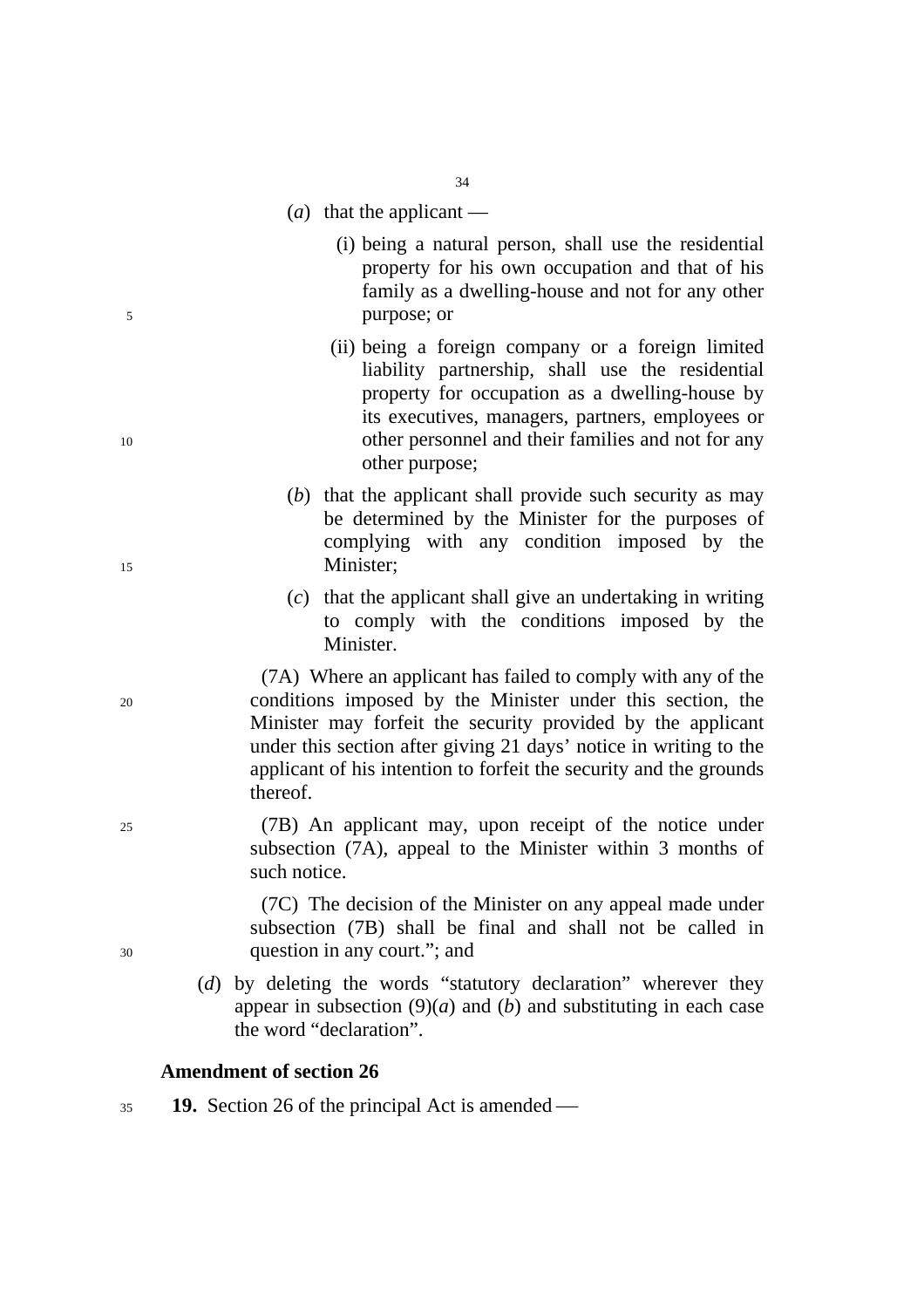- (*a*) by inserting, immediately after the words "residential properties" in subsection (1), the words ", not being non-restricted residential properties,";
- (*b*) by inserting, immediately after the words "residential properties" 5 in subsection (4), the words "that are not non-restricted residential properties"; and
	- (*c*) by inserting, immediately after the words "interest in" in subsection (5), the word "such".

### **Amendment of section 27**

- $10$  **20.** Section 27 of the principal Act is amended
	- (*a*) by deleting the words "or  $26$ " in subsection  $(1)(a)$  and substituting the words ", 26 or 31":
- (*b*) by inserting, immediately after the words "residential property" in subsection  $(1)(a)$ , the words "that is not non-restricted" 15 residential property";
	- (*c*) by deleting the word "or" at the end of subsection  $(1)(b)$ ;
	- (*d*) by deleting paragraph (*c*) of subsection (1) and substituting the following paragraphs:
- "(*c*) granted his approval under section 28 to any foreign 20 person for a change of use of any land owned by that foreign person; or
	- (*d*) granted his approval under section 28A to any foreign person for the development of any land,";
- (*e*) by deleting the words "records of the Registrar of Titles or the 25 Registrar of Deeds" in subsection (2) and substituting the words "relevant records in the Land Titles Registry or the Registry of Deeds of the Authority";
	- (*f*) by deleting subsection (3) and substituting the following subsection:

30 "(3) Where a person who has been directed under subsection (1) to dispose of his estate or interest in any residential property or land fails to satisfy the Controller that he has transferred his estate or interest within the period specified in subsection (1) or within any further period extended by the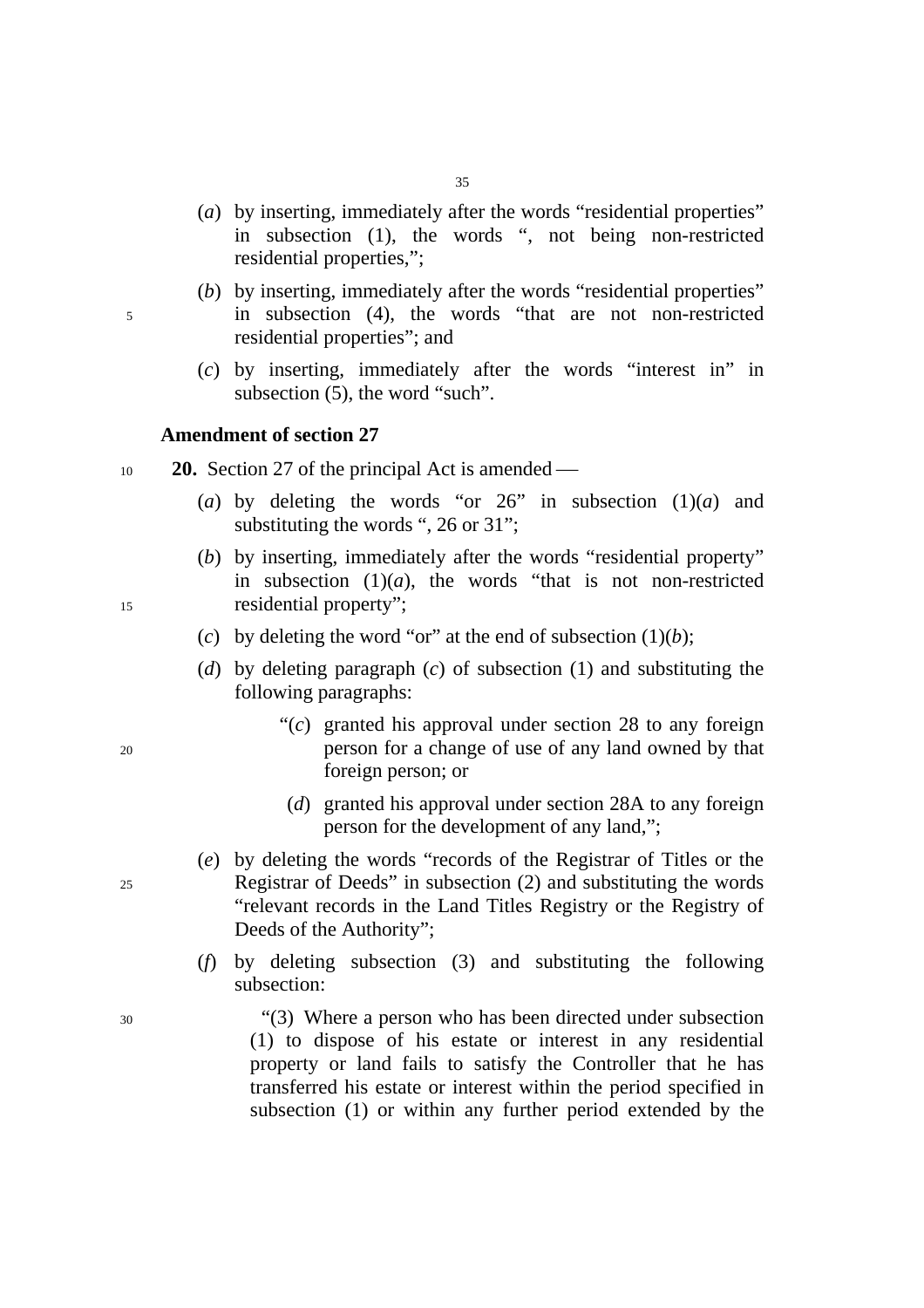Minister, the Minister may issue to the Controller a notice to attach and sell the estate or interest in that residential property or land, and a copy of that notice shall be served on —

- (*a*) the owner of the residential property or land; and
- 5 (*b*) each subsisting mortgagee or chargee (if any) who appears as such in the relevant records in the Land Titles Registry or the Registry of Deeds of the Authority, as the case may be."; and
	- (*g*) by deleting subsection (4).

### <sup>10</sup>**Amendment of section 28**

**21.** Section 28 of the principal Act is amended —

- (*a*) by deleting the words "immovable property" wherever they appear and substituting in each case the word "land"; and
- (*b*) by renumbering the section as subsection (1) of that section, and 15 by inserting immediately thereafter the following subsections:

"(2) The Minister may, when granting any approval under subsection (1), impose such conditions as he thinks fit, including all or any of the following:

- (*a*) that the applicant shall provide such security as may 20 be determined by the Minister for the purposes of complying with any condition imposed by the Minister;
- (*b*) that the applicant shall give an undertaking in writing to comply with the conditions imposed by the 25 Minister.

(3) Where an applicant has failed to comply with any of the conditions imposed by the Minister under this section, the Minister may forfeit the security provided by the applicant under this section after giving 21 days' notice in writing to the 30 applicant of his intention to forfeit the security and the grounds thereof.

> (4) An applicant may, upon receipt of the notice under subsection (3), appeal to the Minister within 3 months of such notice.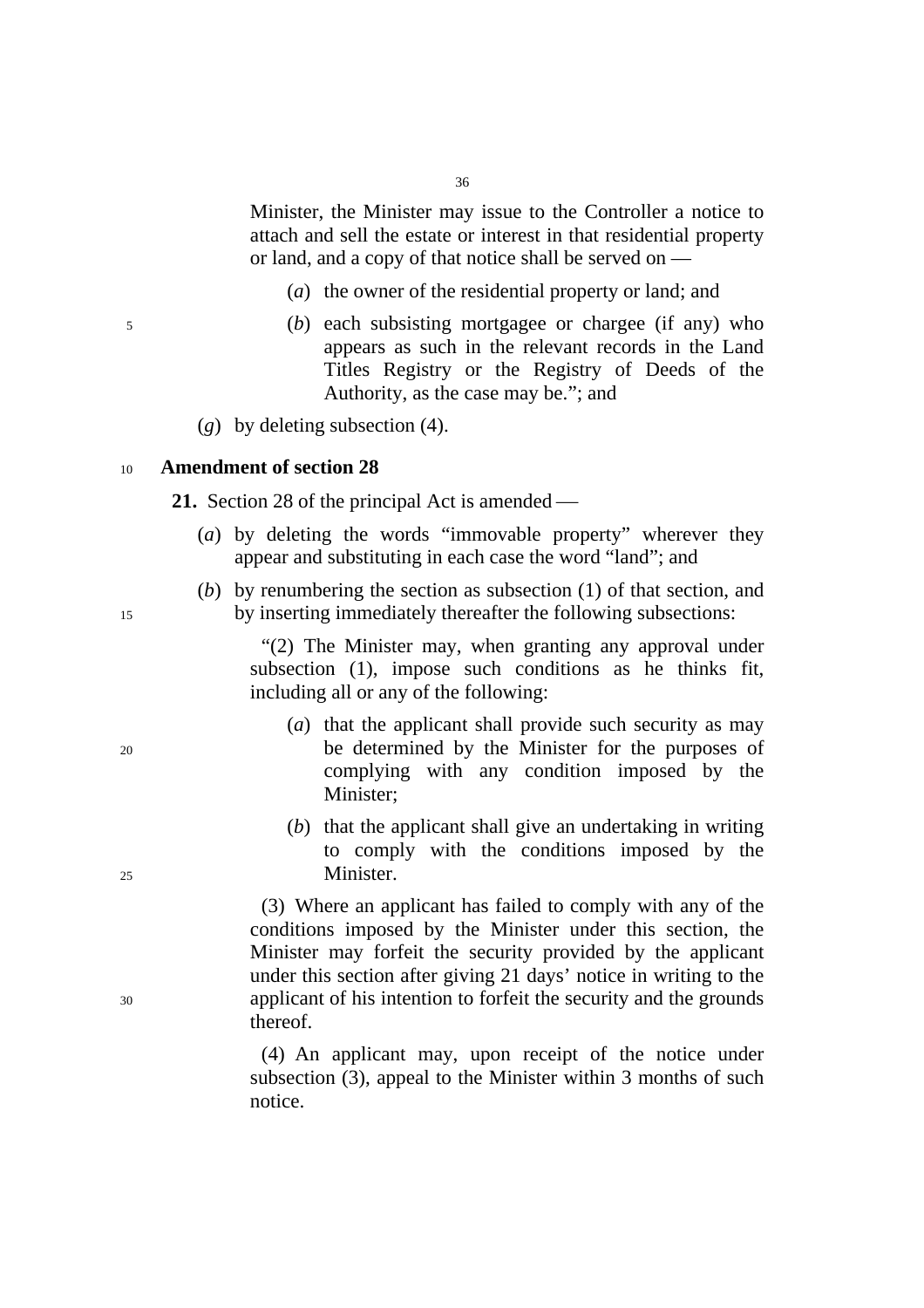(5) The decision of the Minister on any appeal made under subsection (4) shall be final and shall not be called in question in any court.".

# **Amendment of section 28A**

<sup>5</sup>**22.** Section 28A(1) of the principal Act is amended by deleting the words "Controller of Housing" in paragraph (i) and substituting the word "Controller".

# **Amendment of section 29**

**23.** Section 29(4) of the principal Act is amended by deleting the words 10 "Controller of Housing, the".

# **Amendment of section 30**

**24.** Section 30 of the principal Act is amended —

(*a*) by deleting subsection (1) and substituting the following subsection:

15 "(1) Any government of a foreign State or territory outside Singapore or any accredited agent of that government or any religious group in Singapore which intends to purchase or acquire any estate or interest in any residential property which is not non-restricted residential property for any diplomatic, 20 consular or official purpose of that government or for the purposes of an official residence for any accredited agent of that government or, in the case of a religious group, for its use shall not be bound by the procedures laid down in section 25 but shall first seek the permission in writing of the Minister for 25 such purchase or acquisition."; and

> (*b*) by inserting, immediately after subsection (2), the following subsection:

"(3) The requirement under subsection (1) for the permission in writing of the Minister shall not apply to the purchase or 30 acquisition (whether by lease, deed of assignment or other agreement) of a leasehold estate or interest for a term not exceeding 7 years, inclusive of any further term which may be granted by way of an option for renewal.".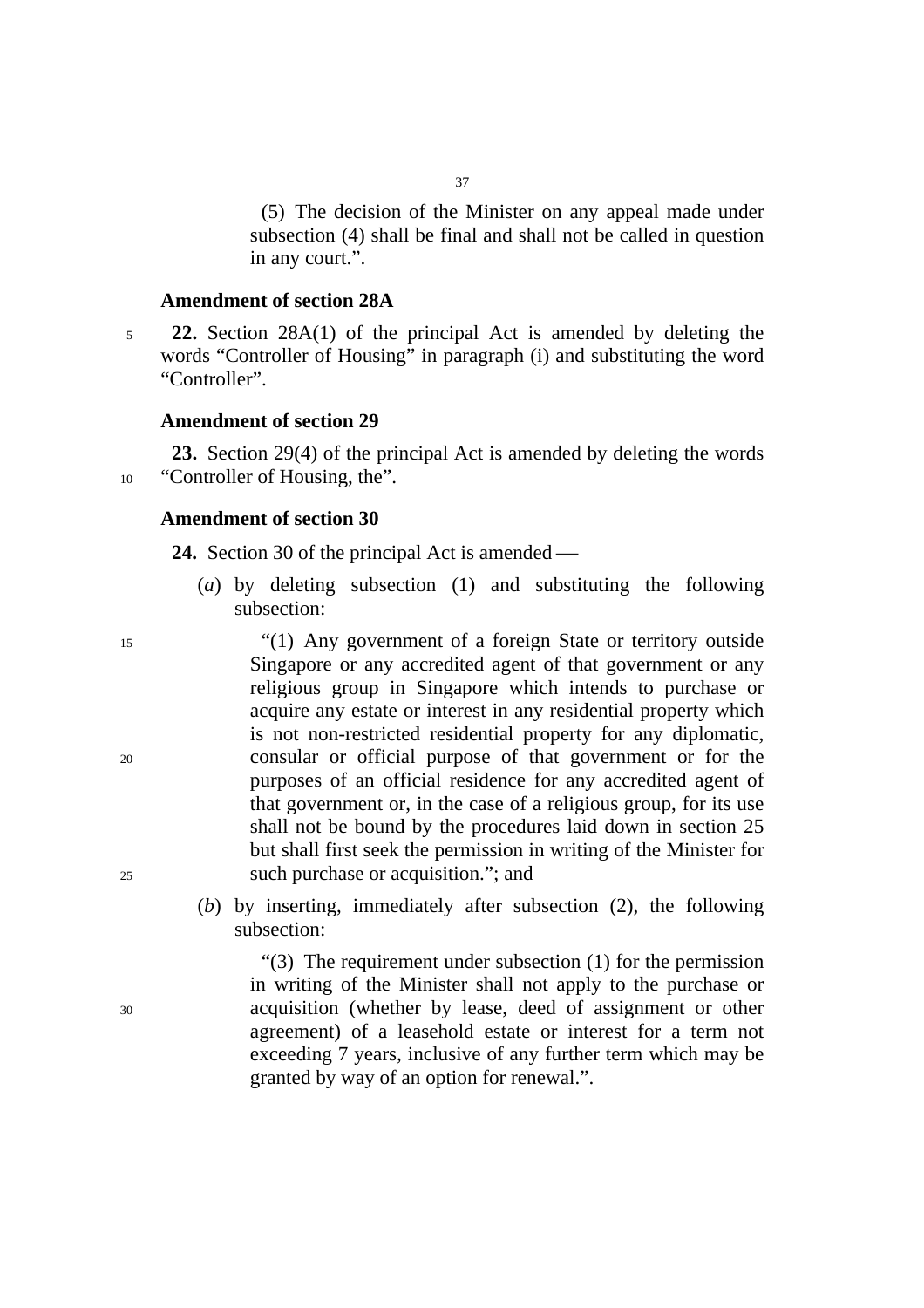# **Repeal and re-enactment of section 31**

**25.** Section 31 of the principal Act is repealed and the following section substituted therefor:

# "**Housing developers**

5 **31.**—(1) Except as provided in subsection (4), section 25 shall not apply to housing developers.

> (2) A housing developer shall, before he purchases or acquires an estate or interest in any residential property, apply to the Controller for approval to purchase or acquire the residential property.

10 (3) Upon receipt of an application under subsection (2), the Controller may, with the approval of the Minister, grant approval subject to such terms and conditions as the Controller may think fit, including all or any of the following:

- (*a*) that the housing developer shall carry out and complete the 15 development of the residential property and shall not sell, assign, transfer, sublease or otherwise dispose of the residential property or any part thereof in its vacant or undeveloped state without the prior approval of the Controller which may be granted with or without conditions;
- 20 (*b*) that where the housing developer is a company, a limited liability partnership or a society, no person who holds any shares in the company or who is a partner in the limited liability partnership or member of the society shall, without the approval of the Controller (which may be granted with 25 or without conditions), sell, assign, transfer or otherwise dispose of any of his shares or any interest in such shares to any other person, or resign as such partner or member, as the case may be;
- (*c*) that the housing developer shall provide such security as 30 may be determined by the Controller for the purpose of developing that residential property, and that such security may be forfeited if the housing developer —
- (i) does not proceed with or complete the development within such period as may be determined by the 35 Controller;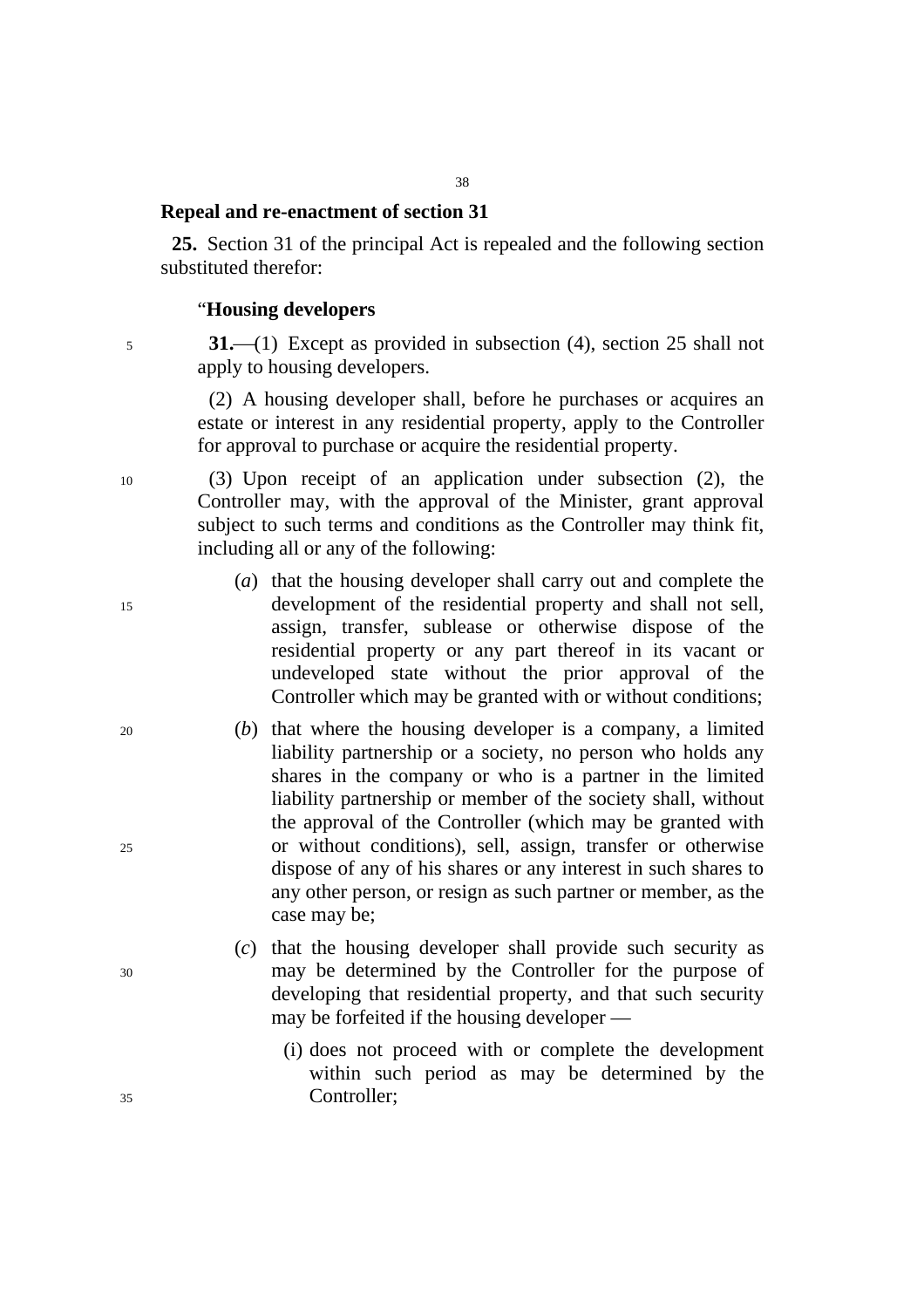(ii) does not sell all the flats or dwelling-houses in the development, or where the development comprises one or more buildings which have not been subdivided into units for sale, does not sell the whole development, to 5 citizens or approved purchasers within a period of 2 years from the date of the issue by the relevant authority of a Temporary Occupation Permit or Certificate of Statutory Completion, whichever is the earlier, in respect of such flats, dwelling-houses or any 10 of the buildings; or

39

- (iii) does not comply with any other terms and conditions which the Controller may impose under this section;
- (*d*) that the applicant shall undertake, in writing, to comply with the conditions imposed by the Controller after the applicant 15 has become the registered owner of that residential property under a transfer registered with the Registrar.

(4) Where a housing developer desires to retain one or more flats or dwelling-houses in the development after having completed the development, he may apply for such retention in the manner provided 20 in section 25.

> (5) The Controller may extend any period referred to in subsection  $(3)(c)$  and may, in his discretion, dispense with the requirement to provide security referred to in that subsection.

(6) Where a housing developer fails to comply with any of the 25 conditions referred to in subsection (3)(*c*) within the period determined by the Controller or any extension thereof, the Controller may forfeit the security provided by the housing developer under that subsection after giving 21 days' notice in writing to the housing developer of his intention to forfeit the security and the grounds 30 therefor.

(7) Where a housing developer fails to comply with any condition referred to in subsection  $(3)(a)$  or  $(b)$ , the Controller may, by notice in writing, require the housing developer to pay, within a specified period, a financial penalty of such amount (as the Controller thinks 35 fit) not exceeding 50% of the purchase price of the residential property paid by the housing developer in its purchase or acquisition of the residential property.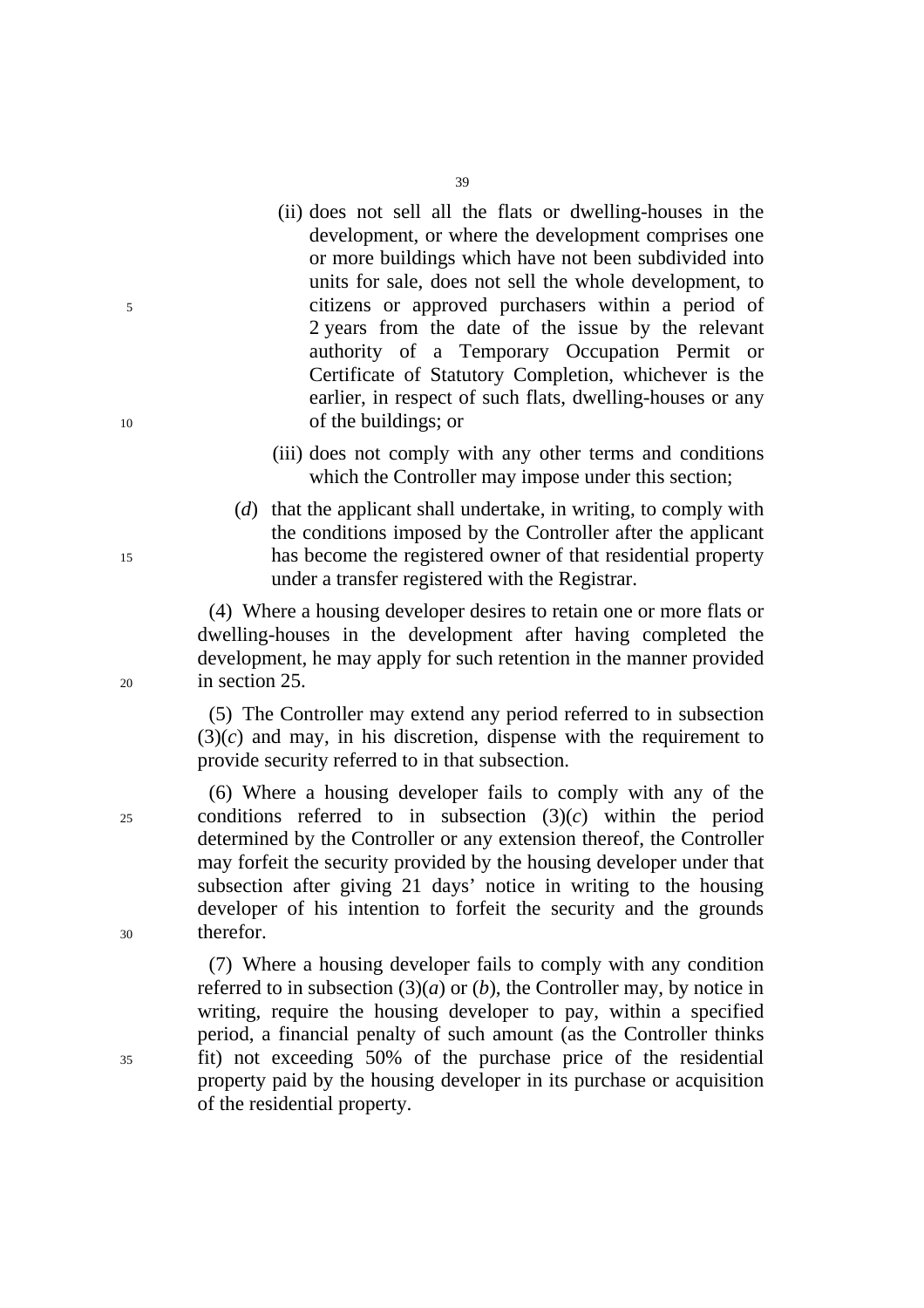(8) The quantum of the financial penalty referred to in subsection (7) shall take into account any security provided by the housing developer under subsection (3)(*c*) and which has been forfeited under subsection  $(6)$ .

5 (9) Where a housing developer is a company, a limited liability partnership or a society and the failure of the housing developer to comply with any condition referred to in subsection (3)(*a*) or (*b*) is proved to have been committed with the consent or connivance of, or to be attributable to any neglect on the part of any person who is a 10 director of the company, a partner of the limited liability partnership or a member of the governing body or board of trustees of the society, as the case may be, that person shall be jointly and severally liable with the company, limited liability partnership or society to the financial penalty imposed under subsection (7).

15 (10) Any financial penalty payable by any housing developer or any person under subsection (7) or (9) shall be recoverable by the Controller as a debt due to the Controller from that housing developer or person.

(11) The housing developer may, upon receipt of the notice under 20 subsection (6) or (7) or upon being informed in writing by the Controller that he will not extend the period determined under subsection  $(3)(c)$ , appeal to the Minister within 3 months of the receipt of such notice or information.

(12) The decision of the Minister on any appeal made under 25 subsection (11) shall be final and shall not be called in question in any court.

> (13) Upon approval being granted by the Controller to the housing developer to purchase or acquire any estate or interest in a residential property, the Controller shall inform the Registrar.

30 (14) The Registrar may, before registering any instrument of transfer in respect of any residential property made in favour of a housing developer, require a statutory declaration from that housing developer to be endorsed on the instrument of transfer in such form as he may require.

35 (15) The Registrar may refuse to accept or to register the instrument of transfer referred to in subsection (14) unless the statutory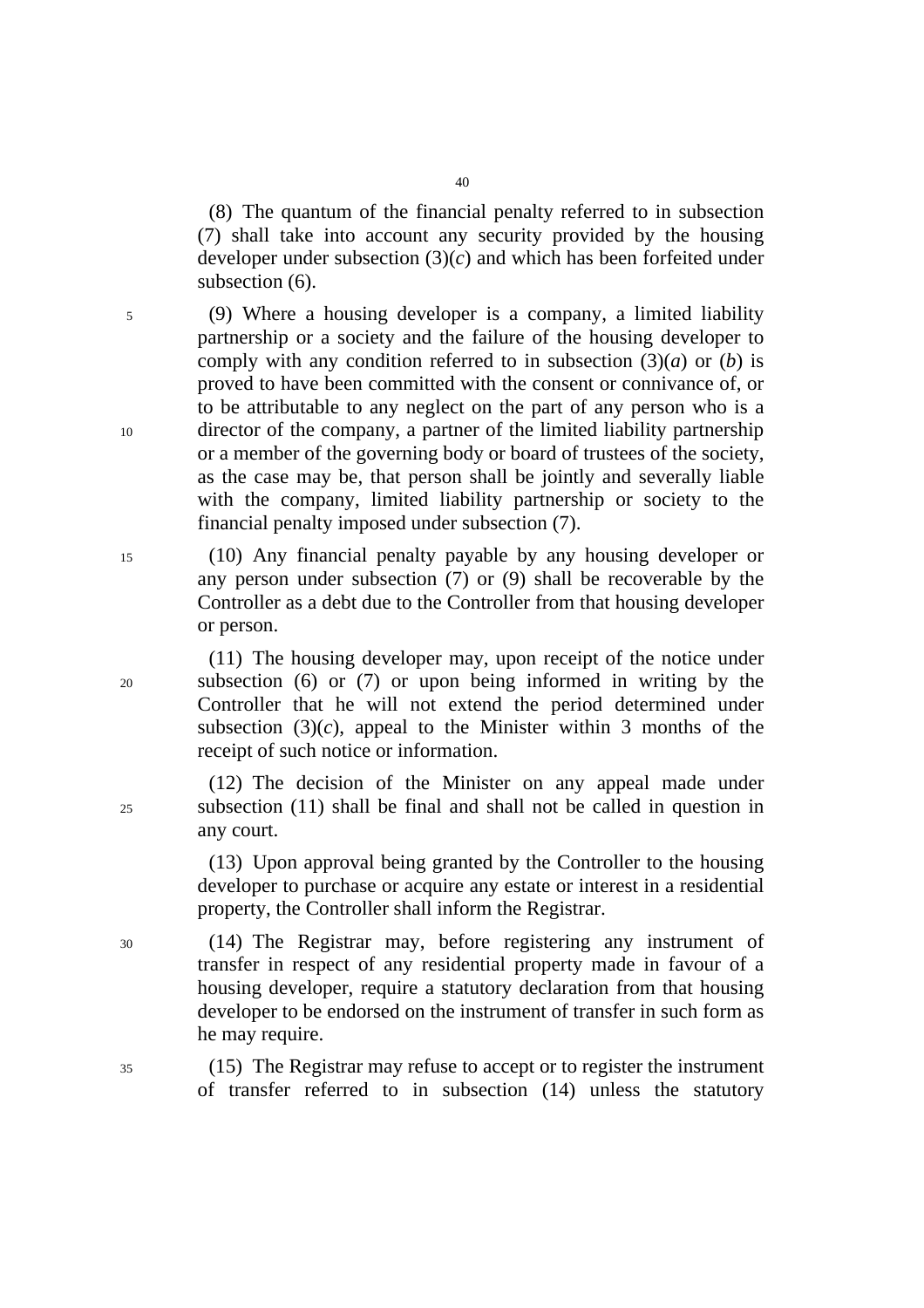declaration made by that housing developer has been endorsed on the instrument of transfer.

(16) The Registrar shall, after registering the instrument of transfer referred to in subsection (14), enter a notice on the relevant volume 5 and folio of the land-register in the Land Titles Registry of the Authority or in the books or other records maintained at the Registry of Deeds of the Authority, as the case may be, warning persons dealing with the registered proprietor therein named that the registered proprietor is prohibited from selling, assigning, 10 transferring, subleasing or otherwise disposing of the land comprised therein in its vacant or undeveloped state.

(17) The Registrar shall cancel the notice referred to in subsection (16) upon receipt of satisfactory evidence from the registered proprietor that the Temporary Occupation Permit or the Certificate of 15 Statutory Completion for the whole of the development has been issued by the relevant authority, and no claim shall be made by any person against the Registrar for any loss or damage suffered if the notice referred to in subsection (16) is not entered on the land-register in the Land Titles Registry of the Authority or in the books or other 20 records maintained at the Registry of Deeds of the Authority, as the case may be, or is cancelled pursuant to this subsection.

> (18) In this section, "housing developer" means any person, being —

- (*a*) an individual who is not a citizen;
- 25 (*b*) a foreign company, a converted foreign company, a foreign limited liability partnership, a converted foreign limited liability partnership, a foreign society or a converted society;
	- (*c*) a Singapore company which has not complied with section 10(1);
- 30 (*d*) a Singapore limited liability partnership which has not complied with section 11(1); or
	- (*e*) a Singapore society which has not complied with section  $16(1)$ ,

who or which constructs or intends to construct flats or dwelling-35 houses for sale, whether or not such person, company, limited liability partnership or society is licensed or required to be licensed as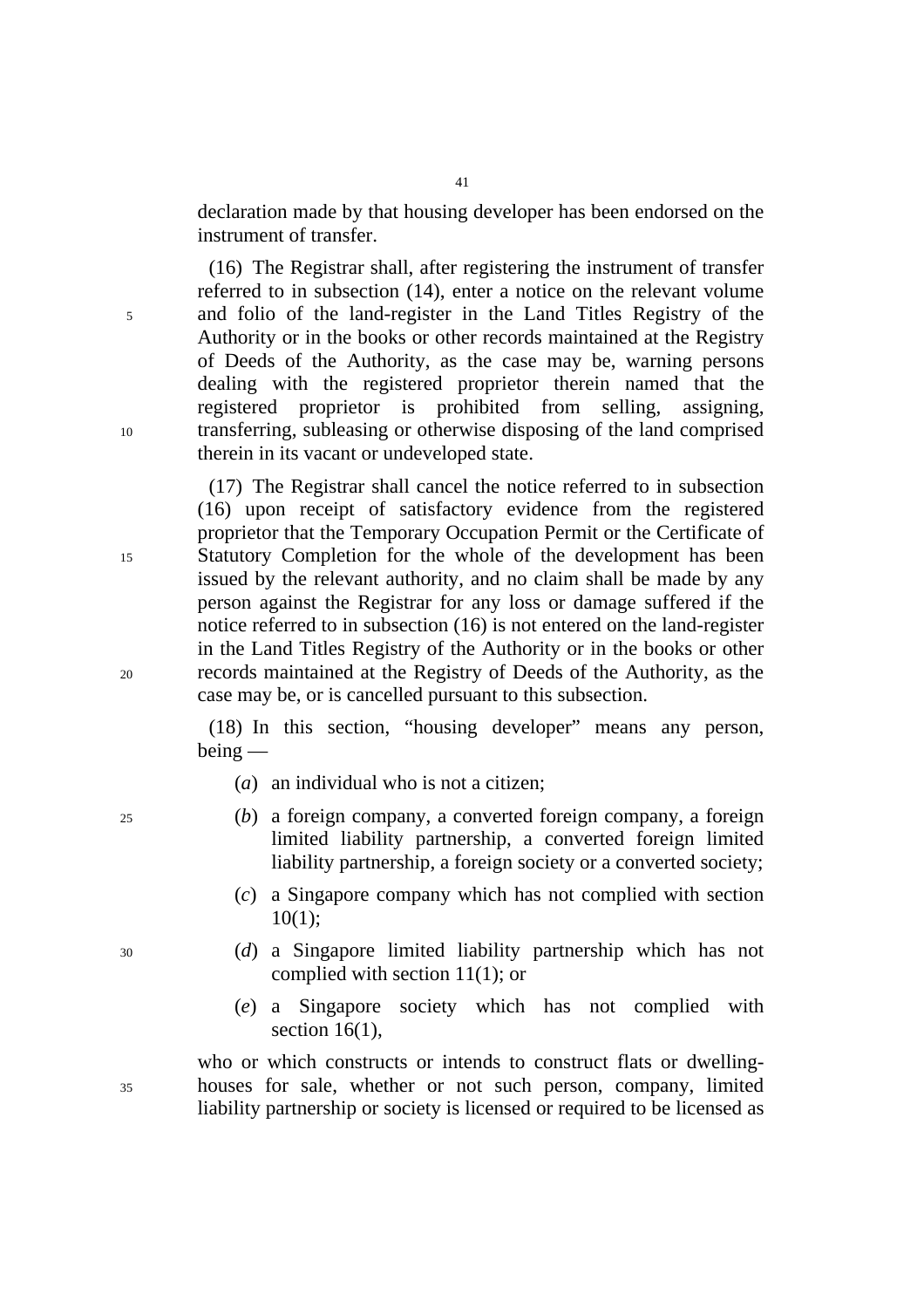a housing developer under the Housing Developers (Control and Licensing) Act (Cap. 130).".

### **Amendment of section 32**

**26.** Section 32 of the principal Act is amended by deleting subsections 5 (2) and (2A) and substituting the following subsections:

"(2) Where the Minister revokes any regulation or notification made under this section (whether made before, on or after the date of commencement of section 26 of the Residential Property (Amendment) Act 2006), he may give directions in writing to any 10 person affected by the revocation, being an owner of residential property that is not non-restricted residential property, to transfer all his or its estate or interest in all or any of such residential property to any citizen or approved purchaser within such period as the Minister may specify.

15 (2A) Where the person directed under subsection (2) does not satisfy the Minister that he has complied with the direction within the time specified in the direction or any extension thereof allowed by the Minister, the Minister may issue to the Controller a notice to attach and sell the estate or interest in the residential property.

20 (2B) The notice to attach and sell referred to in subsection (2A) shall specify the residential property to be attached and sold by the Controller, and a copy of that notice shall also be served on —

- (*a*) the foreign person who is the owner of the estate or interest in the residential property to be attached and sold; and
- 25 (*b*) each subsisting mortgagee or chargee (if any) who appears as such in the relevant records in the Land Titles Registry or the Registry of Deeds of the Authority, as the case may be.".

### **Amendment of section 33**

27. Section 33 of the principal Act is amended —

- 30 (*a*) by inserting, immediately after paragraph (*c*), the following paragraphs:
	- "(*ca*) affect any transfer of any estate or interest in any residential property to a foreign company (which is also a trust company licensed under the Trust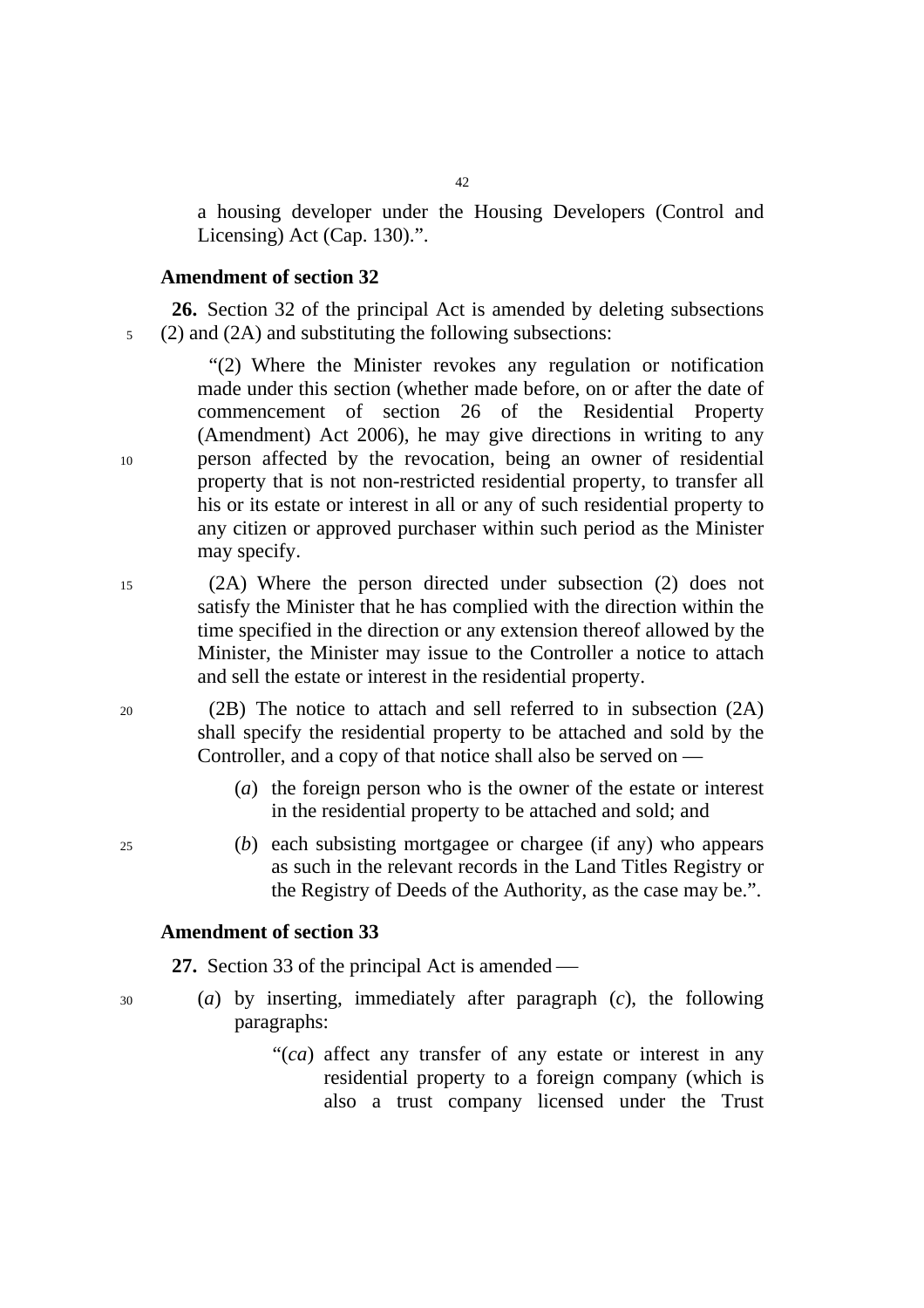43

Companies Act 2005 (Act 11 of 2005)) to hold on trust for a citizen or an approved purchaser;

- (*cb*) affect any transfer of any estate or interest in any residential property to the Official Assignee;";
- 5 (*b*) by inserting, immediately after the words "Urban Redevelopment Authority Act" in paragraph (*e*), the words "or from any other person or body that is duly appointed as an agent of the Government in the sale of any estate or interest in any residential property"; and
- 10 (*c*) by deleting paragraphs (*f*) to (*i*) and substituting the following paragraphs:
	- "(*f*) prohibit the purchase or acquisition by any foreign person of an estate or interest in any residential property directly from —
- 15 (i) the Housing and Development Board under Part IV of the Housing and Development Act (Cap. 129) before or after 1st October 1982; or
	- (ii) an approved developer under Part IVB of the Housing and Development Act;
- 20 (*g*) prevent the transfer to any foreign person of an estate or interest in any residential property sold under Part IV or IVB of the Housing and Development Act or Part IV of the Jurong Town Corporation Act (Cap. 150) in any case where —
- 25 (i) the prior written consent of the Housing and Development Board or the Jurong Town Corporation, as the case may be, has been obtained; and
- (ii) no instrument has been registered in respect of 30 that property under section 126 of the Land Titles (Strata) Act (Cap. 158) (whether alone or read with section 126A of that Act, as the case may be); or
- (*h*) apply to any direct purchase or acquisition on or after 35 11th September 1973 by any foreign person from the Government of any estate or interest in any residential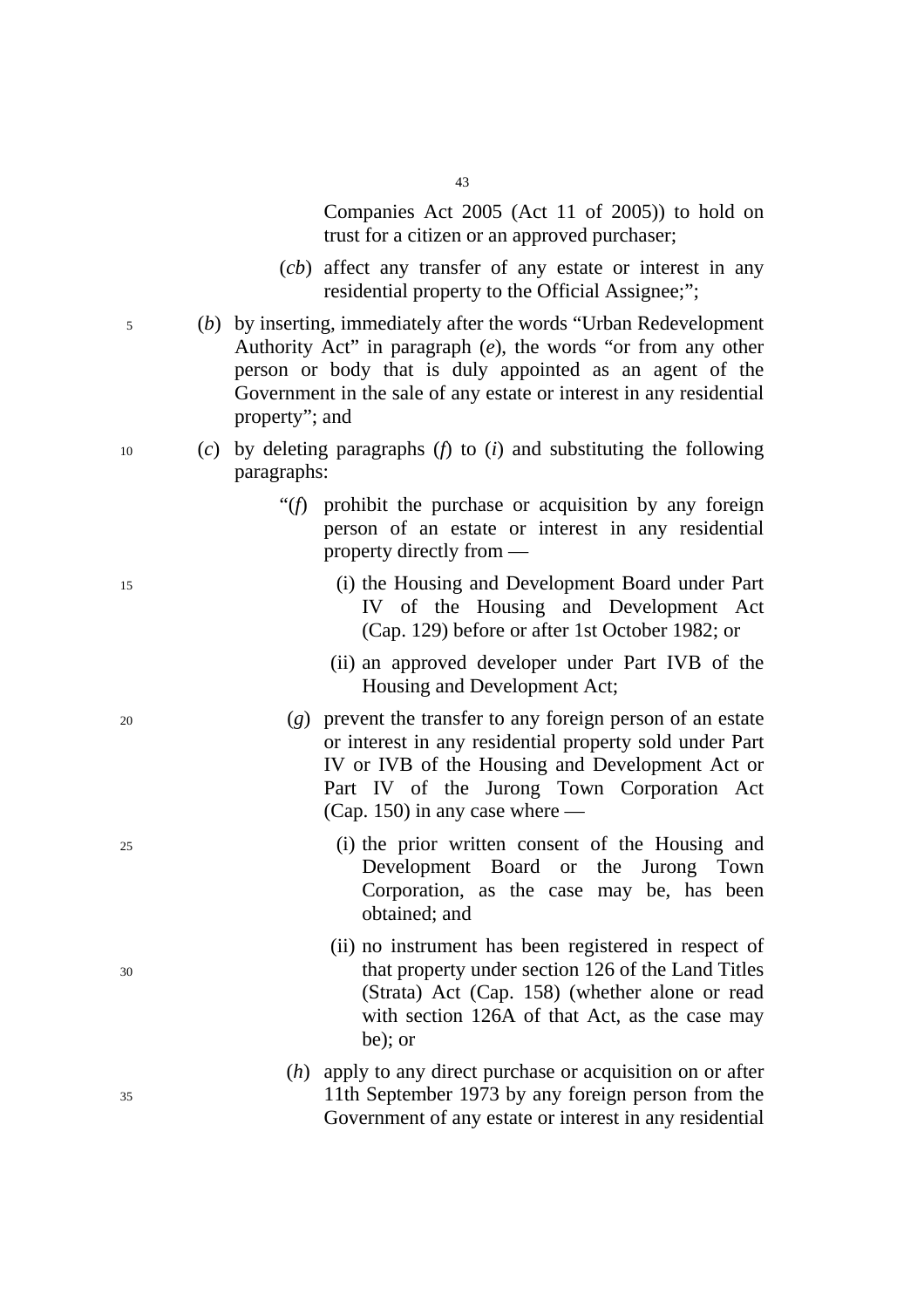property other than by a re-grant of State title on or after that date to a foreign company upon the surrender of any estate or interest in residential property existing before that date.".

### <sup>5</sup>**Amendment of section 34**

**28.** Section 34 of the principal Act is amended by deleting subsection (1) and substituting the following subsection:

"(1) If any dispute should arise or should a ruling be required as to whether —

- 10 (*a*) any property is a residential property within the meaning of this Act;
	- (*b*) any flat is a landed dwelling-house as defined in section 4(10); or
- (*c*) 2 or more structures in an approved development constitute 15 one building or 2 or more separate buildings for the purposes of this Act,

a direction issued by the Minister to the effect —

- (i) that such property is or is not a residential property;
- (ii) that such a flat is or is not landed dwelling-house as defined  $20 \quad \text{in section } 4(10)$ ; or
	- (iii) that the structures in an approved development constitute one building or 2 or more buildings,

as the case may be, shall be conclusive evidence for all purposes.".

### **Amendment of section 35**

- $25$  **29.** Section 35 of the principal Act is amended
	- (*a*) by deleting the words "pursuant to section 25 or 26" in paragraph (*a*) and substituting the words "that is not non-restricted residential property pursuant to section 25, 26 or 31"; and
- (*b*) by deleting paragraph (*b*) and substituting the following 30 paragraphs:
	- "(*b*) his approval for a change of use of any land pursuant to section 28;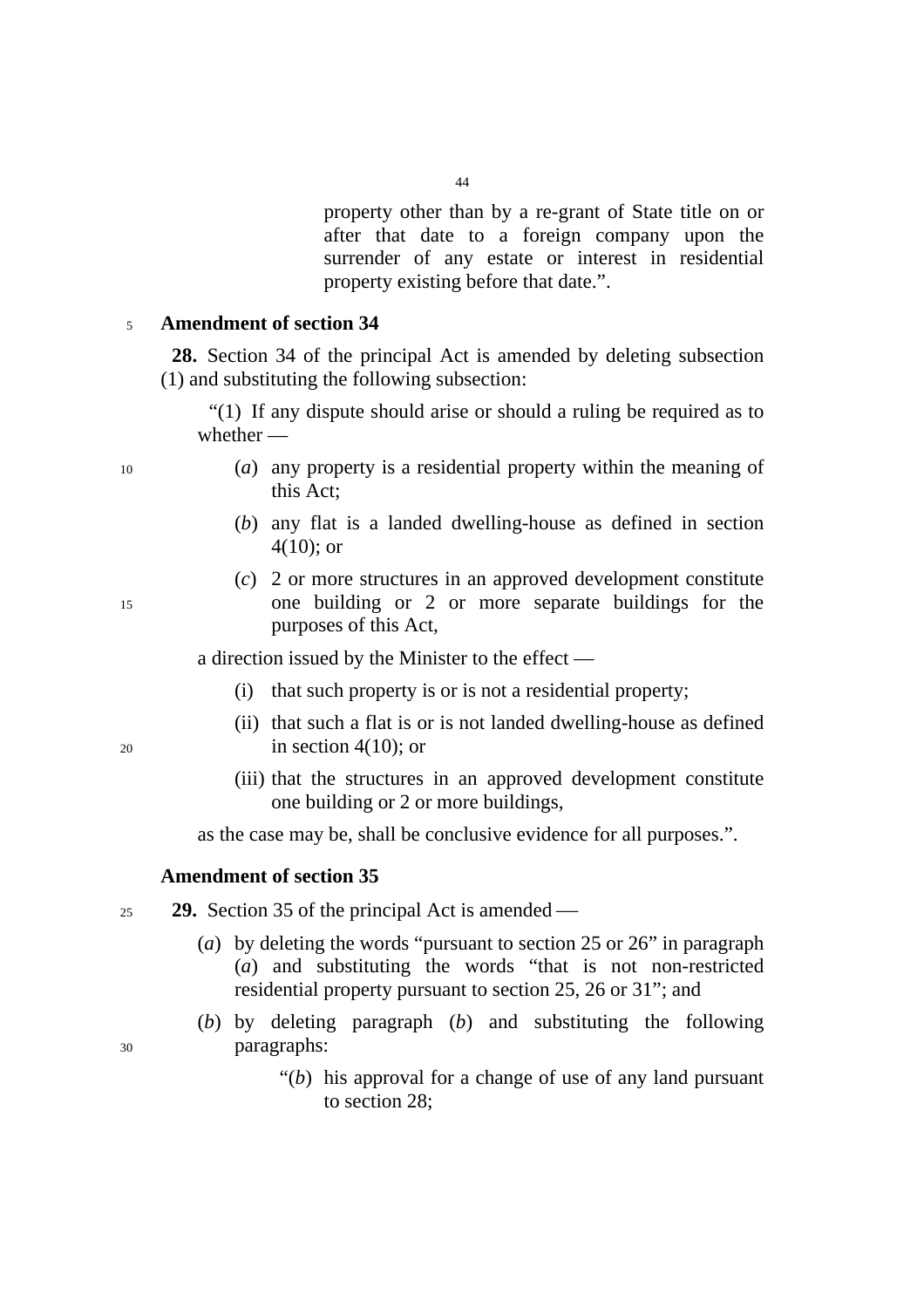- 45
- (*ba*) his approval for development of any land pursuant to section 28A; or".

#### **Amendment of section 36A**

**30.** Section 36A(1) of the principal Act is amended by deleting "\$200" 5 and substituting "\$2,000".

#### **New section 36B**

**31.** The principal Act is amended by inserting, immediately after section 36A, the following section:

# "**Jurisdiction of court**

<sup>10</sup>**36B.** Notwithstanding any provision to the contrary in the Criminal Procedure Code (Cap. 68), a District Court shall have jurisdiction to try any offence under this Act and shall have power to impose the full penalty or punishment in respect of the offence.".

#### **Repeal and re-enactment of section 38**

<sup>15</sup>**32.** Section 38 of the principal Act is repealed and the following section substituted therefor:

#### "**Service of notices, etc.**

**38.**—(1) Any notice or direction or a copy thereof required or authorised by this Act to be served on any person, and any summons 20 issued by a court against any person in connection with any offence under this Act may be served on the person —

- (*a*) by delivering it to the person or to some adult member or employee of his family or household at his last known place of residence or the residential property described in such 25 notice, direction or summons;
	- (*b*) by leaving it in an envelope addressed to the person at his usual or last known place of residence or business or the residential property described in such notice, direction or summons;
- 30 (*c*) by sending it by registered post addressed to the person at his usual or last known place of residence or business or the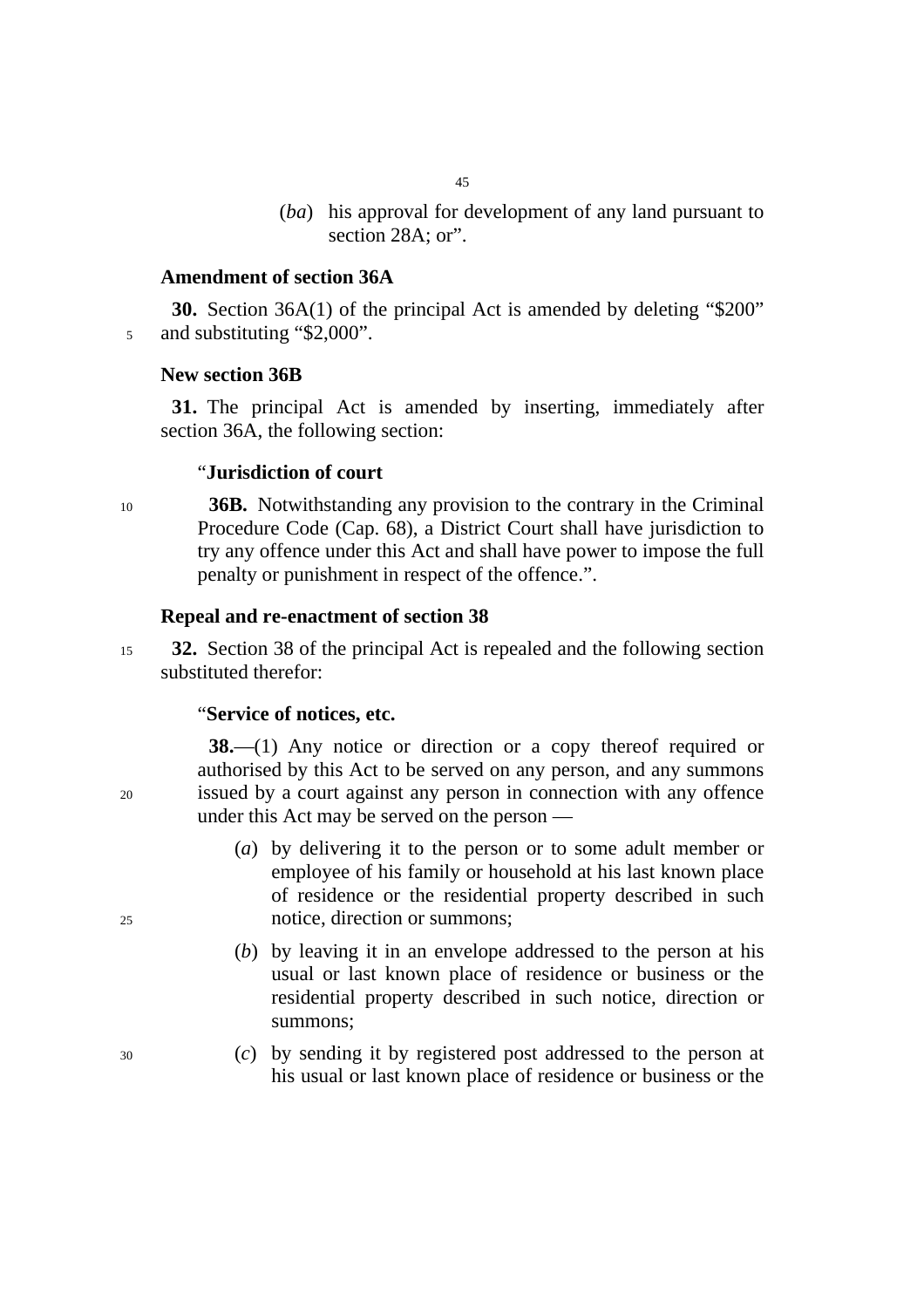residential property described in such notice, direction or summons; or

- (*d*) in the case of a body corporate or an unincorporated body —
- (i) by leaving it in an envelope addressed to the body 5 corporate or unincorporated body at its registered office, principal place of business, last known place of business in Singapore or the residential property described in such notice, direction or summons; or
- (ii) by sending it by registered post addressed to the body 10 corporate or unincorporated body at its registered office, principal place of business, last known place of business in Singapore or the residential property described in such notice, direction or summons.

(2) Any notice or direction or a copy thereof or any summons sent 15 by registered post to any person in accordance with subsection (1) shall be deemed to be duly served on the person 2 days after the day the notice or direction or a copy thereof or the summons was posted, notwithstanding that it is returned undelivered.

(3) In proving the service of any notice or direction or a copy 20 thereof or any summons effected under this section by registered post, it shall be sufficient to prove that the envelope containing the same was properly addressed, stamped and posted by registered post.".

### **Amendment of section 40**

<sup>25</sup>**33.** Section 40(1) of the principal Act is amended by deleting the word "Minister" wherever it appears and substituting in each case the words "Authority, with the approval of the Minister,".

# **Consequential amendment to Companies Act**

**34.** Section 34 of the Companies Act (Cap. 50) is repealed and the 30 following section substituted therefor:

# "**Alteration of memorandum by company pursuant to repeal and re-enactment of sections 10 and 14 of Residential Property Act**

**34.**—(1) Where the memorandum of a company contains any of the provisions referred to in section 10(1) of the Residential Property Act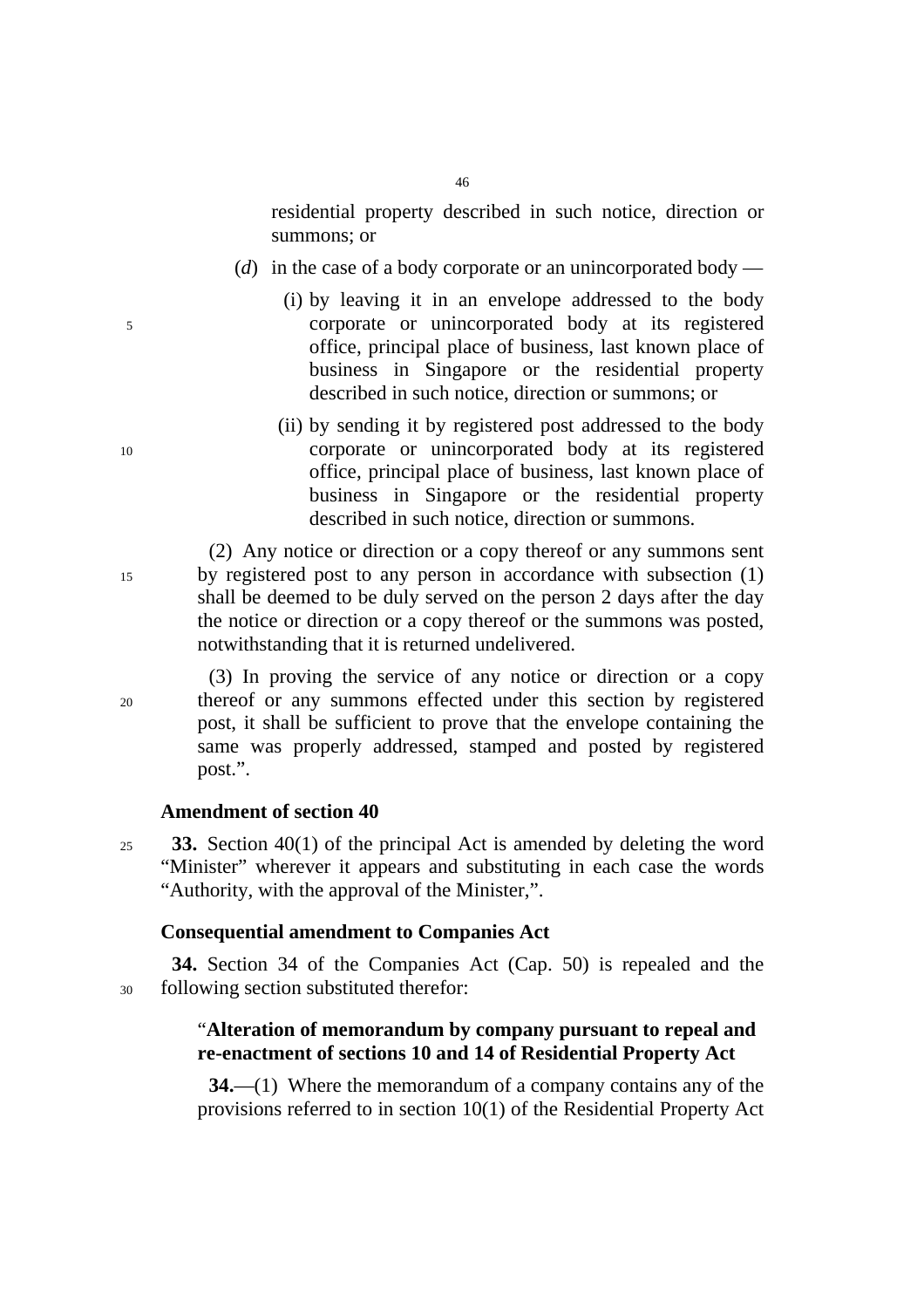(Cap. 274) in force immediately before the date of commencement of section 9 of the Residential Property (Amendment) Act 2006, the company may, by special resolution, amend its memorandum to remove that provision.

5 (2) Where the memorandum of a company contains a provision to the effect that its memorandum or articles of association shall not be altered to remove any of the provisions referred to in section 10(1) of the Residential Property Act in force immediately before the date of commencement of section 9 of the Residential Property 10 (Amendment) Act 2006 except in accordance with the requirements of that Act —

- (*a*) that provision shall cease to have effect as from that date; and
- (*b*) the company may, by special resolution, amend its 15 memorandum to remove that provision.".

### **Consequential amendment to Singapore Land Authority Act**

**35.** The Third Schedule to the Singapore Land Authority Act (Cap. 301) is amended by deleting item 5 and substituting the following item:

"5. Sections 4, 9, 10, 11, 16, 23, 25, 35 and 36 of the Residential Property 20 Act (Cap. 274).".

#### **Savings**

**36.**—(1) Every subsisting qualifying certificate issued by the Controller of Housing under section 31 of the principal Act in force immediately before the appointed day shall continue as if the certificate was the 25 approval of the Controller of Residential Property granted under that section in force as from that date.

(2) Where any security has been provided by a housing developer to the Controller of Housing under the terms and conditions of a qualifying certificate issued by the Controller of Housing under section 31 of the 30 principal Act in force immediately before the appointed day, such security shall, as from that date, be deemed, without further assurance, to have been a security provided by the housing developer to the Controller of Residential Property under the terms and conditions of an approval granted by the Controller of Residential Property under that section in 35 force as from that date, and may be enforced by the Controller of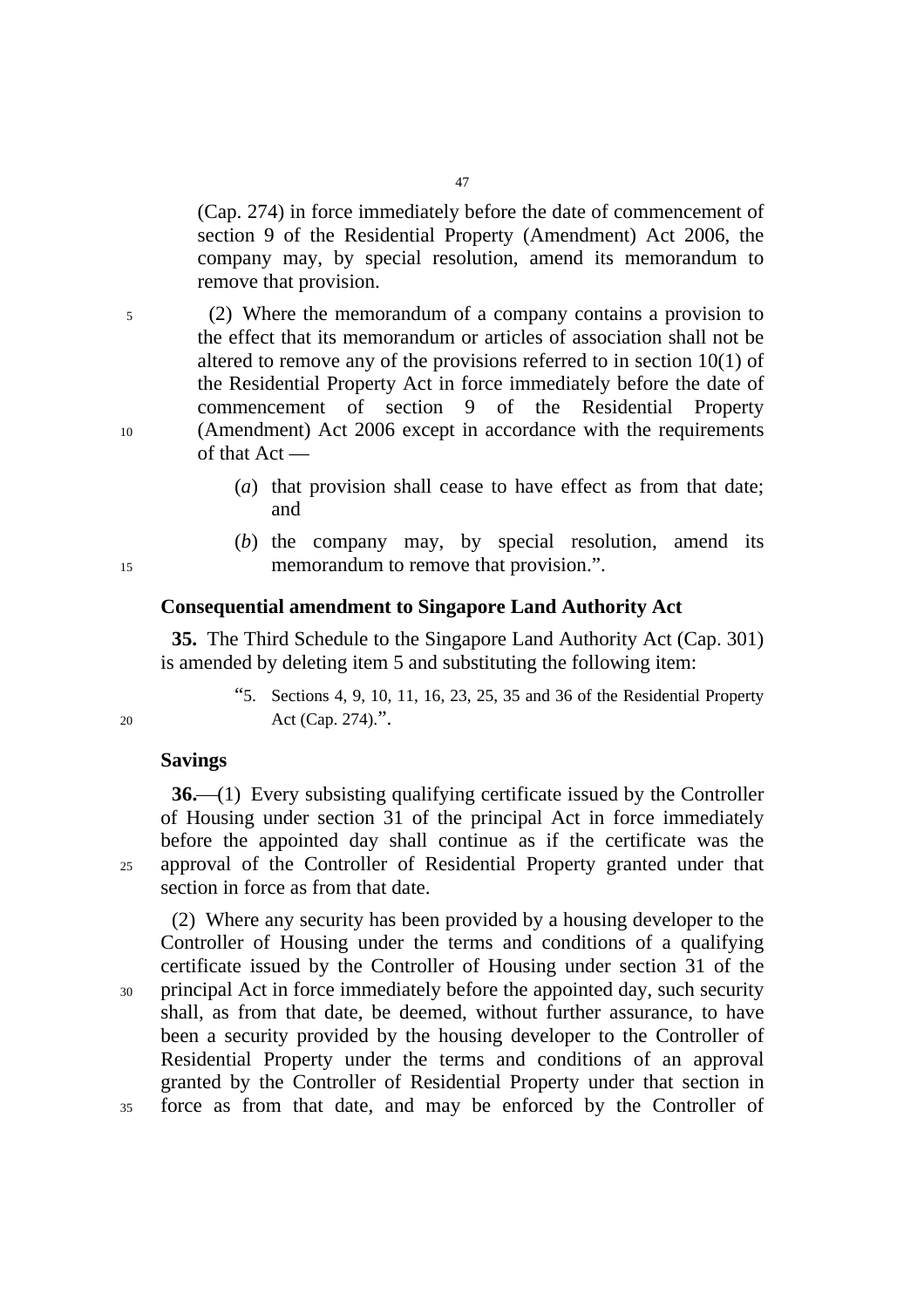Residential Property, as if the Controller of Residential Property were named in the instrument of the security instead of the Controller of Housing.

(3) Where any application for a qualifying certificate made to the 5 Controller of Housing under section 31 of the principal Act in force immediately before the appointed day is pending on that day, such application shall be deemed to be an application for approval to purchase or acquire residential property made to the Controller of Residential Property under that section in force as from that date.

10 (4) In subsections (1), (2) and (3), "appointed day" means the date of commencement of section 25 of this Act.

(5) Nothing in this Act shall invalidate any certificate issued before the date of commencement of sections 9 and 12 of this Act by the Controller of Residential Property under sections 10, 10A and 16 of the principal 15 Act.

# EXPLANATORY STATEMENT

This Bill seeks to amend the Residential Property Act (Cap. 274) as announced in Parliament by the Minister for National Development on 19th July 2005 and to make certain other amendments —

- (*a*) to transfer the authority to approve the purchase or acquisition of any residential property by housing developers from the Controller of Housing to the Controller of Residential Property;
- (*b*) to empower the court to confiscate benefits derived by an accused from the commission of an offence under section 23 of purchasing or acquiring residential property as a nominee of a foreign person;
- (*c*) to raise the penalty for certain offences; and
- (*d*) to streamline the administration of the Act.

The Bill also makes consequential amendments to the Companies Act (Cap. 50) and the Singapore Land Authority Act (Cap. 301).

Clause 1 relates to the short title and commencement.

Clause 2 amends section 2(1) to re-define the terms "Singapore company" and "foreign person" to reflect current practice. The definitions of "Singapore limited liability partnership" and "foreign limited liability partnership" have also been amended to mirror the new definitions of "Singapore company" and "foreign company". A "member" of a company has also been re-defined to include a person who is the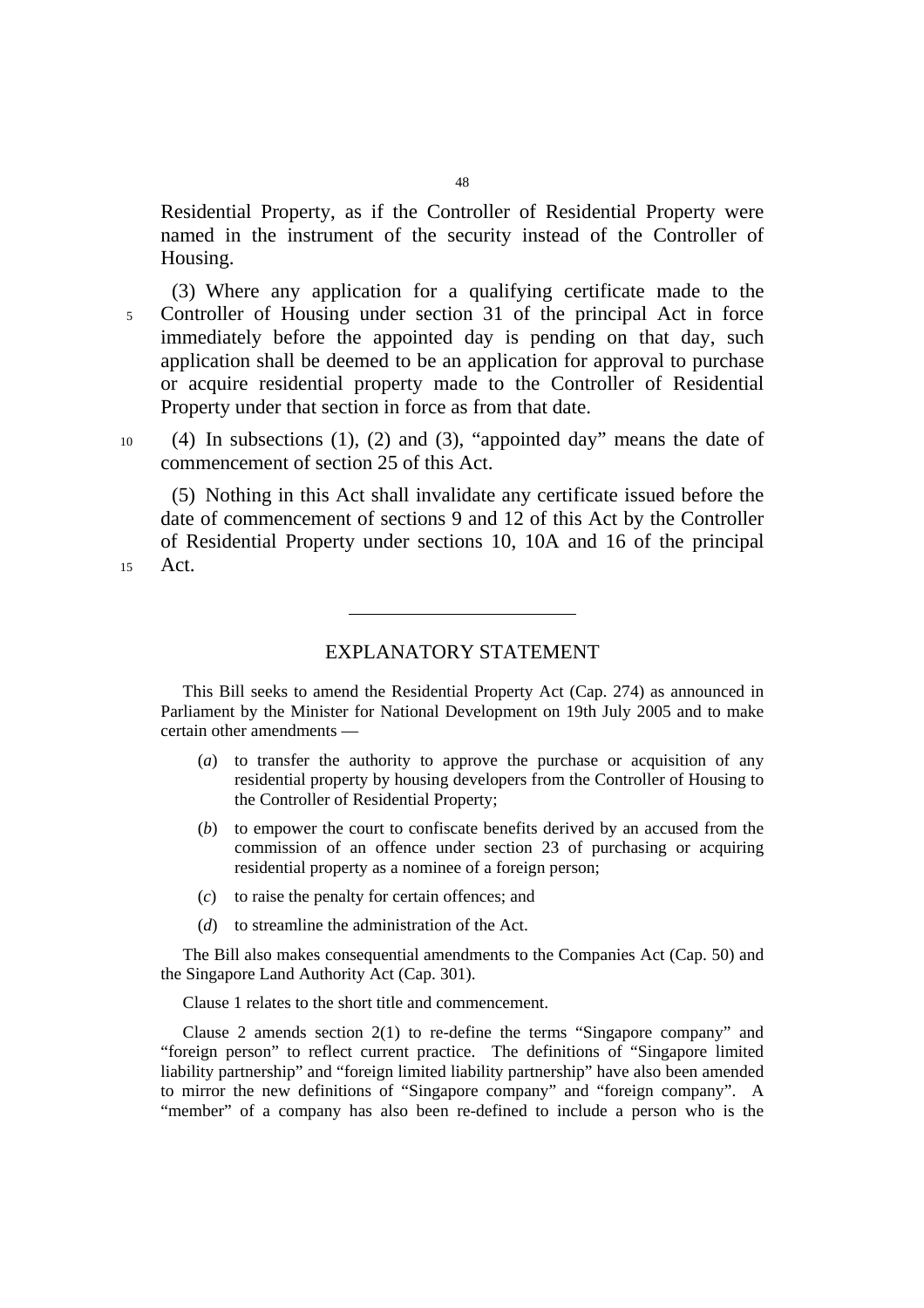beneficiary of any share held under a trust, and a person who controls the rights attached to a share. Drafting improvements have been made to the definitions of "land" and "society".

Clause 3 amends section 3 to exclude from the operation of the section any foreign person who is a surviving joint tenant of any estate or interest in any land, and not just registered land (see paragraph (*c*) of the clause). The other amendments are drafting improvements.

Clause 4 repeals and re-enacts section 4 —

- (*a*) to allow any foreign person to purchase or acquire any of the following nonrestricted residential property:
	- (i) any flat (which is not a landed dwelling-house) that is comprised in a building permitted to be used for residential purposes;
	- (ii) any unit in a condominium development;
	- (iii) any unit in an executive condominium;
- (*b*) to prohibit any foreign person from purchasing or acquiring all the flats or units in a non-restricted residential property development; and
- (*c*) to empower the Minister to direct and enforce a sale of any flat or unit in such developments where the foreign person has infringed the rule prohibiting purchase of all the flats or units in any non-restricted residential property development and has failed to comply with the Minister's direction to dispose of the interest in the development.

Clause 5 makes drafting and consequential amendments to section 5.

Clause 6 repeals and re-enacts section 6 and introduces new section 6A.

The new section 6 consolidates into one comprehensive provision the existing procedures (now in several provisions of the Act) for any attachment and sale of residential property or land by the Controller of Residential Property (the Controller) when he is directed to do so by the Minister under a notice to attach and sell. The new procedure requires a foreign person or his mortgagee or chargee to produce the title deed or certificate of title for the residential property or land to the Controller where the foreign company has been directed by the Controller to dispose of the residential property or land. If the title deed or certificate is not produced, the Controller may sell the residential property or land without having to produce the title deed or certificate of title to the purchaser; a certified true copy of the title deed or a replacement certificate of title is deemed sufficient. The section also enables the Controller to recover the costs incurred by him where the sale by him of any residential property or land which is required to be disposed of is abortive.

The new section 6A consolidates into one comprehensive provision the existing procedure for a foreign person or his mortgagee or chargee to follow in fixing a reserve price before the Controller of Residential Property (the Controller) sells the property under the new section 6. The owner has 28 days to apply to fix the reserve price, in default of which the first mortgagee or chargee has 45 days and in default of which any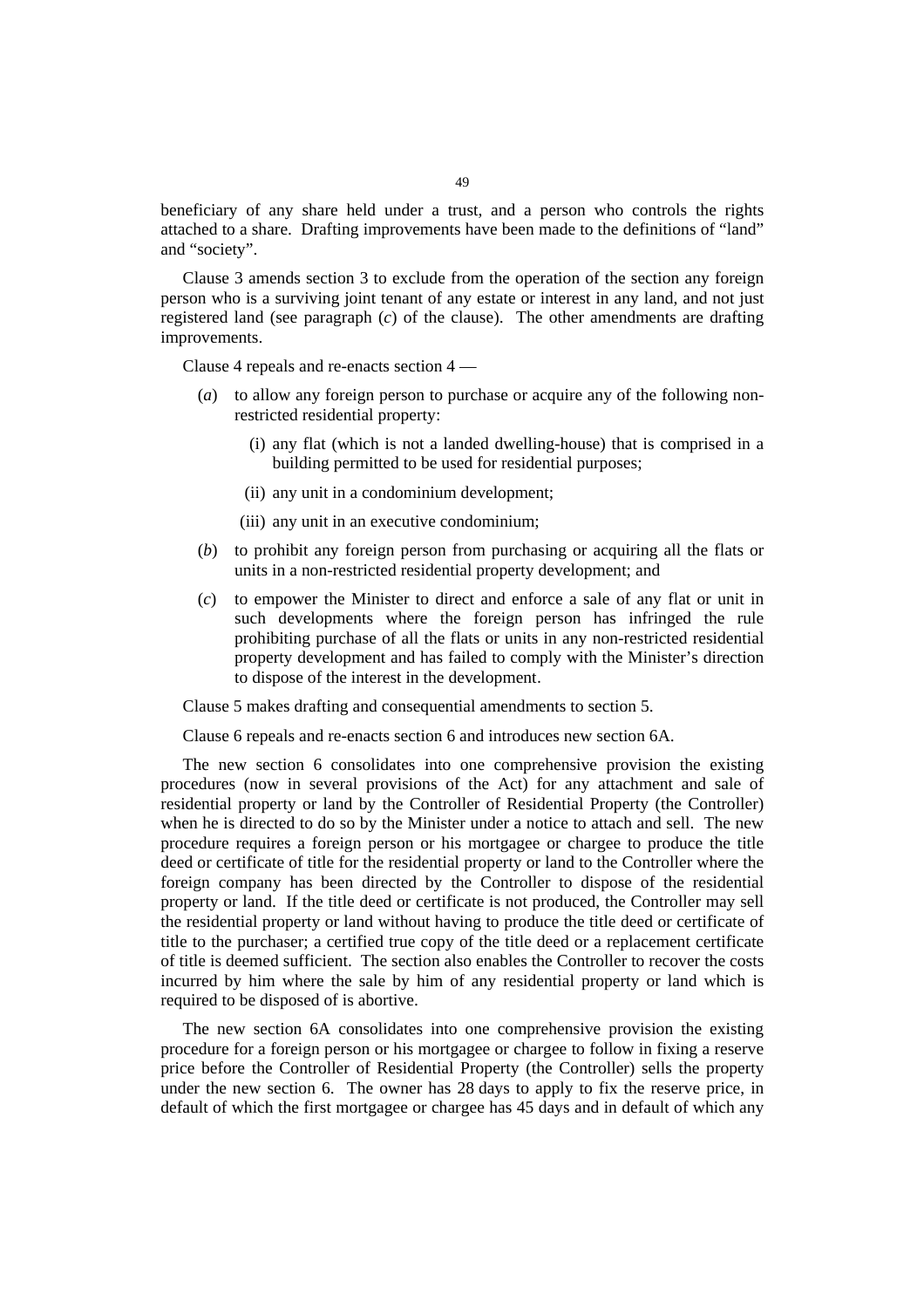second or subsequent mortgagee or chargee has the next 45 days to apply to the Controller to fix the reserve price.

Clause 7 makes technical amendments to section 7.

Clause 8 amends section 8 which is a consequential amendment to clause 6.

Clause 9 repeals and re-enacts sections 9 to 14A.

The new section 9 provides that the new penalty for a Singapore entity, which becomes a converted entity without the prior approval of the Minister, is a fine of up to \$50,000 or imprisonment for a term of up to 3 years or both.

The new section 10 sets out that —

- (*a*) a Singapore company applying for a certificate (issued by the Controller of Residential Property (the Controller) and stating that the company may acquire and retain residential properties other than non-restricted residential properties, subject to the provisions of the Act) must submit to the Controller a list of its members and directors containing particulars of their nationality and such other particulars as the Controller may require;
- (*b*) the Controller has the power in certain circumstances to cancel a certificate issued if a Singapore company becomes a foreign company or a converted foreign company without the approval of the Controller or Minister, as the case may be; and
- (*c*) a Singapore company issued with a certificate can apply for the certificate to be cancelled if it does not own any residential property which is not nonrestricted residential property.

The new section 11 sets out that —

- (*a*) a Singapore limited liability partnership applying for a certificate (issued by the Controller of Residential Property (the Controller) and stating that the limited liability partnership may acquire and retain residential properties other than non-restricted residential properties, subject to the provisions of the Act) must submit to the Controller a list of its partners containing particulars of their nationality and such other particulars as the Controller may require;
- (*b*) the Controller has the power in certain circumstances to cancel a certificate issued if a Singapore limited liability partnership becomes a foreign limited liability partnership or a converted foreign limited liability partnership without the approval of the Controller or Minister, as the case may be; and
- (*c*) a Singapore limited liability partnership issued with a certificate can apply for the certificate to be cancelled if it does not own any residential property which is not non-restricted residential property.

The new section 12 makes it clear that the power of the Registrar of Titles or the Registrar of Deeds (the Registrar) to refuse to register an instrument of transfer of a residential property in favour of a Singapore company unless the Registrar is satisfied that all its members are either citizens, Singapore companies or Singapore limited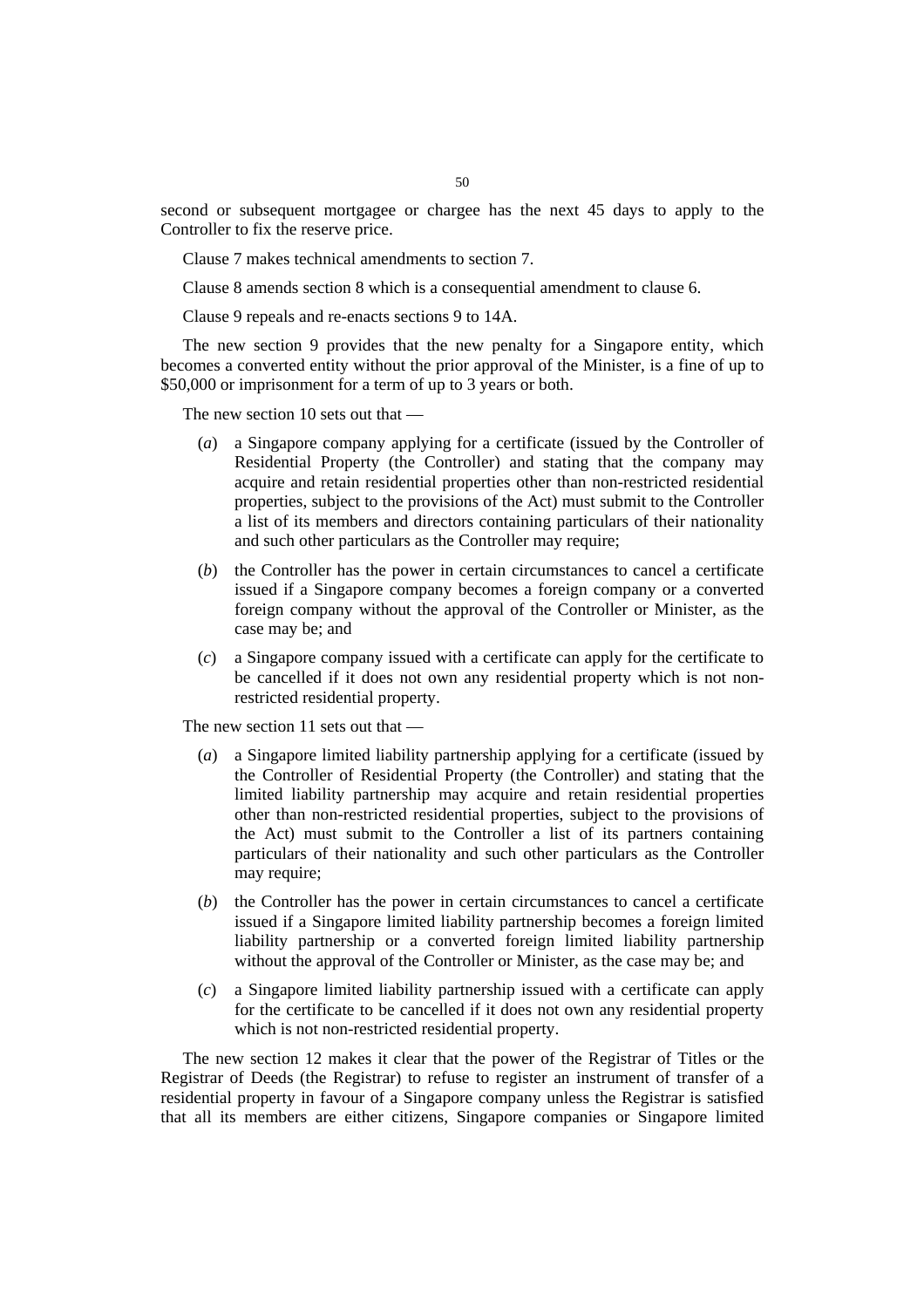liability partnerships and all its directors are citizens does not apply in respect of residential property which is non-restricted residential property.

The new section 13 makes it clear that the Registrar's power to refuse to register an instrument of transfer of a residential property in favour of a Singapore limited liability partnership unless the Registrar is satisfied that all its partners are either citizens, Singapore limited liability partnerships or Singapore companies does not apply in respect of residential property which is non-restricted residential property.

The new section 14 sets out the requirement for a Singapore company, prior to becoming a foreign company or a converted foreign company, to obtain the prior approval of the Controller of Residential Property (if it does not own any residential property which are not non-restricted residential property) or the prior approval of the Minister (if it owns any residential property which are not non-restricted residential property).

The new section 14A sets out the requirement for a Singapore limited liability partnership, prior to becoming a foreign limited liability partnership or a converted foreign limited liability partnership, to obtain the prior approval of the Controller of Residential Property (if it does not own any residential property which are not nonrestricted residential property) or the prior approval of the Minister (if it owns any residential property which are not non-restricted residential property).

Clause 10 amends section 14B to make it clear that the Controller of Residential Property (the Controller) may issue a fresh certificate stating that a Singapore company which has converted to a limited liability partnership may acquire and retain residential properties subject to the provisions of the Act if the Controller is satisfied that the limited liability partnership is a Singapore limited liability partnership.

Clause 11 amends section  $14C(1)$  to make it clear that the approval to purchase, acquire or retain residential property granted by the Minister which continues to be in force after the date of conversion of the foreign company or converted foreign company to a foreign limited liability partnership does not apply in respect of residential property which is non-restricted residential property.

Clause 12 repeals sections 15 to 18 and re-enacts sections 16, 17 and 18.

The new section 16 sets out that —

- (*a*) a Singapore society applying for a certificate (issued by the Controller of Residential Property (the Controller) and stating that the society may acquire and retain residential properties other than non-restricted residential properties, subject to the provisions of the Act) must submit to the Controller a list of its trustees and members containing particulars of their nationality and such other particulars as the Controller may require;
- (*b*) the Controller has the power in certain circumstances to cancel a certificate issued if a Singapore society becomes a foreign society or a converted society without the approval of the Controller or Minister, as the case may be; and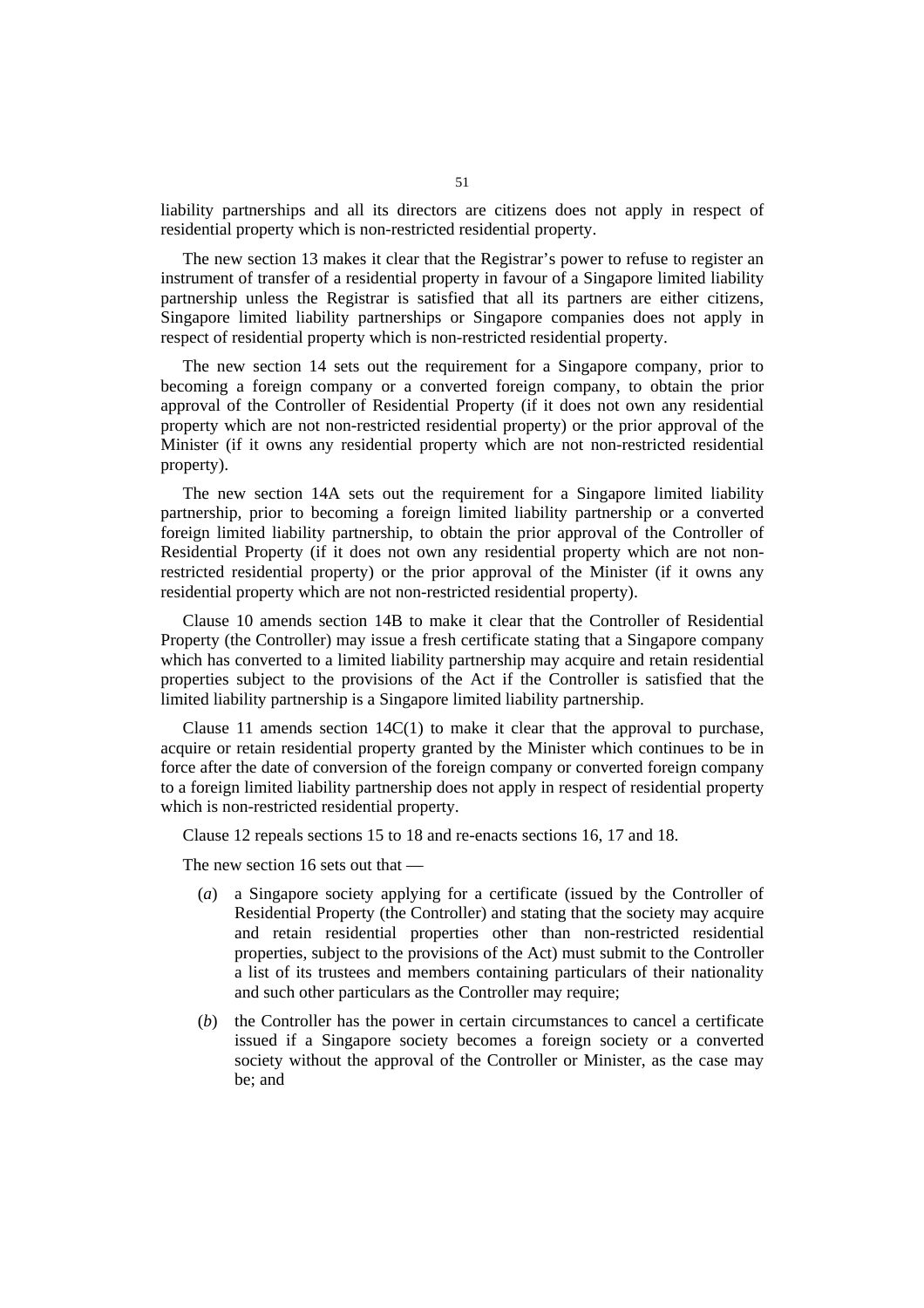(*c*) a Singapore society issued with a certificate can apply for the certificate to be cancelled if it does not own any residential property which is not nonrestricted residential property.

The new section 17 sets out the requirement for a Singapore society, prior to becoming a foreign society or a converted society, to obtain the prior approval of the Controller of Residential Property (if it does not own any residential property which are not non-restricted residential property) or the prior approval of the Minister (if it owns any residential property which are not non-restricted residential property).

The new section 18 makes it clear that the Registrar's power to refuse to register an instrument of transfer of a residential property in favour of a Singapore society unless the Registrar is satisfied that all its members are citizens and its trustees are either citizens or a trust company licensed under the Trust Companies Act 2005 (Act 11 of 2005) does not apply in respect of residential property which is non-restricted residential property.

Clause 13 amends section 21(1) to make it clear that the requirement that a foreign person who intends to transfer his estate or interest in any residential property must transfer it only to citizens or approved purchasers does not apply in respect of a residential property which is not non-restricted residential property.

Clause 14 amends section 22 to make it clear that the requirement for every mortgagee or chargee when exercising its powers of sale in respect of residential property to transfer it to citizens or approved purchasers does not apply in respect of residential property which is non-restricted residential property.

Clause 15 amends section 23 by providing a higher penalty for an offence under subsection  $(1)(a)$  or  $(b)$  where a citizen or approved purchaser purchases or acquires residential property as a nominee for a foreign person, or where a foreign person appoints a citizen or approved person as his nominee to acquire or purchase residential property. The new penalty is a fine of up to \$50,000 or imprisonment for a term of up to 3 years or both.

Clause 16 introduces a new section 23A that empowers a court to make a confiscation order in respect of benefits derived by any person convicted of any offence under section 23(1) if the court is satisfied that such benefits have been so derived. The benefits derived are defined as the value of the estate or interest in residential property held in contravention of section 23 or, if the property is disposed of before conviction, the proceeds of such disposition. The court must make a confiscation order on the application of the Public Prosecutor, and the new section 23A prescribes the method by which the value of those benefits is to be assessed. Once made, a confiscation order is to be enforceable as if it were a fine. Confiscation orders can be made only in respect of offences committed on or after the date of commencement of the clause.

Clause 17 makes a technical amendment to section 24(2).

Clause 18 amends section  $25$  —

(*a*) to empower the Minister to require an applicant for approval to purchase, acquire or retain residential property to provide security and to provide for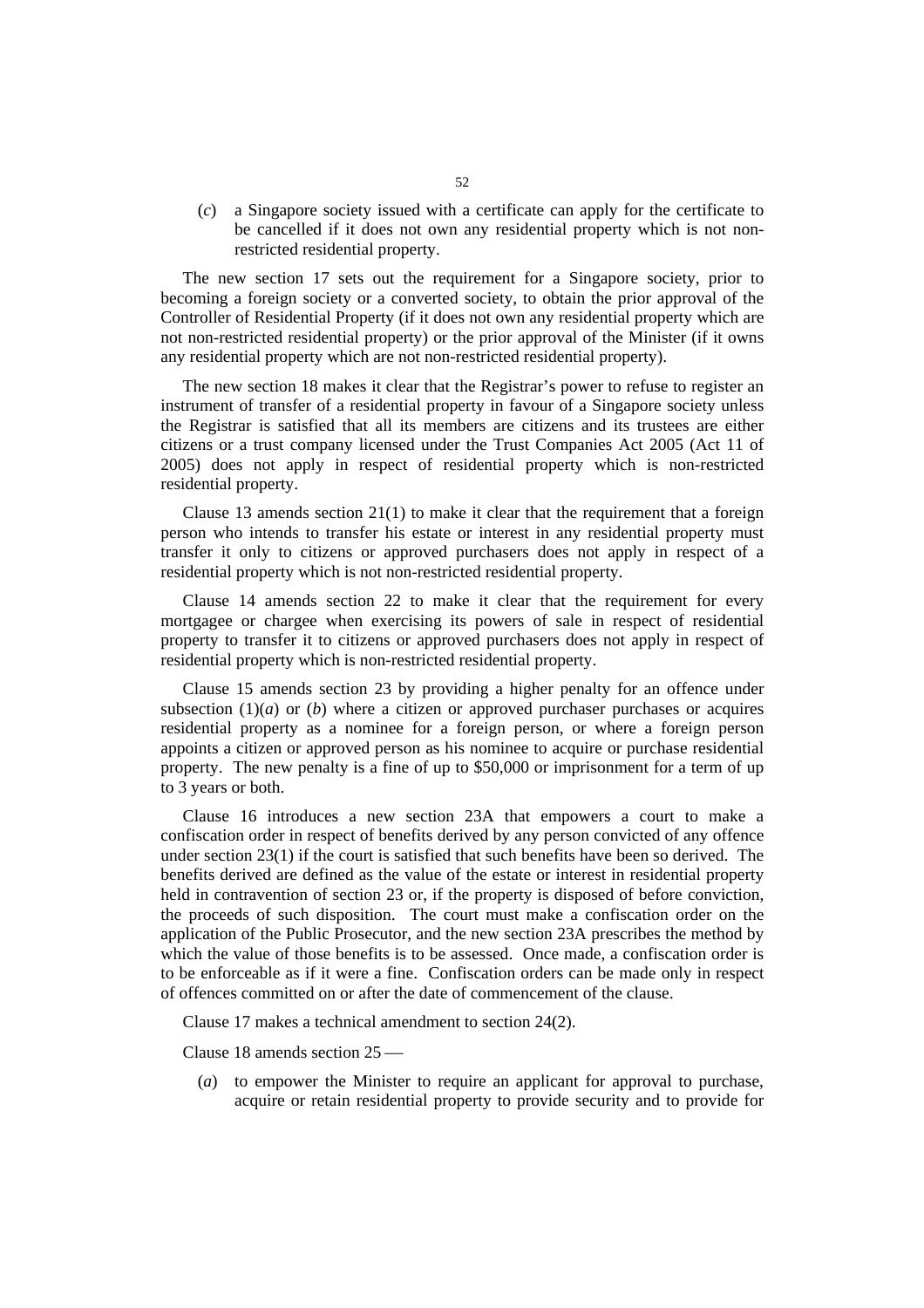the forfeiture of the security if the applicant fails to comply with any condition imposed by the Minister; and

(*b*) to make it clear that the section does not apply to non-restricted residential properties.

Clause 19 amends section 26 to make it clear that a Singapore entity which intends to convert to a converted entity need not seek approval to retain residential properties which are non-restricted residential properties.

Clause 20 amends section 27 to empower the Minister to direct the sale of any residential property acquired by a housing developer on the approval of the Minister under section 31 if the developer fails to comply with any condition imposed by the Minister.

Clause 21 amends section 28 to empower the Minister to require a foreign person who applies for approval of change of existing use of any property to use for residential purposes to provide security and to provide for the forfeiture of the security if the person fails to comply with any condition imposed by the Minister.

Clause 22 amends section 28A(1) by transferring the administration of the provision from the Controller of Housing to the Controller of Residential Property. Applications by foreign persons who wish to develop their non-residential land for a residential purpose will be required to be made to the Minister through the Controller of Residential Property.

Clause 23 makes a consequential amendment to section 29(4) arising from the amendment made in clause 2 to delete the definition of "Controller of Housing".

Clause 24 makes amendments to section 30 to require foreign governments and religious groups who wish to acquire residential property which is not non-restricted residential property to obtain prior approval from the Minister.

Clause 25 repeals and re-enacts section 31 —

- (*a*) to transfer the authority to approve the purchase of any residential property by housing developers now vested in the Controller of Housing under the Minister for National Development to the Controller of Residential Property;
- (*b*) to provide that the Controller of Residential Property (the Controller) may approve any application by a housing developer to purchase residential property subject to such terms and conditions as he may think fit, including the following:
	- (i) the condition prohibiting the housing developer from selling the residential property in a vacant or undeveloped state without the prior approval of the Controller;
	- (ii) where the housing developer is a company, a limited liability partnership or a society, the condition prohibiting a person who holds shares in the company or who is a partner in the limited liability partnership or member of the society from selling, assigning, transferring or otherwise disposing of any of his shares or any interest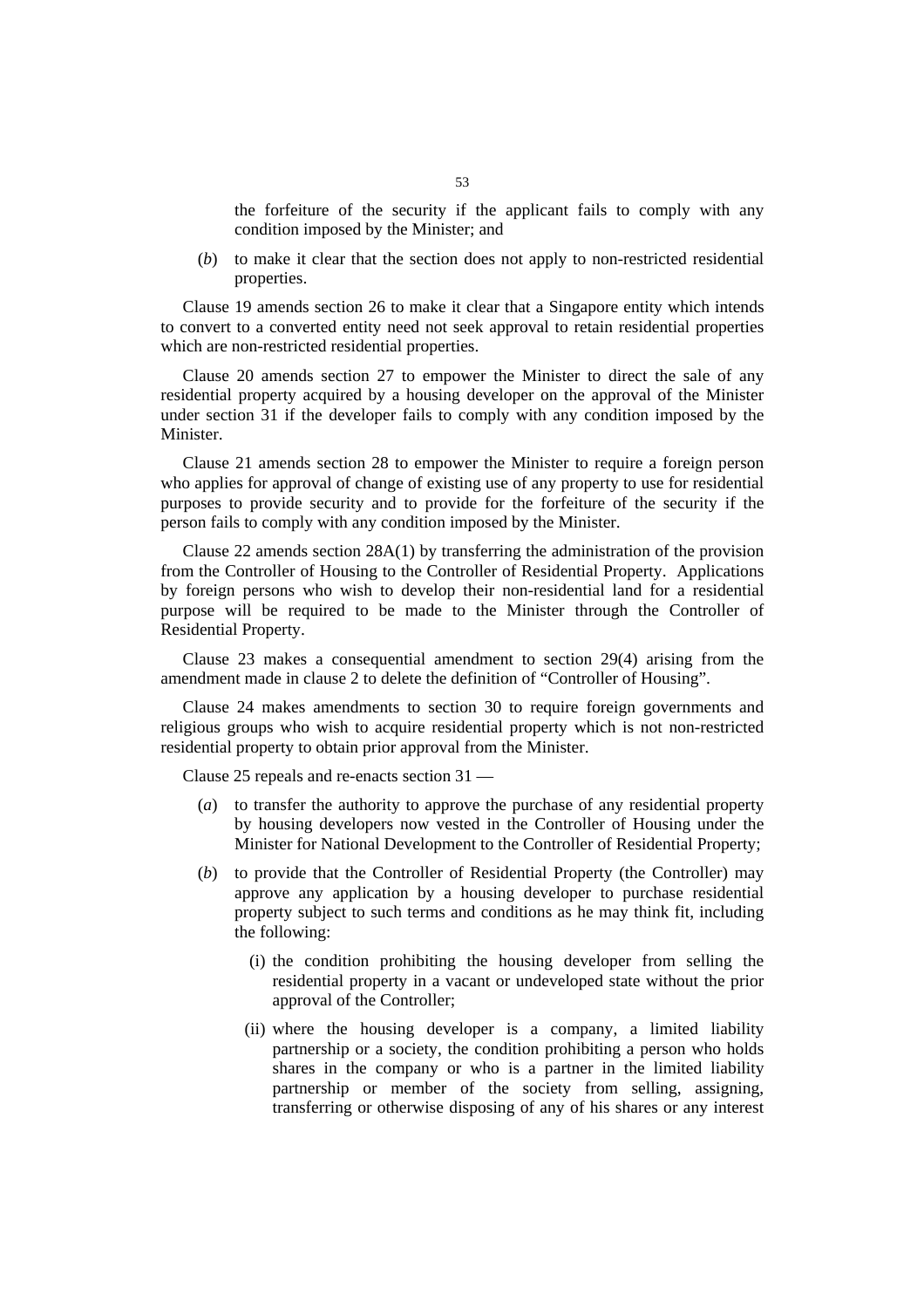in such shares to any other person, or from resigning as such partner or member, as the case may be, without the prior approval of the Controller;

- (*c*) to provide that where a housing developer which is subject to the conditions described in paragraph (*b*), is in breach of either of the conditions described in that paragraph, the housing developer may be liable to pay a financial penalty of up to 50% of the purchase price of the residential property acquired by the housing developer;
- (*d*) to provide that where the housing developer in breach of the conditions described in paragraph (*b*) is a company, limited liability partnership or society, the directors of the company, partners of the limited liability partnership or members of the governing board or board of trustees of the society, as the case may be, may also be jointly and severally liable with the housing developer for the financial penalty; and
- (*e*) to empower the Registrar of Titles to enter a notice in the land-register to warn persons dealing with the housing developer that the housing developer is prohibited from selling the land in a vacant or undeveloped state.

Clause 26 amends section 32 to empower the Minister to require an exempt person to dispose of his residential property on revocation of that exemption.

Clause  $27$  amends section  $33$  —

- (*a*) to enable a foreign company (which is also a trust company licensed under the Trust Companies Act 2005 (Act 11 of 2005)) to purchase and hold any residential property in trust for beneficiaries who are citizens of Singapore or approved purchasers;
- (*b*) to enable the Official Assignee to be registered as the proprietor of the residential property;
- (*c*) to allow for the purchase or acquisition by a foreign person of any estate or interest in any residential property from other agents of the Government apart from the Urban Redevelopment Authority;
- (*d*) to allow a foreign person to purchase or acquire an estate or interest directly from the Housing and Development Board under Part IV of the Housing and Development Act (Cap. 129) or from an approved developer under Part IVB of that Act;
- (*e*) to allow the transfer to any foreign person of an estate or interest in any residential property under Part IV or IVB of the Housing and Development Act or Part IV of the Jurong Town Corporation Act (Cap. 150) in any case where the prior written consent of the Housing and Development Board or the Jurong Town Corporation, as the case may be, has been obtained and where no instrument has been registered in respect of that property under section 126 of the Land Titles (Strata) Act (Cap. 158) (whether alone or read with section 126A of the Land Titles (Strata) Act, as the case may be); and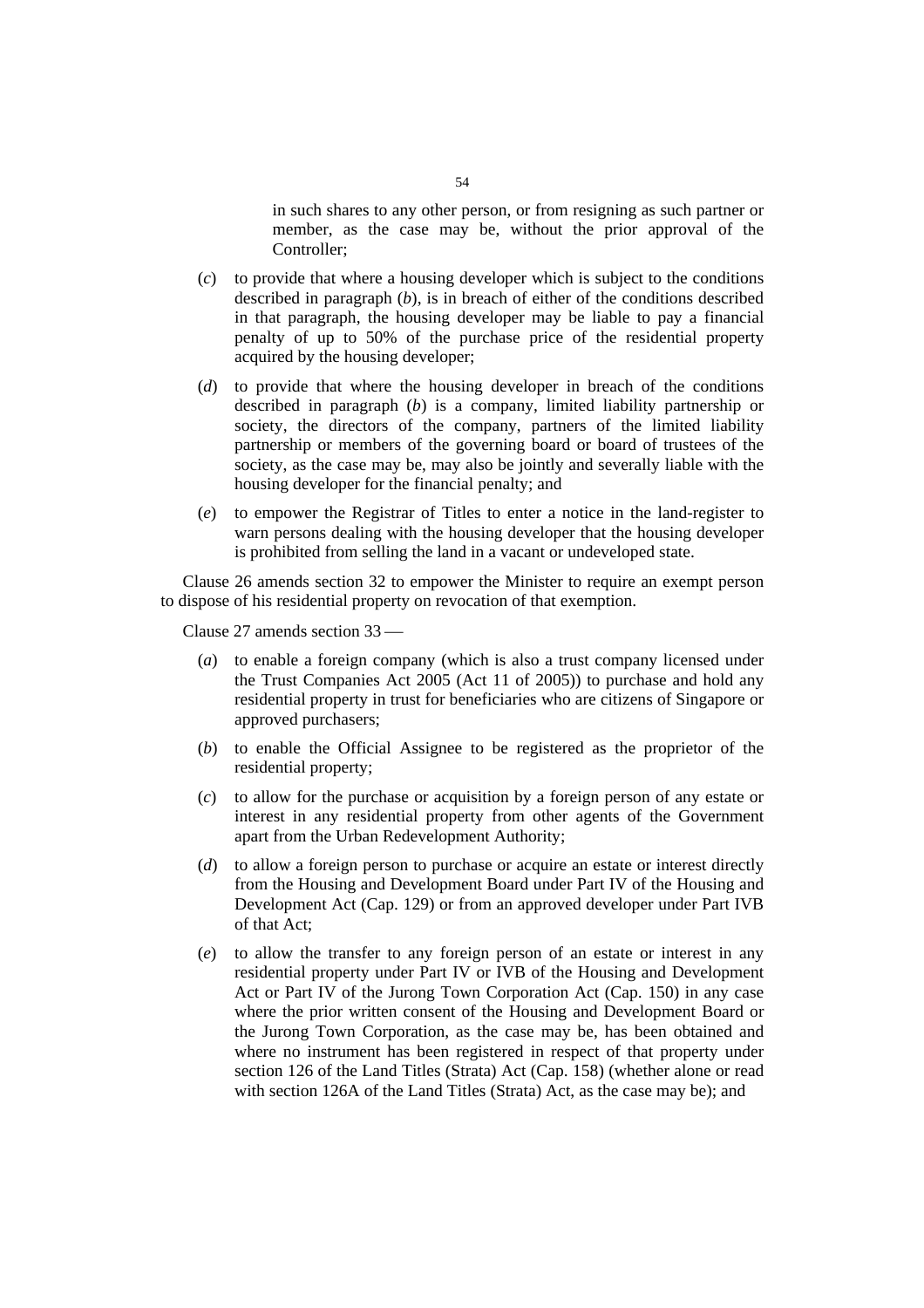(*f*) to make it clear that where a foreign company owns any residential property acquired before 11th September 1973 or owns residential property which was the subject of an application to the Minister, such property is still subject to the relevant provisions of the Act notwithstanding that the foreign company may, for the purposes of regularising its title, have surrendered the property to the Government for the issue of a new title in lieu.

Clause 28 amends section 34(1) to incorporate certain consequential changes arising from the amendment made to section 4 by clause 4.

Clause 29 amends section 35 to extend the penalty prescribed therein to housing developers who fail to comply with any condition imposed by the Minister under section 31.

Clause 30 amends section 36A(1) by raising the maximum composition sum from \$200 to \$2,000.

Clause 31 inserts a new section 36B which confers on District Courts jurisdiction to try offences under the Act or any regulations made thereunder.

Clause 32 repeals and re-enacts section 38 to provide for service of summonses on any person in connection with any offence under the Act. The new section 38 also makes it clear that when a notice, direction or summons is served by registered post, it is deemed to have been received 2 days after the notice, direction or summons was posted and notwithstanding that it may be returned undelivered.

Clause 33 amends section 40(1) to transfer from the Minister to the Singapore Land Authority (the Authority) the powers to make rules for the purposes of the Act. With this amendment, the Authority is to exercise its rule making powers with the approval of the Minister.

Clause 34 makes a consequential amendment to section 34 of the Companies Act (Cap. 50).

Clause 35 makes a consequential amendment to the Third Schedule to the Singapore Land Authority Act (Cap. 301).

Clause 36 contains certain savings provisions. In particular, where any qualifying certificate has been issued to a housing developer by the Controller of Housing under section 31 of the Act in force immediately before the date of commencement of clause 25, then —

- (*a*) such qualifying certificate will be deemed to be an approval granted by the Controller of Residential Property under the new section 31 as enacted by clause 25; and
- (*b*) any security provided by a housing developer to the Controller of Housing under the terms and conditions of such qualifying certificate will be deemed, as from the date of commencement of clause 25, to have been a security provided by the housing developer to the Controller of Residential Property under the terms and conditions of the approval.